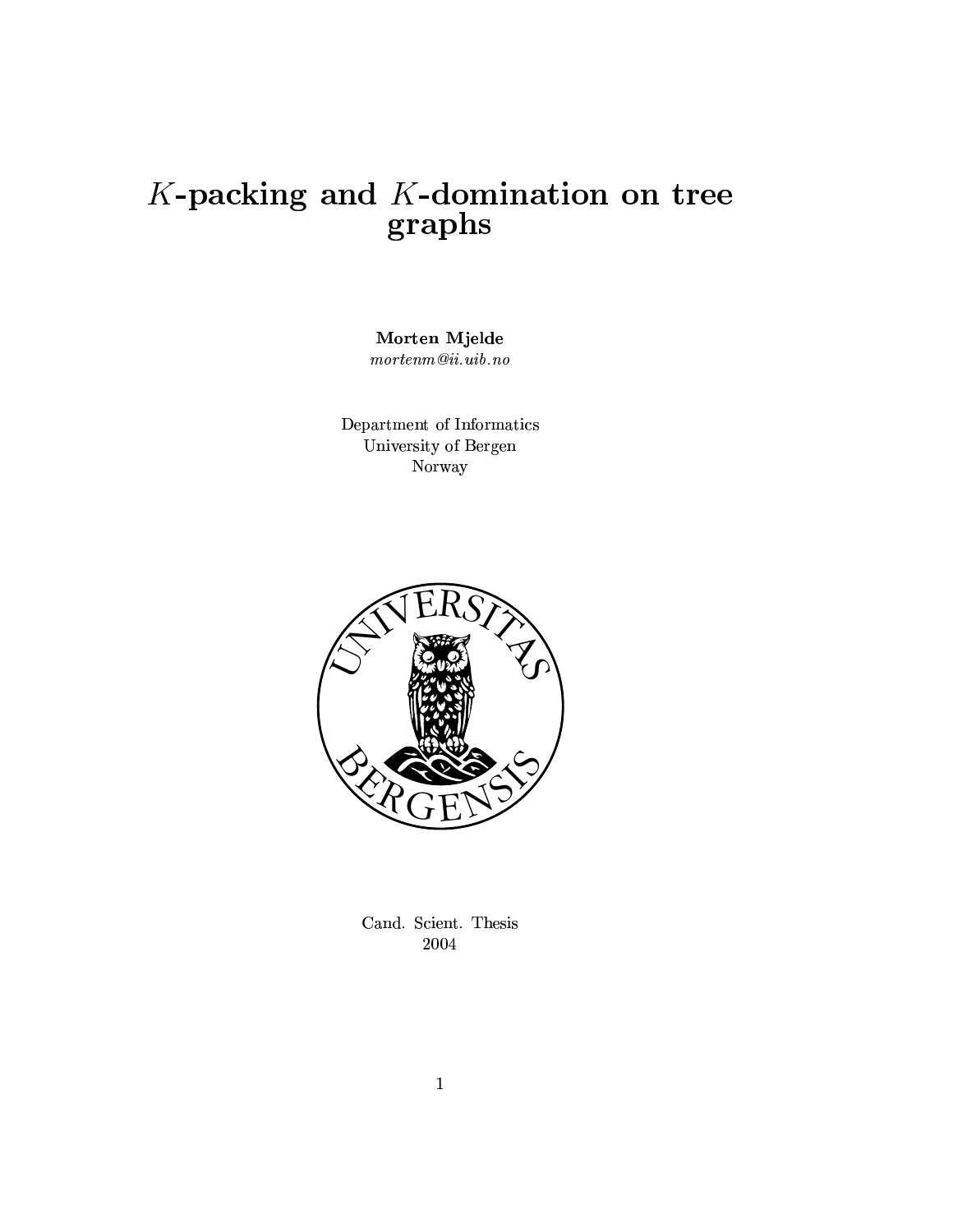### Acknowledgment

I would like to thank my supervisor Fredrik Manne for his help and advice with this thesis.

I also want to thank my family for their support and patience over the years.

And lastly, I would like to thank my friends for making my time as a student as memorable as it has been.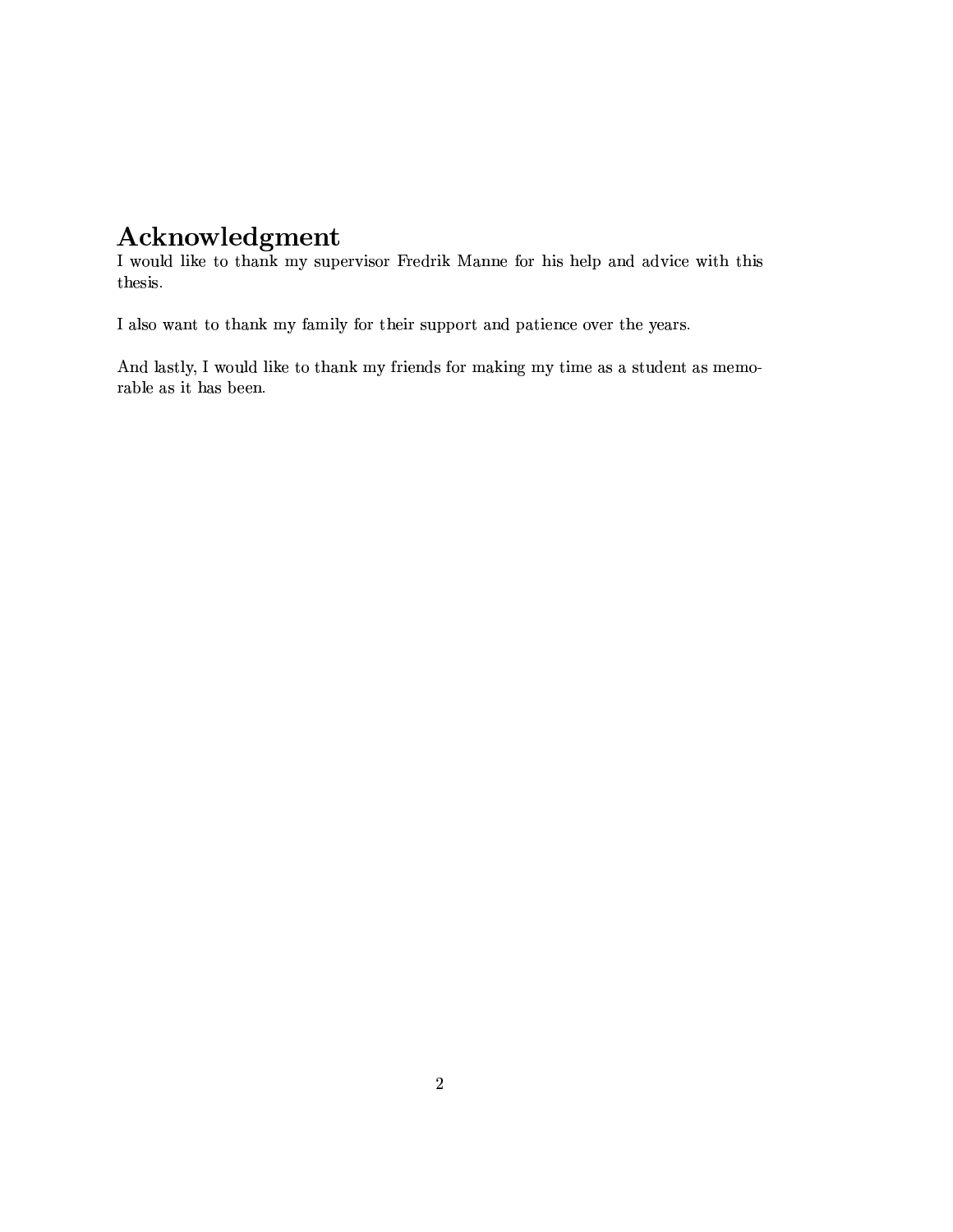# Contents

| $\mathbf{1}$ | Introduction |                                 |                 |  |  |
|--------------|--------------|---------------------------------|-----------------|--|--|
|              | 1.1          |                                 | $6\phantom{.}6$ |  |  |
|              | 1.2          |                                 | $\overline{7}$  |  |  |
|              |              | 1.2.1                           | $\overline{7}$  |  |  |
|              |              | 1.2.2                           | $8\,$           |  |  |
|              | 1.3          |                                 | 8               |  |  |
|              |              | 1, 3, 1                         | 8               |  |  |
|              |              | 1.3.2                           | 9               |  |  |
|              | 1.4          |                                 | 9               |  |  |
|              |              | 1.4.1                           | 9               |  |  |
|              |              | 1.4.2                           | 10              |  |  |
|              |              | 1.4.3                           | 10              |  |  |
|              |              |                                 |                 |  |  |
| $\bf{2}$     |              | Maximum $K$ -Packing on trees   | 12              |  |  |
|              | 2.1          |                                 | 12              |  |  |
|              |              | 2.1.1                           | 12              |  |  |
|              | 22           |                                 | 12              |  |  |
|              |              | 2.2.1<br>Leaf nodes             | 13              |  |  |
|              |              | 2.2.2                           | 13              |  |  |
|              |              | 2.2.3                           | 13              |  |  |
|              |              | 2.2.4                           | 14              |  |  |
|              |              | 2.2.5                           | 14              |  |  |
|              |              | 2.2.6                           | 15              |  |  |
|              |              | 2.2.7                           | 16              |  |  |
|              |              | 2.2.8                           | 16              |  |  |
|              | 2.3          |                                 | 17              |  |  |
|              | 2.4          |                                 | 18              |  |  |
|              |              | Proof for Phase 1<br>2.4.1      | 19              |  |  |
|              |              | 2.4.2                           | 21              |  |  |
|              | 2.5          | Implementation and running time | 21              |  |  |
|              |              | 2.5.1                           | 21              |  |  |
|              |              | 2.5.2                           | 22              |  |  |
|              | 2.6          |                                 | 23              |  |  |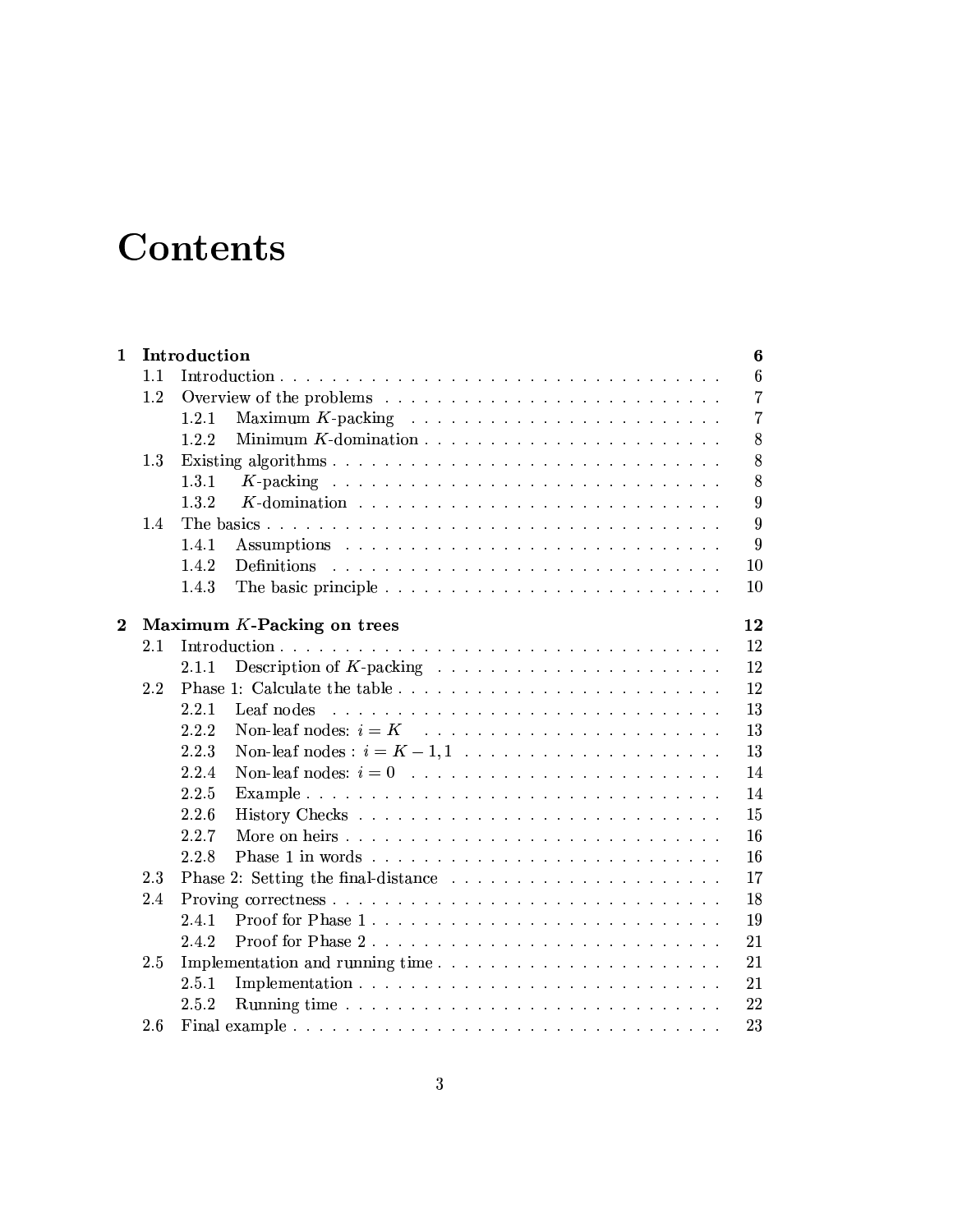|   | $2.7\,$                           | 24                                                                                                                                               |  |  |  |  |  |  |  |
|---|-----------------------------------|--------------------------------------------------------------------------------------------------------------------------------------------------|--|--|--|--|--|--|--|
| 3 |                                   | Minimum $K$ -Domination on trees<br>27                                                                                                           |  |  |  |  |  |  |  |
|   | 3.1                               | 27                                                                                                                                               |  |  |  |  |  |  |  |
|   |                                   | 27<br>3.1.1                                                                                                                                      |  |  |  |  |  |  |  |
|   | 3.2                               | 28                                                                                                                                               |  |  |  |  |  |  |  |
|   | 3.3                               | 28                                                                                                                                               |  |  |  |  |  |  |  |
|   |                                   | 28<br>3.3.1                                                                                                                                      |  |  |  |  |  |  |  |
|   |                                   | 3.3.2<br>29                                                                                                                                      |  |  |  |  |  |  |  |
|   |                                   | 30<br>3.3.3                                                                                                                                      |  |  |  |  |  |  |  |
|   |                                   | 3.3.4<br>30                                                                                                                                      |  |  |  |  |  |  |  |
|   |                                   | 30<br>Leaf nodes<br>3.3.5<br>and the contract of the contract of the contract of the contract of the contract of the contract of the contract of |  |  |  |  |  |  |  |
|   |                                   | 3.3.6<br>31                                                                                                                                      |  |  |  |  |  |  |  |
|   |                                   | 32<br>3.3.7                                                                                                                                      |  |  |  |  |  |  |  |
|   |                                   | 32<br>3.3.8                                                                                                                                      |  |  |  |  |  |  |  |
|   |                                   | 32<br>3.3.9                                                                                                                                      |  |  |  |  |  |  |  |
|   | 3.4                               | 32                                                                                                                                               |  |  |  |  |  |  |  |
|   | 3.5                               | 33                                                                                                                                               |  |  |  |  |  |  |  |
|   |                                   | Proof for Phase 1<br>3.5.1<br>34                                                                                                                 |  |  |  |  |  |  |  |
|   |                                   | Proof for Phase 2<br>3.5.2<br>36                                                                                                                 |  |  |  |  |  |  |  |
|   | $3.6\,$                           | Implementation and running time<br>36                                                                                                            |  |  |  |  |  |  |  |
|   |                                   | 3.6.1<br>36                                                                                                                                      |  |  |  |  |  |  |  |
|   |                                   | 37<br>3.6.2                                                                                                                                      |  |  |  |  |  |  |  |
|   | 3.7                               | 38                                                                                                                                               |  |  |  |  |  |  |  |
| 4 | Self-stabilizing Algorithms<br>41 |                                                                                                                                                  |  |  |  |  |  |  |  |
|   | 4.1                               | 41                                                                                                                                               |  |  |  |  |  |  |  |
|   |                                   | 42<br>4.1.1<br>Example of Self-stabilizing algorithms                                                                                            |  |  |  |  |  |  |  |
|   |                                   | 43<br>4.1.2<br>Multistage Self-stabilizing algorithms                                                                                            |  |  |  |  |  |  |  |
|   |                                   | Multistage Self-stabilizing algorithms on trees<br>44<br>4.1.3                                                                                   |  |  |  |  |  |  |  |
|   |                                   | 45<br>4.1.4                                                                                                                                      |  |  |  |  |  |  |  |
|   |                                   | 46<br>4.1.5                                                                                                                                      |  |  |  |  |  |  |  |
|   | 4.2                               | 48                                                                                                                                               |  |  |  |  |  |  |  |
|   |                                   | 48<br>$4.2.1$ Phase 1<br>in the second company of the second company of the second company of the second company of the second company of        |  |  |  |  |  |  |  |
|   |                                   | 50<br>4.2.2                                                                                                                                      |  |  |  |  |  |  |  |
|   | 4.3                               | 52                                                                                                                                               |  |  |  |  |  |  |  |
|   |                                   | 4.3.1<br>52                                                                                                                                      |  |  |  |  |  |  |  |
|   |                                   | 4.3.2<br>53                                                                                                                                      |  |  |  |  |  |  |  |
|   | 4.4                               | 55                                                                                                                                               |  |  |  |  |  |  |  |
|   | 4.5                               | $55\,$                                                                                                                                           |  |  |  |  |  |  |  |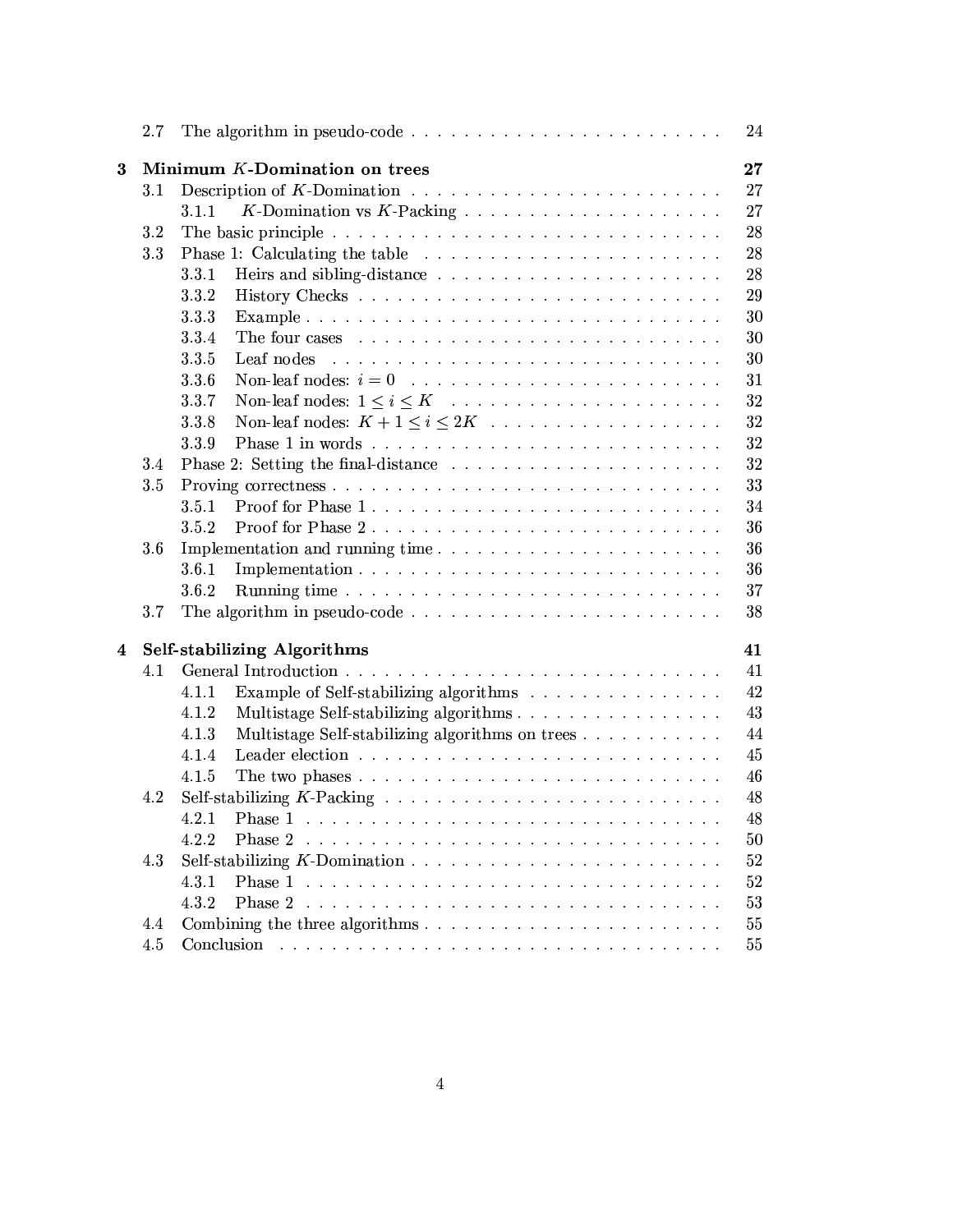| 5 Overall conclusion |  |  |  |  |  |  |  |
|----------------------|--|--|--|--|--|--|--|
|                      |  |  |  |  |  |  |  |
|                      |  |  |  |  |  |  |  |
|                      |  |  |  |  |  |  |  |
|                      |  |  |  |  |  |  |  |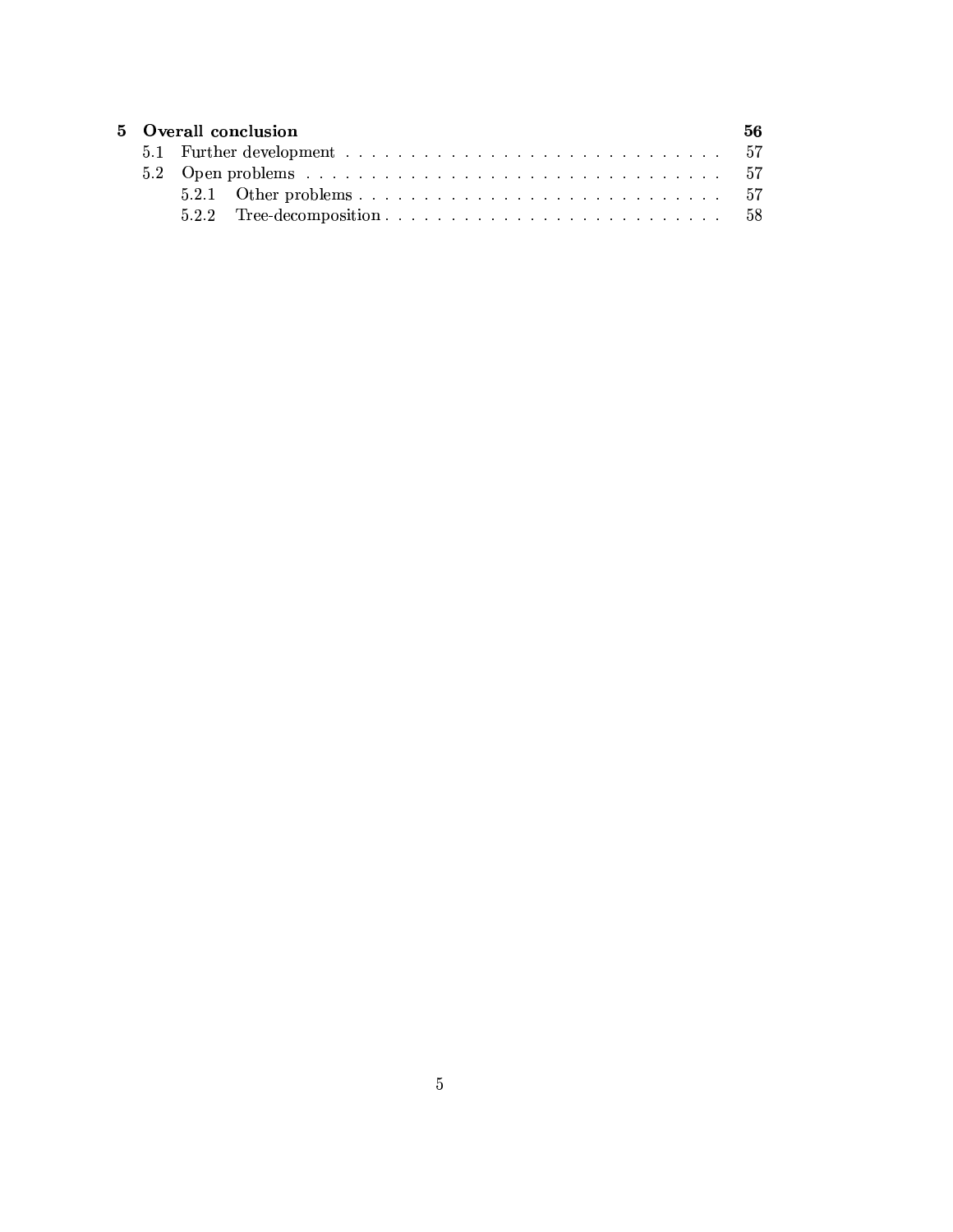### Chapter 1

# Introduction

#### Introduction  $1.1$

There are many problems common in computer science that have known polynomial algorithms for solving them (commonly referred to as problems in P). There are also a great many problems that have non-polynomial algorithms for solving them (referred to as problems in NP). It has long been known that every problem in P is also in NP. however, whether or not the reverse is true remains an open question. At present, any algorithm for solving a problem not known to be in P could possibly take years to provide a solution, even on relatively small inputs. Since the difference between P and NP was initially hinted on in the mid 1960's, much effort has gone into proving whether or not  $P = NP$  ([9] is highly recommended for further reading about this topic). This research has spawned a number of subsets of the problems in NP, NP-complete and NP-hard being two common, but as of yet, no definitive answer to the question if  $P = NP$  has appeared. Because of this, and because there are many practical situations that requires a solution to problems currently not known to be in P, many have sought out ways to try to solve these problems in a reasonable amount of time. Among the most common ways of doing this is restricting the problem to certain instances, using approximation algorithms, randomized algorithms, parametrized complexity algorithms and so on (for further reading about randomized and approximation algorithms I recommend [16], and [17] for more information on parameterized complexity). In this thesis, we will look at two problems with no known polynomial algorithms, and restrict them such that they can be solved in polynomial time.

Self-stabilizing algorithm, a variant of distributed algorithms, is a relatively new concept in computer science. Although it was first introduced in 1974, serious work did not begin until the late 1980's. The details of self-stabilizing algorithms will be described later, but in short, each node in a graph is an independent unit, without any knowledge of the rest of the graph, save itself and its neighbors. In other words, no single, all knowing entity can be assumed to exist, and the nodes will have to solve a given problem in unison. This makes for an often complicated process of finding a self-stabilizing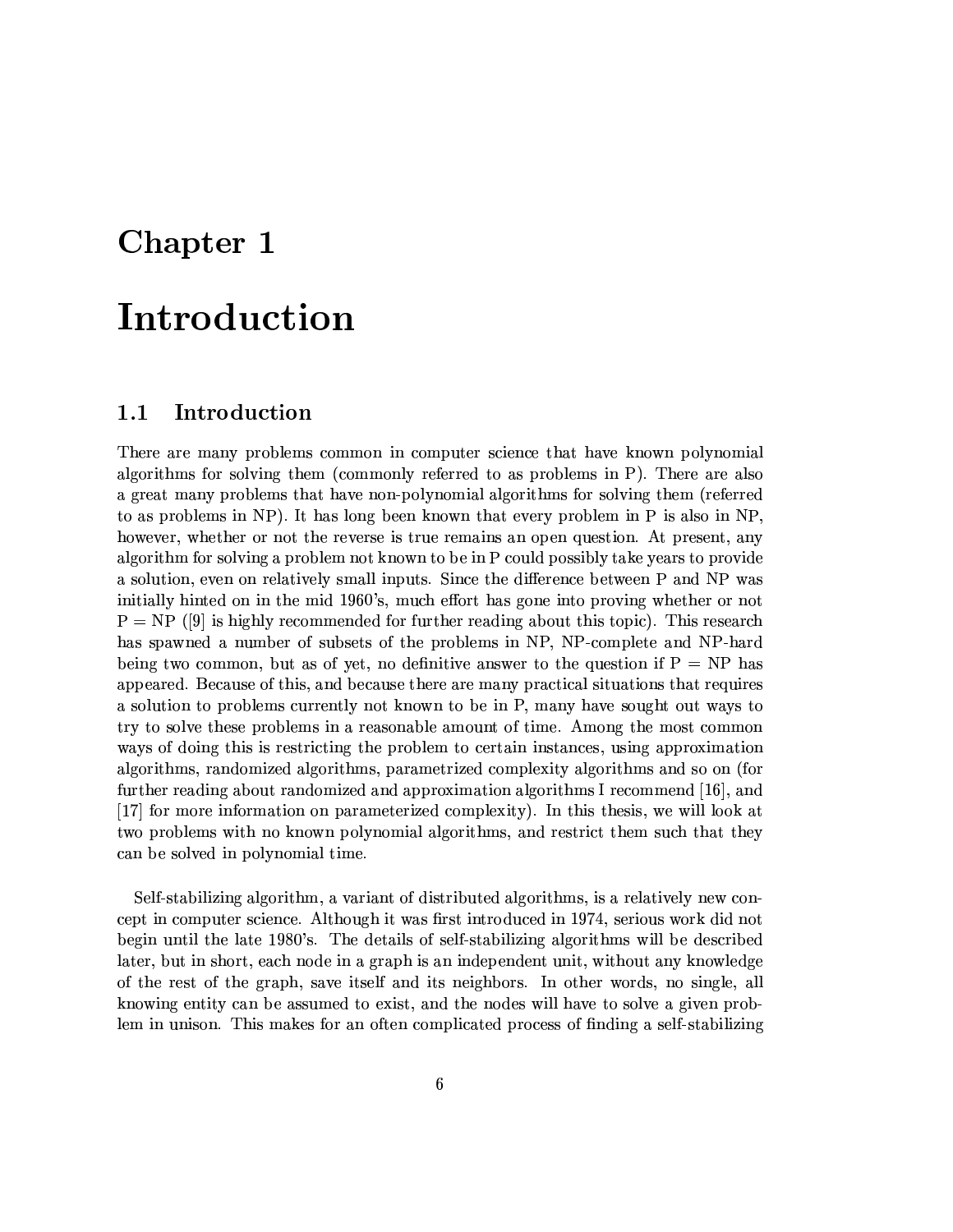algorithm. However self-stabilizing algorithms is also an area of study that will no doubt receive much attention in years to come, because of its inherit applications on any type of wireless network, which are becoming more and more common both in various businesses and in the day to day lives of countless people. The most readily available examples of common wireless situations are mobile phones, and two standards for wireless communication: Bluetooth and the 802.11 standard. Bluetooth is already commonly used in smaller, short-ranged units, such as speakers, headphones, microphones and so on, and the 802.11 standard is becoming more and more common in wireless computer networks both in office environments and in homes. There are many challenges inherit to wireless networks (frequency allocation for example), and self-stabilizing algorithms provides a theoretical basis for studying and overcoming these challenges.

The most obvious reason for solving a problem, any problem, is of course "because it is there"<sup>1</sup>. Beyond that however, the purpose of this thesis is two-fold: First, develop a self-stabilizing algorithm that runs in polynomial time for solving maximum  $K$ -packing (an NP-hard problem) on tree graphs, and second, show that the same method can be applied to another similar problem, namely minimum  $K$ -domination (which is NPcomplete), also on tree graphs (relations between these two problems are studied in great detail in  $[13]$ . There are many practical situations that resembles the above two problems (more on this later), therefor solving them is not solely due to academic interests. The following chapters will first describe two sequential algorithms, and then two self-stabilizing algorithms. The reason for this ordering is that since most readers are no doubt more familiar with sequential algorithms than self-stabilizing algorithms, it ultimately proved easier to first show a sequential version, and then a self-stabilizing version.

#### $1.2$ Overview of the problems

To start of, a small introduction of the two problems we will be working on might be in order, as well as examples of practical applications for a solution to them. This section will only give a brief overview of the problem. A more specific description will be given in the following chapters.

#### Maximum  $K$ -packing 1.2.1

K-packing on a graph means that we select a set of the nodes in the graph (denoted black nodes), such that no pair of black nodes has less then  $K$  nodes between them. Finding a maximum K-packing on a graph means finding the maximum number of black nodes that can legally exist in the graph. For a general graph, this problem is NP-hard.

<sup>&</sup>lt;sup>1</sup>This was the answer given by George Mallory in 1923 when asked why he wanted to climb Mount Everest. Mallory and Andrew Irvine died during the climb the following year, and even to this day, no-one knows if they ever reached the summit.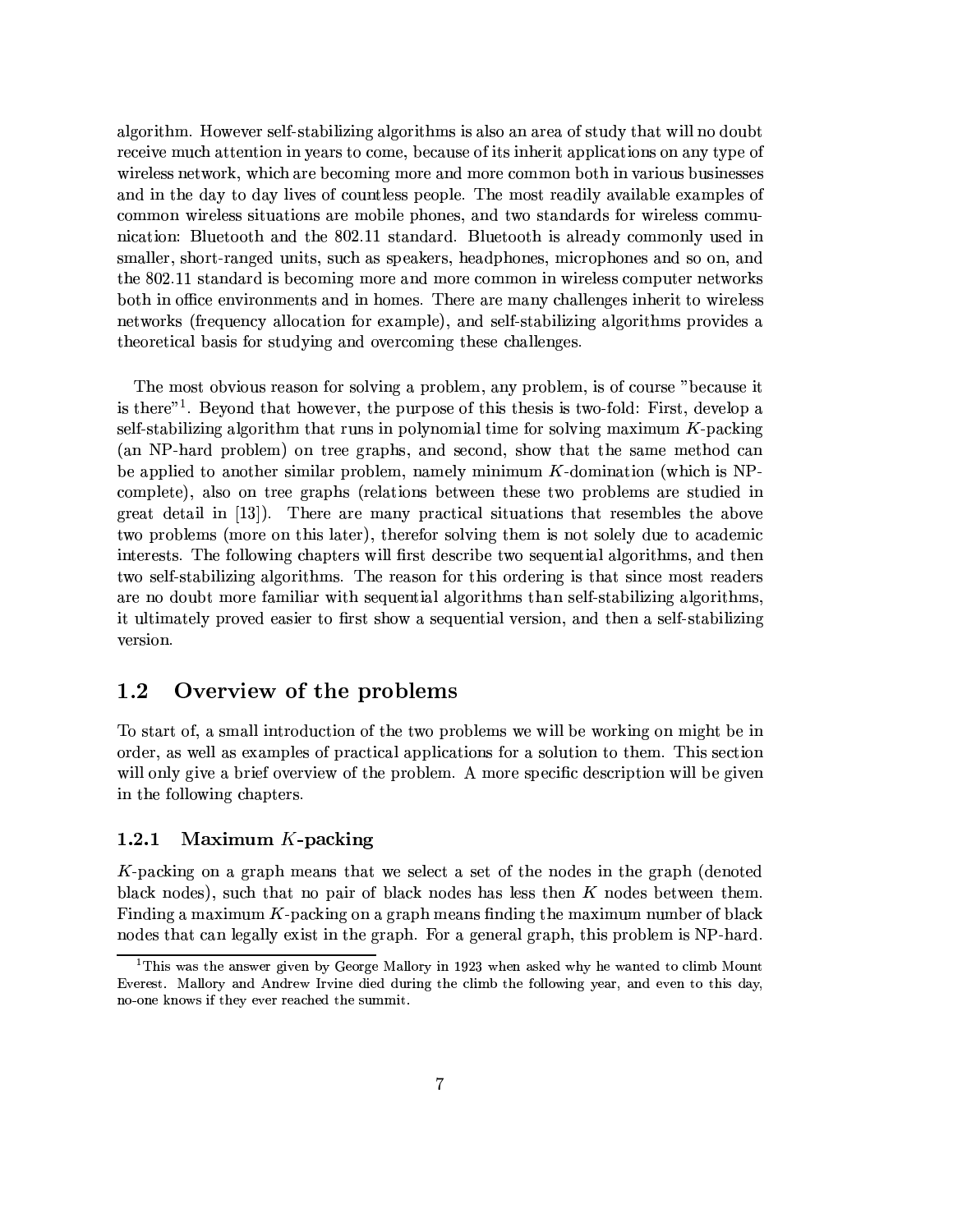There are several practical applications of an algorithm for solving maximum  $K$ packing. Imagine a case where we have a wireless network where there are several base stations that needs to be placed around a given area. Suppose we prioritize the speed of the network, and that means that we have to limit the workload of each base station. In other words, assuming that every station will receive approximately the same amount of users, we have to place as many of them as we can, without any of them interfering with each other. If the transmitting power of one base station was  $K/2$ , that means that the distance between any two base stations has to be  $K$  or greater. As we see, if black nodes in the graph are the base stations, this is exactly the problem maximum  $K$ -packing, set in a practical situation.

#### $1.2.2$ Minimum  $K$ -domination

K-domination means finding a set of nodes in the graph (black nodes) such that no node in the graph has a distance equal or greater then K from at least one black node. Minimum  $K$ -domination means that the number of black nodes is the smallest possible if the above condition is to be met for every node in the graph. For a general graph, this problem is NP-complete.

Just as with maximum  $K$ -packing, minimum  $K$ -domination has several practical applications. Imagine the same situation as described in the above section, where we have a wireless network, and a number of base stations to place around an area, thus allowing users in that area to access the wireless network. However, in this case, base stations are expensive, and we want to use as few of them as possible, while still covering the entire area. In this case, every station has a transmitting power of  $K$ , and if the base stations are the black nodes, we see that this situation is very similar to minimum  $K$ -domination.

#### **Existing algorithms** 1.3

Before we begin solving the problems given in the above section, it might be interesting to consider what has been achieved by others for the problems maximum  $K$ -packing and minimum  $K$ -domination.

#### $K$ -packing 1.3.1

As stated above, maximum K-packing is known to be NP-hard, and therefore any known algorithm for solving the problem on a general graph would be expected to run in exponential time, even if the graph happens to be a tree. The same is true for any selfstabilizing algorithm. Gairing et. al. shows in [12] a self-stabilizing algorithm for solving a variant of the problem, maximal 2-packing (note that maximal 2-packing means that no proper super-set of the black nodes constitutes a legal solution, whereas maximum 2-packing means that no better solution over all possible sets of black nodes exists), on a general graph. As would be expected, it runs in exponential time. A reference search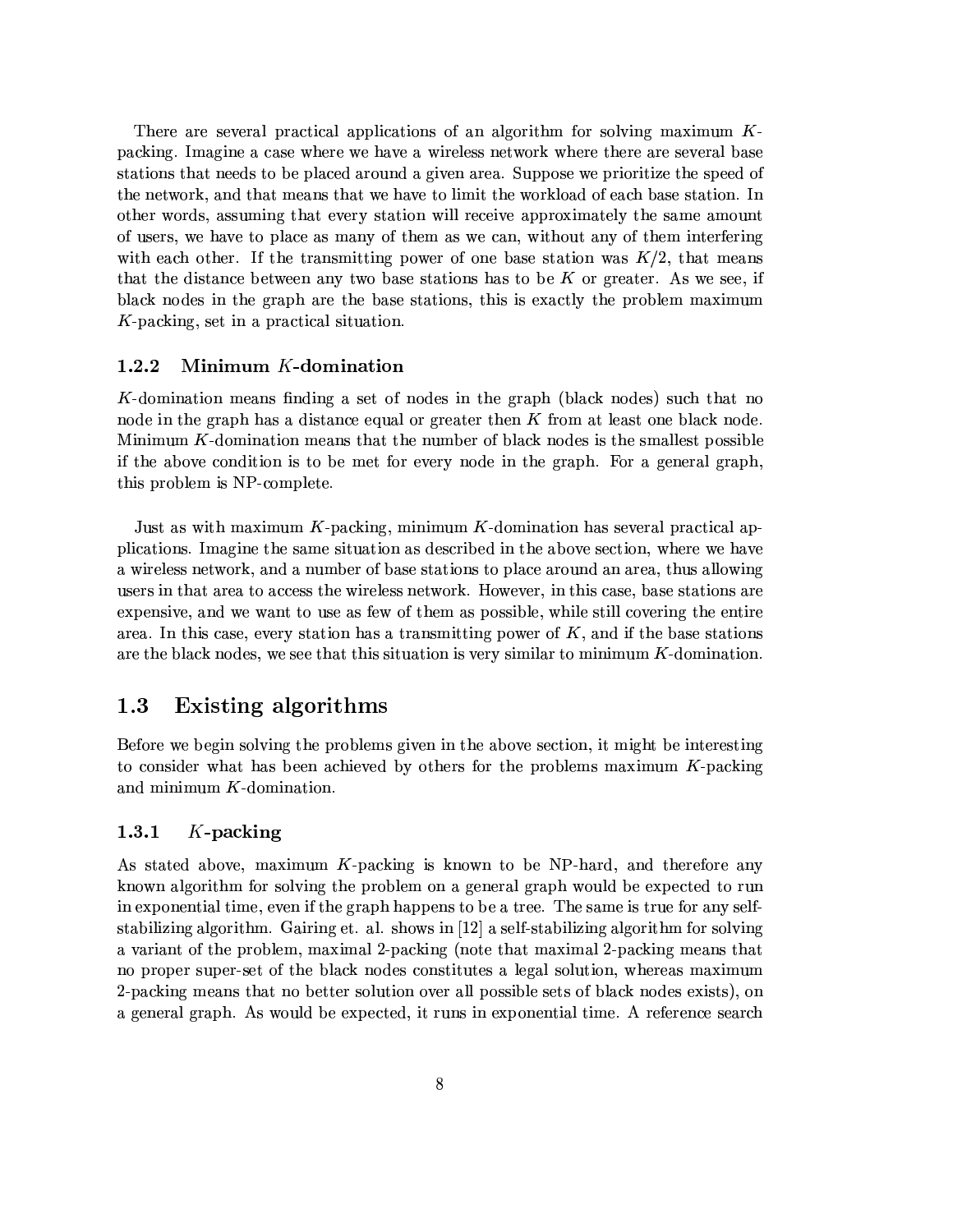for K-packing algorithms on trees turned up very little, and it would seem as if little work has been done on the subject.

The well known problem maximum Independent Set (which is NP-hard) is another sub-problem of maximum  $K$ -packing. Maximum Independent Set has polynomial algorithms for solving it on certain special graphs, such as bipartite graphs [5] and chordal graphs [6]. An algorithm for solving maximum Independent Set on a tree runs in linear time<sup>2</sup>, and is trivial to the point where actually finding a reference to it proved difficult.

#### 1.3.2  $K$ -domination

As with K-packing, any known algorithm for solving minimum K-domination on a general graph is expected to run in exponential time. This would also be the case for self-stabilizing algorithms. Gairing et. al. shows a minimal K-domination algorithm in [11] that runs in exponential time (they also show a self-stabilizing algorithm for solving 2-domination that runs in linear time). A reference search for K-domination on trees turned up little, so it would appear that this subject has received little attention.

As seen in the above two sections, there is evidently much room for improvement, and in this thesis, we shall see how the above two problems can be solved in polynomial time on a tree, using either sequential or self-stabilizing algorithms (In addition to the references mentioned above, see [20], [21] and [22] for more information about the two problems).

#### The basics 1.4

In the following chapters four algorithms will be presented. Two of them are sequential algorithms on trees for maximum  $K$ -packing and minimum  $K$ -domination, respectively. The other two are remakes of the first two into self-stabilizing algorithms that solve the same two problems.

Before we get into the details of how the algorithms functions, a few basic definitions and assumptions that are common in tree algorithms will be presented.

#### Assumptions 1.4.1

In order for the presented algorithms to work, the following basis is required: We are given an undirected graph  $T = (V, E)$  that is a tree. It has a root r, and each of the nodes in the tree knows which of its neighbors is closest to r. It is not uncommon for an algorithms running time to vary depending on which node in the tree graph is chosen

 $2^2$ To find the maximum independent set on a tree, the algorithm first removes every leaf node in the tree, and then adds these to the set S. Next it removes every newly formed leaf, and this process is repeated until the tree is empty, at which point the given set  $S$  is the maximum independent set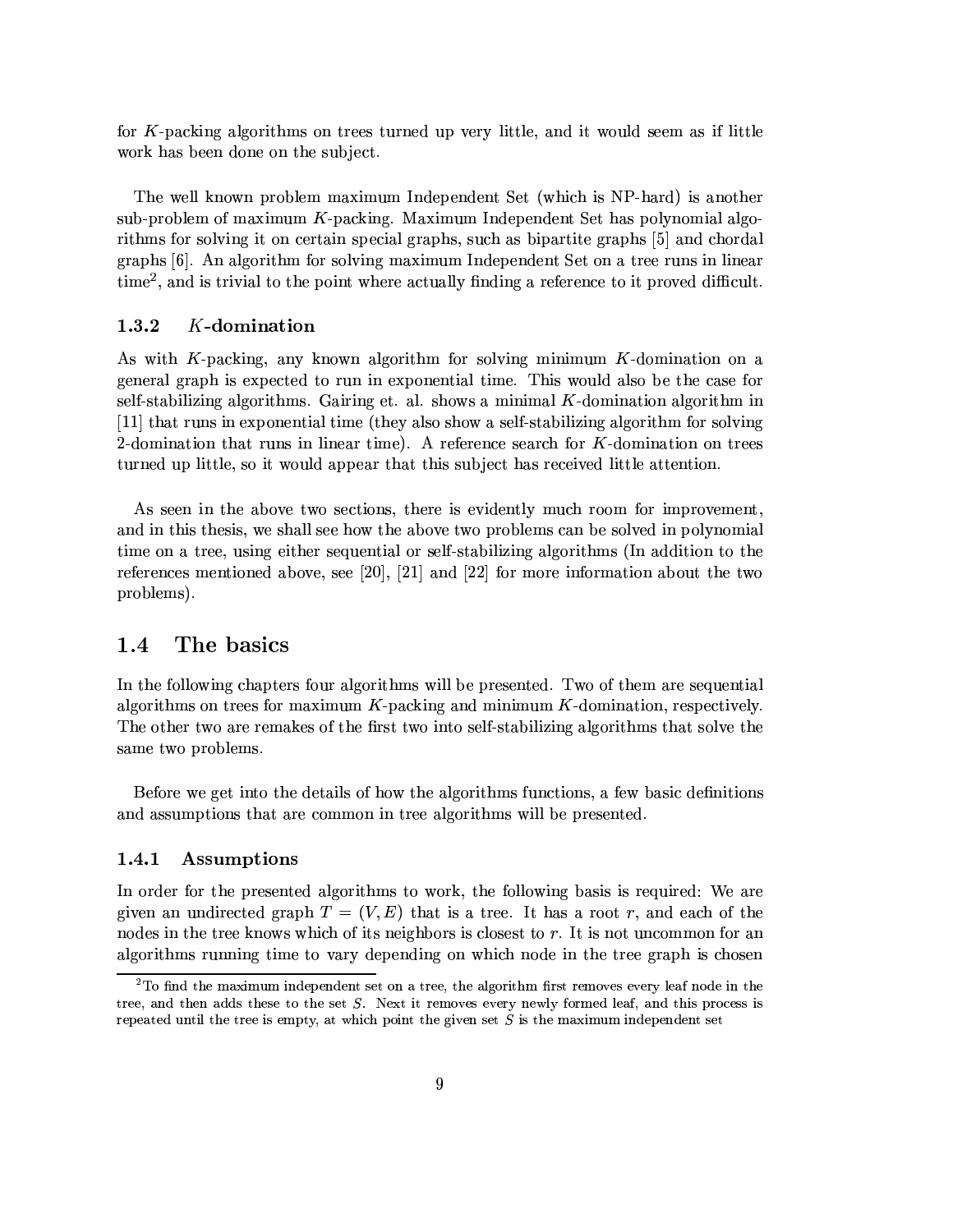as the root. But as we shall see later, the root may be arbitrarily chosen for all four algorithms in the following chapters. From here on, it is always assumed that the graph is a tree complying with the above.

#### 1.4.2 Definitions

The following common graph definitions are used: The *parent* of a node is the neighbor that is closest to the root. The *children* of a node are all the nodes that it is a parent to (here after denoted as  $C_v$  for a node v), and *siblings* are the nodes that a node shares its parent with. The number  $d(v, u)$  is the number of nodes in the shortest path between the nodes v and  $u^3$ . The tree  $T/v$  is the subtree of T that has the node v as its root. The nodes in  $N(i)$  is the open neighborhood of the node i, containing all the nodes that i is a neighbor to, and  $N[i]$  is the closed neighborhood of i such that  $N[i] = N(i) \cup i$ . A leaf is a node that has no children. Ancestor and descendant are terms used to described the relationship of two nodes that are not necessarily neighbors. Given two nodes  $v$  and u such that  $u \in T[v]$ , v is an ancestor of u and u is a descendant of v. A level in a tree is a set of nodes that are all exactly the same distance from the root.

#### 1.4.3 The basic principle

The two sequential algorithms presented in the two following chapters are in many ways very similar, and therefor a general overview could be helpful in understanding the relationship between them. The algorithms are based on dynamic programming. They go through two phases. The first phase starts at the leaves, and works its way to the root. The second phase starts at the root and works its way back to the leaves. After the calculations has been completed in Phase 1 for a node  $v$ , the algorithm knows the size of the optimal solution for  $T[v]$ . Thus, at the end of Phase 1, the calculations has been completed for the root, and the size of the optimal solution has been found for the entire tree.

The second phase makes another pass through the tree, this time from the root down. During this phase the information from Phase 1 is used to set the details of the optimal solution found in Phase 1.

This approach to solving problems on trees is not uncommon, and it has been used before, such as in [1] and for weighted independent set on trees, both of which requires two passes through the tree in order to find an optimal solution. It should be noted that for both the following problems there does not have to be only one optimal solution for a given graph. Multiple solution could present equally good results, and the choice between them becomes arbitrarily.

 ${}^{3}$ This definition of distance in a graph is not often used. In most cases distance refers to the number of edges, not nodes, between two nodes. The latter is used here because it eases the understanding of both the problems and the algorithms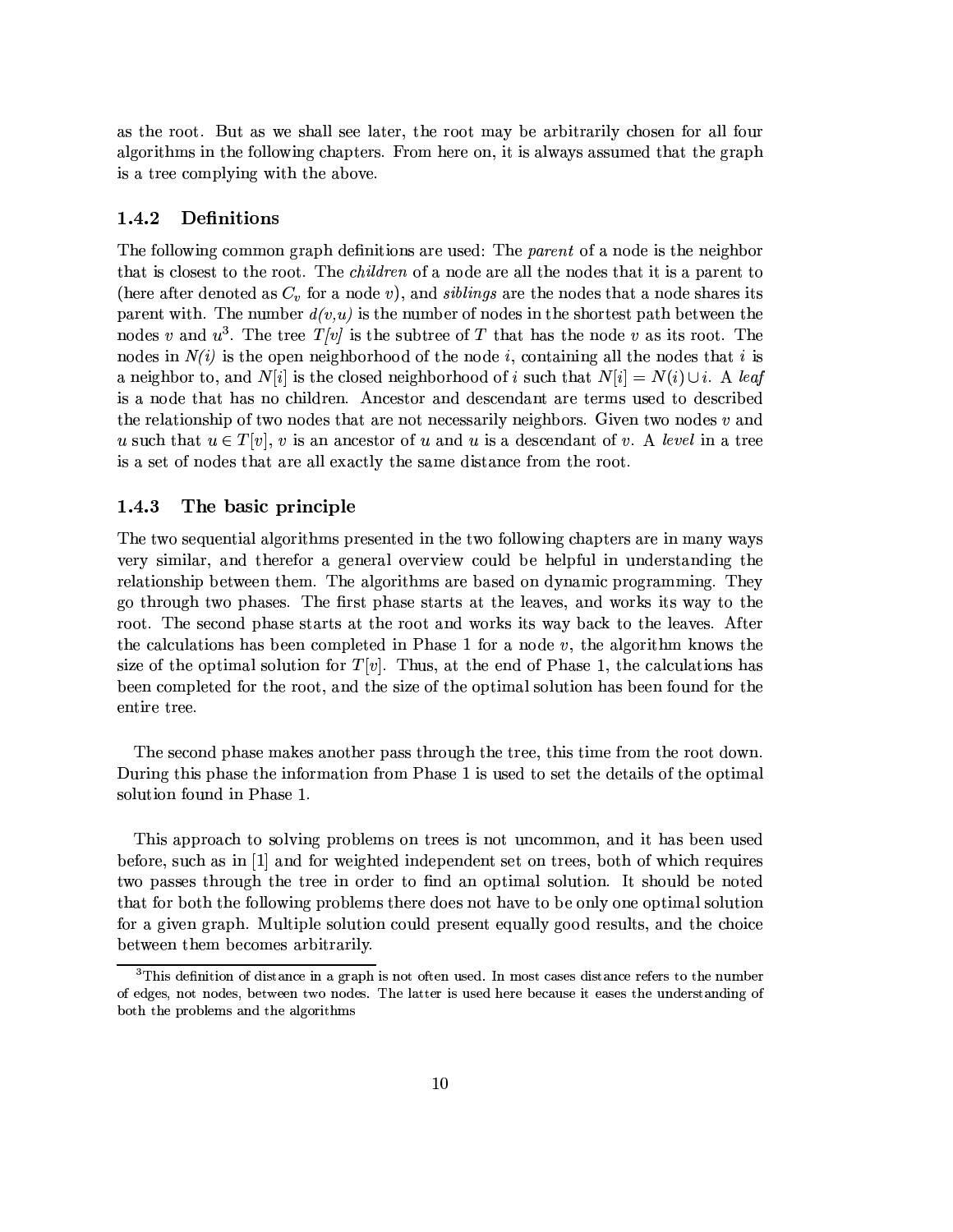The following two chapters will each present an algorithm to solve the problems of maximum  $K$ -packing and minimum  $K$ -domination on trees. The fourth chapter will show how to modify these two algorithms into self-stabilizing algorithms.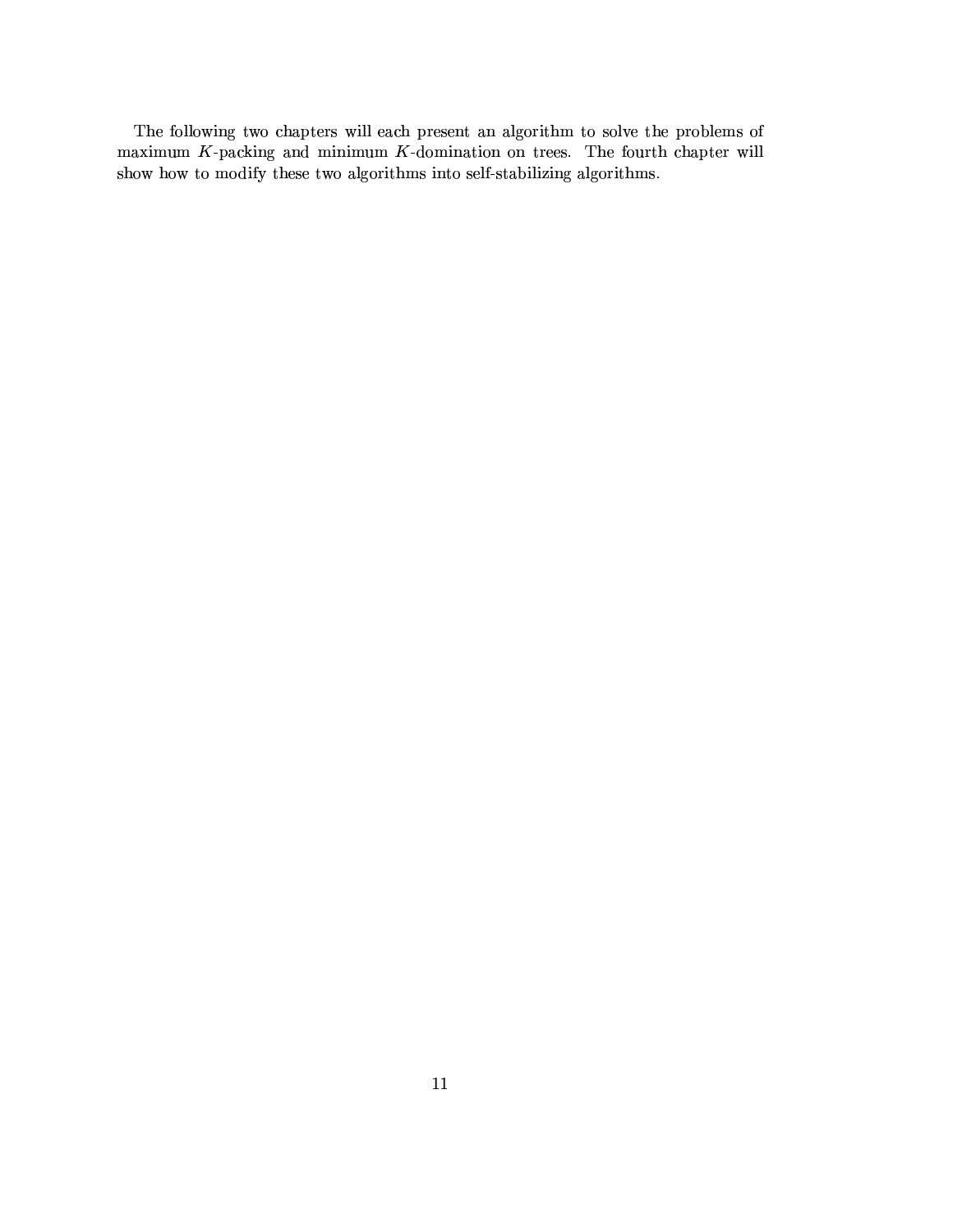### Chapter 2

# Maximum K-Packing on trees

#### Introduction  $2.1$

The following chapter present an algorithm for solving maximum  $K$ -packing on a tree graph. A general definition of  $K$ -packing will first be presented, followed by the various details in the algorithm.

#### Description of  $K$ -packing 2.1.1

The goal of a K-Packing algorithm is to find a subset  $S$  of nodes in a graph so that no pair of nodes in S has a distance less than K from one another  $(K$  is a positive integer). We will denote the nodes in  $S$  as *black nodes*, while all other are denoted as *white nodes*. In a maximum K-Packing the number of nodes in  $S$  is the maximum number possible over all possible  $K$ -Packings for the graph in question. A special case of maximum K-Packing, called maximum 2-Packing, was proven NP-Hard in  $[4]$  on a general graph. Maximum 1-Packing is the same as the well known problem maximum Independent Set, which is NP-hard [9]. Obviously, maximum  $K$ -Packing must also be at least NP-hard, and therefore no polynomial algorithm is likely to exist. The goal of this chapter is to develop a polynomial algorithm that solves maximum K-Packing on a graph that is a tree, that is, a graph without cycles.

#### 2.2 Phase 1: Calculate the table

The first phase of the algorithm is intended to let each node  $v$  compute the maximum number of black nodes  $T[v]$  can have regardless the choice any of the nodes in  $V-T[v]$ can make with regards to color. To accomplish this, we introduce the following: Each node v has a table  $M_v[0:K]$ . Each position i in this table contains the maximum number of black nodes the subtree  $T[v]$  can have provided that there are at least i levels of white nodes beneath v, including v itself (that is, the distance from v to any black node in its subtree has to be  $(i-1) mod(K + 1)$  or greater). So if  $i = 0$ , it would imply that the node v may become black. If  $i = 1$  then v must be white, but a child of v may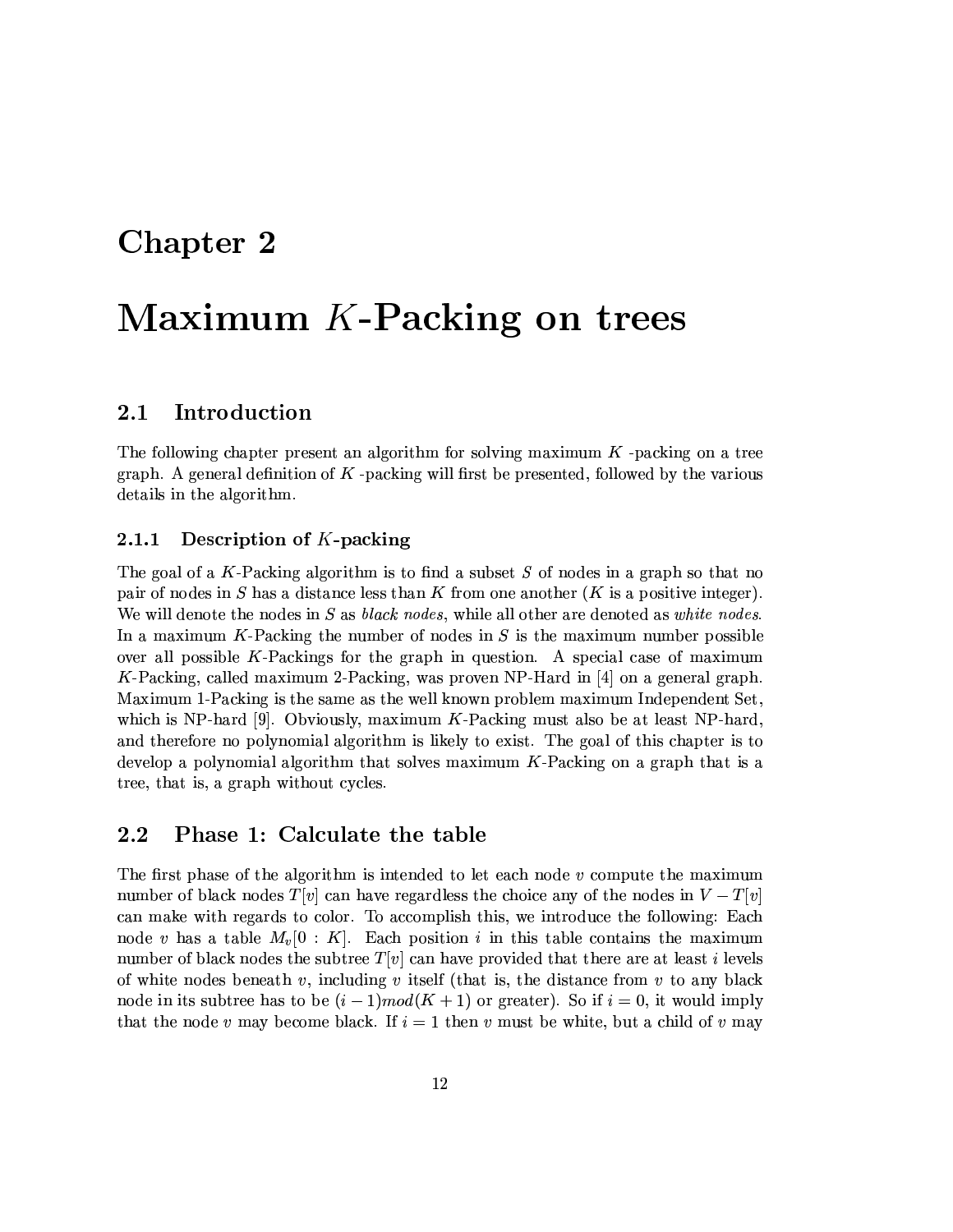become black, and so on. Any position except 0 implies that  $v$  is white. During the first phase of the algorithm, it will compute this table for every node in the tree, starting with  $i = K$  and working its way up to  $i = 0$ . The purpose of  $M_v[i]$  is to provide the parent of  $v$  with the information needed for it to compute its own table. When the root r finishes Phase 1,  $M_r[0]$  gives the number of black nodes in an optimal solution.

There are two types of nodes to consider, leaf nodes, and non-leaf nodes. In addition, we consider three different cases for each non-leaf node, depending on i: Either  $i = K$ ,  $i = (K - 1) : 1$ , or  $i = 0$ . In the following sections, all four cases will be dealt with. Recall that the purpose of Phase 1 is to compute the table  $M_r$ , and to do this, it must be computed for every node in the tree, starting with the leafs. The following four sections will give a somewhat loose description of the difficulties associated with each of the four cases. A proof will not be given in these four sections, instead a complete proof will be given near the end of the chapter.

#### $2.2.1$ Leaf nodes

The leaf nodes are the simplest to compute. The table  $M_v[]$  is simply set to 1 at  $M_v[0]$ and 0 at every other position. This is fairly obvious, since the only way  $T[v]$  can have a black node is if  $v$  itself is that node.

#### 2.2.2 Non-leaf nodes:  $i = K$

In this case, the node v is not a leaf, and we wish to compute  $M_v[K]$  (meaning that  $i = K$ ). Recall that the table index stated how many levels of white nodes has to exist beneath v (including v itself). So in this case, v's children and the next  $K-2$  levels has to be white. So in order to calculate  $M_{\nu}[K]$ , we can simply sum up the values in all the children's tables at position  $K - 1$ . We can give this as the following equation:

$$
M_v[K] = \sum_{c \in C_v} M_c[K-1] \tag{2.1}
$$

Note that the distance from the first potential black node in one child's subtree to the first potential black node in another child's subtree is  $2 \cdot (K-1) + 1 = 2K - 1 \geq K$ for every  $K > 0$ . So there is no risk of any two black nodes from different subtrees will come in conflict with each other.

#### Non-leaf nodes :  $i = K - 1, 1$  $2.2.3$

Here, we describe how the table from  $M_v[K-1]$  up to  $M_v[1]$  is computed for a non-leaf node. In many of these positions, the equation for calculating the value is identical to Equation 2.1 (of course replacing K with the appropriate table position). However, this is not always the case. Note that the distance from the node v in  $T[v]$  to the first possible black node in one of its children's subtree is  $i-1$ . Thus the distance from this potentially black node to the first potentially black node in a different child's subtree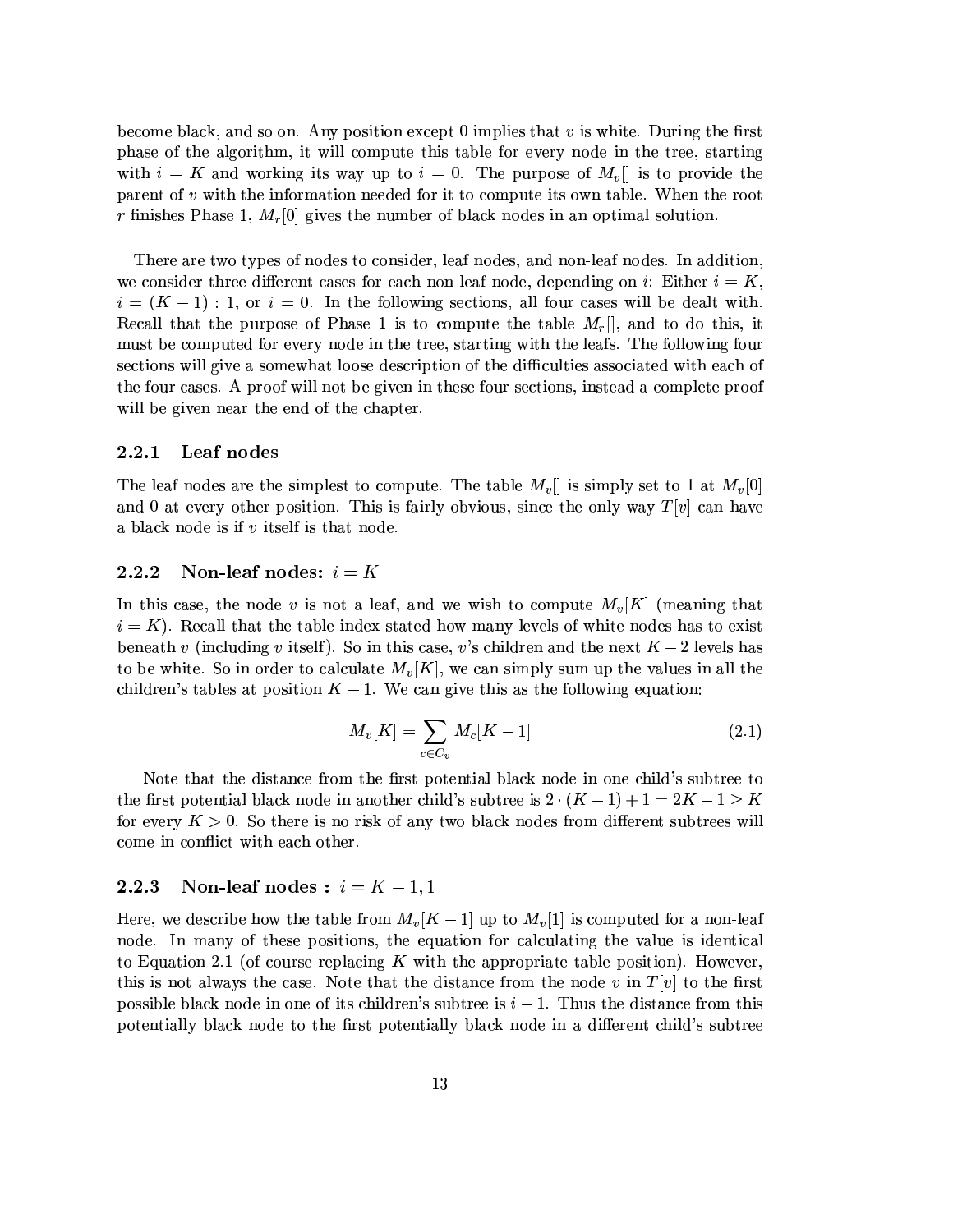will be  $2 \cdot (i-1) + 1 = 2 \cdot i - 1$ . So for some values of i, there is the possibility that two black nodes in the subtree  $T[v]$  may have a distance less then K from each other. Note that if  $i = 0$ , there is no risk of a conflict as the one above, since by definition the distance would then be  $2 \cdot K + 1$ . We can now formulate the following condition:

$$
if (2 \cdot i - 1 < K \& i \neq 0) \tag{2.2}
$$

So for every value of  $i$  where Condition 2.2 is true, we can not simply use Equation 2.1. In these cases, we have to select one child h from which the parent reads the  $i-1$ table position, and for all the other children, the parent has to use a value that has be modified to compensate for the potentially black node in the selected child's subtree. The selected child h is called an heir, and the modified value of i is called a sibling*distance*. Heirs and sibling-distances will be covered in more detail later, but in short the algorithm has to try every child as an heir, and see which one will give the best results. The heir is stored in the table  $heir_v[i]$  and the sibling-distance in  $sd_v[i]$ . The value i and node v has the same meaning as in  $M_v[i]$ . The non-modified value of i is here on after referred to as a *parent-distance*. The sibling-distance itself is given with the following equation:

$$
sd_v[i] = K - (i - 1) \tag{2.3}
$$

The specific details on finding the heir and sibling-distance will be covered later.

#### Non-leaf nodes:  $i=0$  $2.2.4$

Finally, when  $i = 0$ , the node v may become black. In this case the value  $M_v[0]$  can simply be set to the sum of  $M_c[1]$  for every  $c \in C_v$  and add one for v.

#### $2.2.5$ Example

Now that we have a working understanding of most of the algorithm, we can look at the example in Figure 2.1a. There are three nodes present in the figure:  $v$ , the root in the subtree, and its two children u and w.  $K = 2$  for this example. The node u is a leaf node, while  $w$  is a non-leaf node, with a child that is not visible in the figure. The tables  $M_u$ ] and  $M_w$ ] have already been computed, and only  $M_v$ ] remains.

As described above, we start with  $M_{\eta}[K]$   $(i = K = 2)$ . Here we can simply use Equation 2.1. Figure 2.1b shows the outcome of this calculation. Next we have position  $i = 1$ . We need to start by checking if an heir is needed. We see that Equation 2.2 becomes true for  $K = 2$  and  $i = 1$ , so we need to first find the sibling-distance. Using Equation 2.3, we find  $sd_v[1] = 2$ . So now we can try both u and w and see which of them works best as an heir. As illustrated in Figure 2.1c, we see that using  $w$  as an heir gives only a single black node, while u as an heir gives 2. So we can set  $M_v[1] = 2$ and  $heir_v[1] = u$ . This only leaves us with  $M_v[0]$  left to compute. As stated in Section 2.2.4, we can simply take the sum of  $M_c[2]$  for every  $c \in C_v$  and add one for v. As seen in Figure 2.1d, this gives  $M_v[0] = 1$ .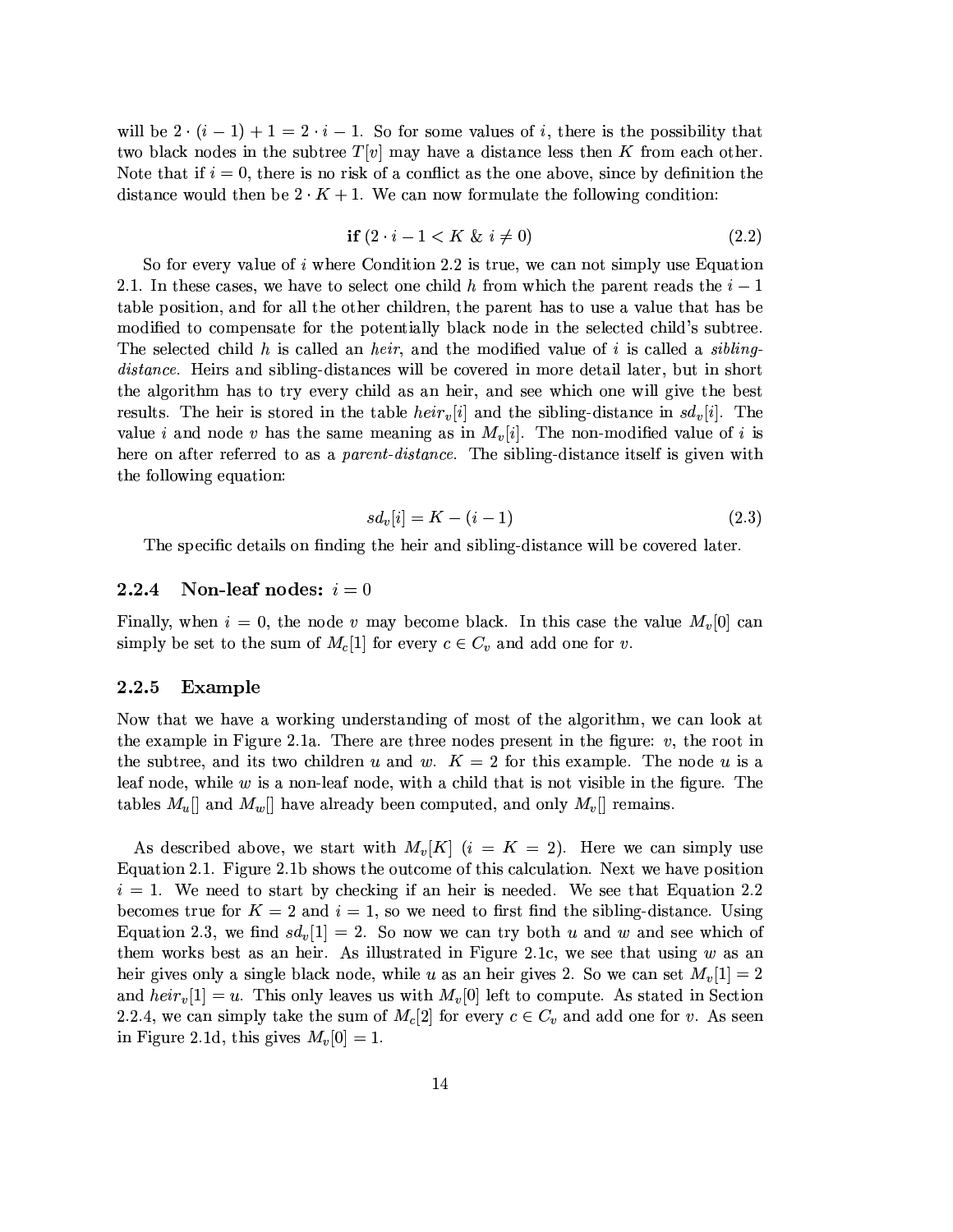

Figure 2.1:  $K$ -packing example 1

As one may have noticed, the finished table  $M_v[]$  in the above example does not comply with the definition of the table as stated in Section 2.3, since  $M_v[0]$  is in fact not an optimal solution, which is 2, as found for  $i = 1$ . One may also have noticed that while Section 2.3.2 gave an equation tailored to the situation discussed in the section, neither Section 2.3.3 nor 2.3.4 did the same. Both of these "oversights" will be addressed in the following sections.

#### 2.2.6 **History Checks**

As stated above, the result in  $M_v[0]$  in Figure 2.1d is not an optimal solution, as it was intended to be. For while 2 is an optimal solution for  $M_v[1]$ , it is also an optimal (and legal) solution for  $M_v[0]$ . It can be easily shown that this mistake can carry on to v's parent, if it had any, and potentially distort the values in several nodes in the tree. So in order to counter this, each position i in  $M_v[]$  (for every  $i < K$ ) has to be compared with position  $i+1$  in  $M_v$ , to see if it has a better solution. This means that in the above example,  $M_v[1]$  has to be compared to  $M_v[2]$ , and  $M_v[0]$  is compared to  $M_v[1]$ . In the first case, the original solution was the better one. However,  $M_v[1]$  is indeed greater then  $M_v[0]$ , and thus gives a better solution.

So we see that for every  $i < K$  the algorithm has to compare  $M_v[i]$  against  $M_v[i+1]$ for every  $v \in V$  (except the leaf nodes). This is called a *history check*. The original solution computed for position i is referred to as the *intuitive solution*. We can now formulate the equation that was left out in Section 2.2.4. For any non-leaf node:

$$
M_v[0] = max\{M_v[1], 1 + \sum_{c \in C_v} M_c[K]\}
$$
\n(2.4)

The effect this would have on the example in Figure 2.1 is that  $M_v[0]$  would be set to 2, not 1. This means that the algorithm decides that  $v$  is not to become black, even though it could, and instead allows two of its descendants to become black in its place. thereby producing a better solution.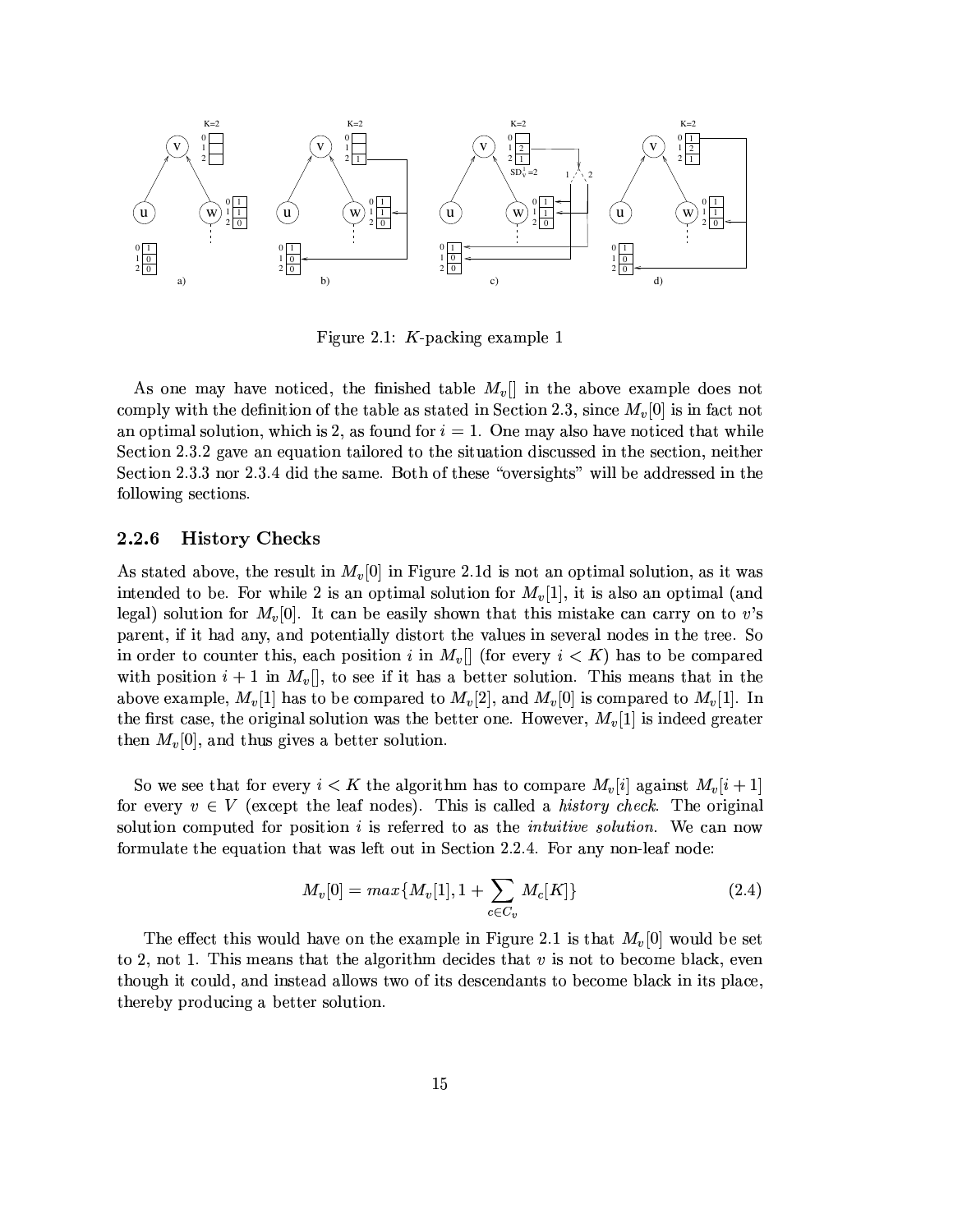Obviously, there is no need for the algorithm to perform a history check more then one table position further down, since the  $i + 2$  position has already been checked when position  $i+1$  was computed and so on. This means that the table  $M_v$  for any node  $v \in V$  is non-decreasing as i decreases. So the top position,  $M_v[0]$  always has the best solution (although it might not be the only one that has it, as in the above example). In order to keep track of where the best solution originated, the following definition is introduced: The number  $pd_v[i]$  for any node v is the position in the  $M_v[$  table where the best solution for  $M_v[i]$  was found. Naturally  $pd_v[i]$  has to be greater or equal to i, since if it was less then  $i$ , a black node could appear at a level where it would violate the rules of K-packing. If  $pd_v[i] = i$  then the optimal solution was the intuitive solution, if  $pd_v[i] = i + 1$  then the optimal solution was the intuitive solution at position  $i + 1$ and so on. So whenever a history check is completed for position i,  $pd<sub>v</sub> [i]$  is set to the position where an optimal solution was found. In the example in Figure 2.1,  $pd_v[2]$  is 2.  $pd_v[1]$  is 1, but  $pd_v[0]$  is also 1. Note that the default setting for every position in the pd table is the same as the position. Ie.  $pd_v[i] = i$  unless otherwise stated.

#### 2.2.7 More on heirs

Heirs have been barely touched on, and this section will elaborate further. Recall that we used heirs when there was the potential risk that two children's subtrees could have black nodes that where closer than K to one another (Equation 2.2). When the need for an heir has been identified, we use Equation 2.3 to find the sibling-distance. Now we are ready to actually find the heir. Assuming that  $v$  is the node for which the algorithm is currently computing the tables, any of its children (the nodes in  $C_v$ ) could be the optimal choice for an heir, and the algorithm will have to check them one at a time, essentially selecting one child c, using the value at  $M_c[i-1]$  and adding the sum of  $M_y[sd_y[i]-1]$  for every  $y \in C_y/c$ . This is then repeated for each  $c \in C_y$ , and this result is compared to the previous  $c$ , seeing which of them is the greater. When completed. the node that was found to give the best solution is stored in  $heir_v[i]$ , where it can be referenced in Phase 2, and possibly during a history check. Note that while the heirs for two or more different values of  $i$  may be the same, this is not guaranteed, and the process of finding an heir must be repeated for every  $i$  that satisfies Equation 2.2. We can now formulate the final equation to complete Phase 1. We simply expand Equation 2.1, replacing  $K$  with  $i$  and taking into account both heirs and history checks. So for any  $i = K - 1$ ; 1 we use:

$$
M_{v}[i] = max \bigg\{ M_{v}[i+1], max_{w \in C_{v}} \bigg\{ M_{w}[i-1] + \sum_{c \in C_{v}/w} M_{c}[max\{K-1, K-(i-1)-1\}] \bigg\} \bigg\}
$$
\n(2.5)

#### 2.2.8 Phase 1 in words

As we have seen, the algorithm computes for each node the contents in its table, starting at position K. If the node is a leaf, the first position the table M is set to 1, and every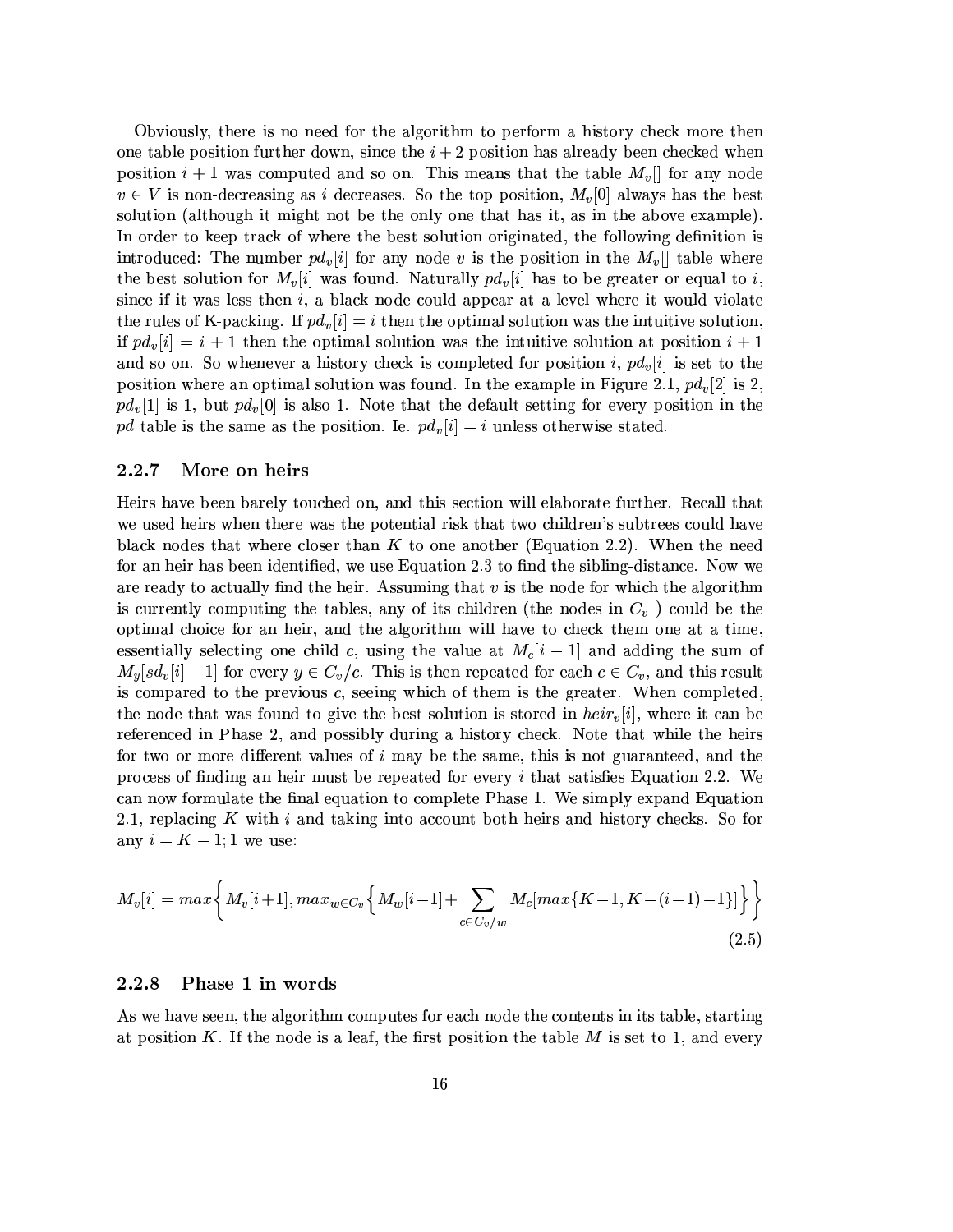other is set to  $0$ , as described in Section 2.2.1. For any non-leaf node, there are three possibilities: Either  $i = K$ , in which case Equation 2.1 is used. If  $i = K - 1$ ; 1 we need to include heirs and history checks, and therefor use Equation 2.5. Or  $i = 0$ , in which case Equation 2.4 is used. These four cases covers every possible circumstance in Phase 1, and provides the root with all the information it needs in order to start Phase 2.

#### $\bf 2.3$ Phase 2: Setting the final-distance

Now that Phase 1 is finished, the algorithm is ready to start Phase 2. But first we need the following definition: The value  $final_v$  (called a final-distance) is the position in  $M_v$ ] which the algorithm decides that node v will use as the solution for  $T[v]$ . As stated before, the table  $M_v[i]$  is non-decreasing as i decreases, and therefor position  $M_v[0]$  (for the root  $r$ ) holds the optimal solution for the whole tree. Recall from Section 2.2.6 that this did not imply that r had to be black. Instead it meant that  $pd_r[0]$  stored where in the table the optimal solution was found. So for the root r, finding  $final_r$  is simply setting it to  $pd_r[0]$ . Now the algorithm knows the minimum number of levels of white nodes has to exist beneath the root, and the algorithm can start setting  $final_c$  for every  $c \in C_r$ . For each of the children it checks if the child is the roots heir (if an heir is needed for the selected value of  $final_r$ ). If the child is the heir the algorithm can use the roots final-distance directly to compute the child's final-distance, and if the child is not the heir it uses the sibling-distance to find the child's final-distance.

In more precise terms, for every  $c \in C_r$ , the algorithm will have to first check if  $heir_r[final_r] = c$ . If it is, the child is an heir, and final<sub>c</sub> is set to  $pd_c[final_r -$ 1)mod(K + 1)]. If it is not an heir, final<sub>c</sub> is set to  $pd_c[(sd_r[final_r]-1)mod(K+1)]$ . This is then repeated for each of the roots children, and eventually for every node in the tree, in preorder. The modulo operator is used since we want the final-distance to return to K instead of becoming negative if  $final_r = 0$ . For each node  $v \in V$ , if  $final_v = 0$ . the node becomes black and if not, it becomes white. We see that there are 3 cases to consider when setting the final-distance: either  $(i)$  the node is the root,  $(ii)$ the node is its parents heir or the parent has no heirs, or *(iii)* the nodes parent has an heir, but the node is not it. We can now formulate three new equations for these three cases:

$$
\mathbf{if}(v == r) final_v = pd_v[0] \tag{2.6}
$$

$$
\mathbf{if}(heir_p[final_p] == v \bigvee heir_p[final_p] == null) final_v = pd_v[(final_p - 1)mod(K + 1)] \tag{2.7}
$$

$$
\mathbf{if}(heir_p[final_p] \neq v \bigwedge heir_p[final_p] \neq null) final_v = pd_v[(sd_p[final_p] - 1)mod(K + 1)] \tag{2.8}
$$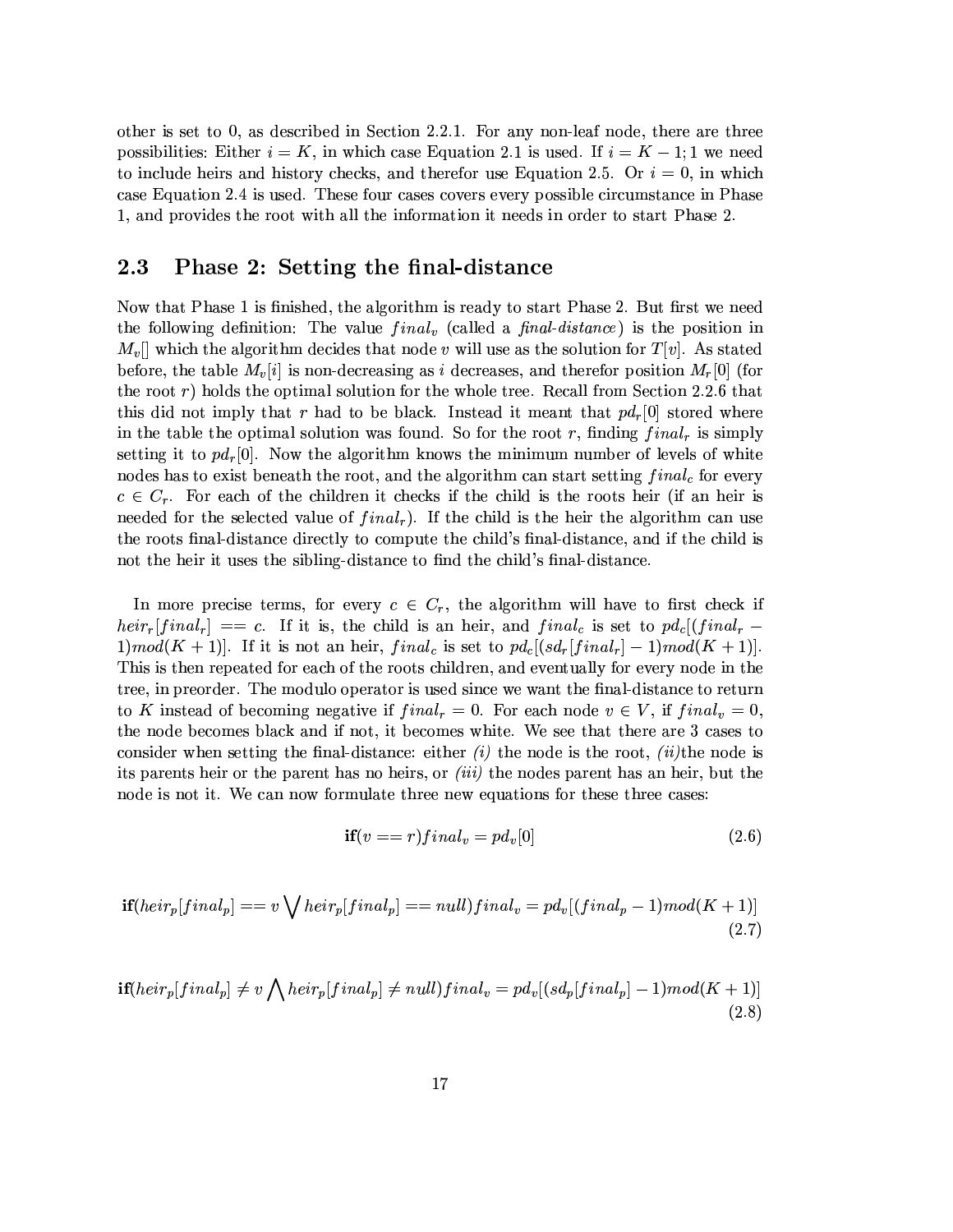It might be of interest to note that after Phase 1 has ended, the root knows how many black nodes there are in an optimal solution. So if this is the only goal, the algorithm can be terminated there, forgoing the process of actually finding the black nodes. Also, for this algorithm, there is no optimal choice for the root. Since  $final_r$  for the root r can be any value between  $0$  and  $K$ , which node that actually performs the function of a root has no impact on the outcome or running time. The only restriction is that there is only one root, and all the nodes know which of their neighbors is closest to it.

Now that we have a detailed description of Phase 2, an example might be in order. Figure 2.2 shows the same tree as in Figure 2.1, only that Phase 1 has been completed (and a history check has been performed), and the algorithm is ready to begin Phase 2.



Figure 2.2:  $K$ -packing example 2

Figure 2.2a show the root setting its final-distance. As described above, it uses the value found at  $pd_v[0]$  (Equation 2.6). Figure 2.2b shows the two children u and w setting their final distance. If we take node u first, the algorithm checks u's parent's heir table. and sees that  $u$  is the heir for the parents final distance. It can then use  $final_v$  directly, and using u's own pd table to take into account the result of the history check (Equation 2.7). The value  $final_u$  is then found to be 0 (meaning that u becomes black). For the other child,  $w$ , the algorithm also begins with checking if it is its parents heir. Since it is not, it cannot use  $final_v$  directly, and instead has to use the  $sd_v$  table to find the sibling-distance. The algorithm can then use w's own pd table to set  $final_w$ , which becomes 1 (Equation 2.8). Figure 2.2c shows the final outcome of Phase 2 for these three nodes.

#### 2.4 **Proving correctness**

Now that the algorithm has been described in full detail, the next logical question would be if it really works, ie. will it produce an optimal solution for the maximum  $K$ -Packing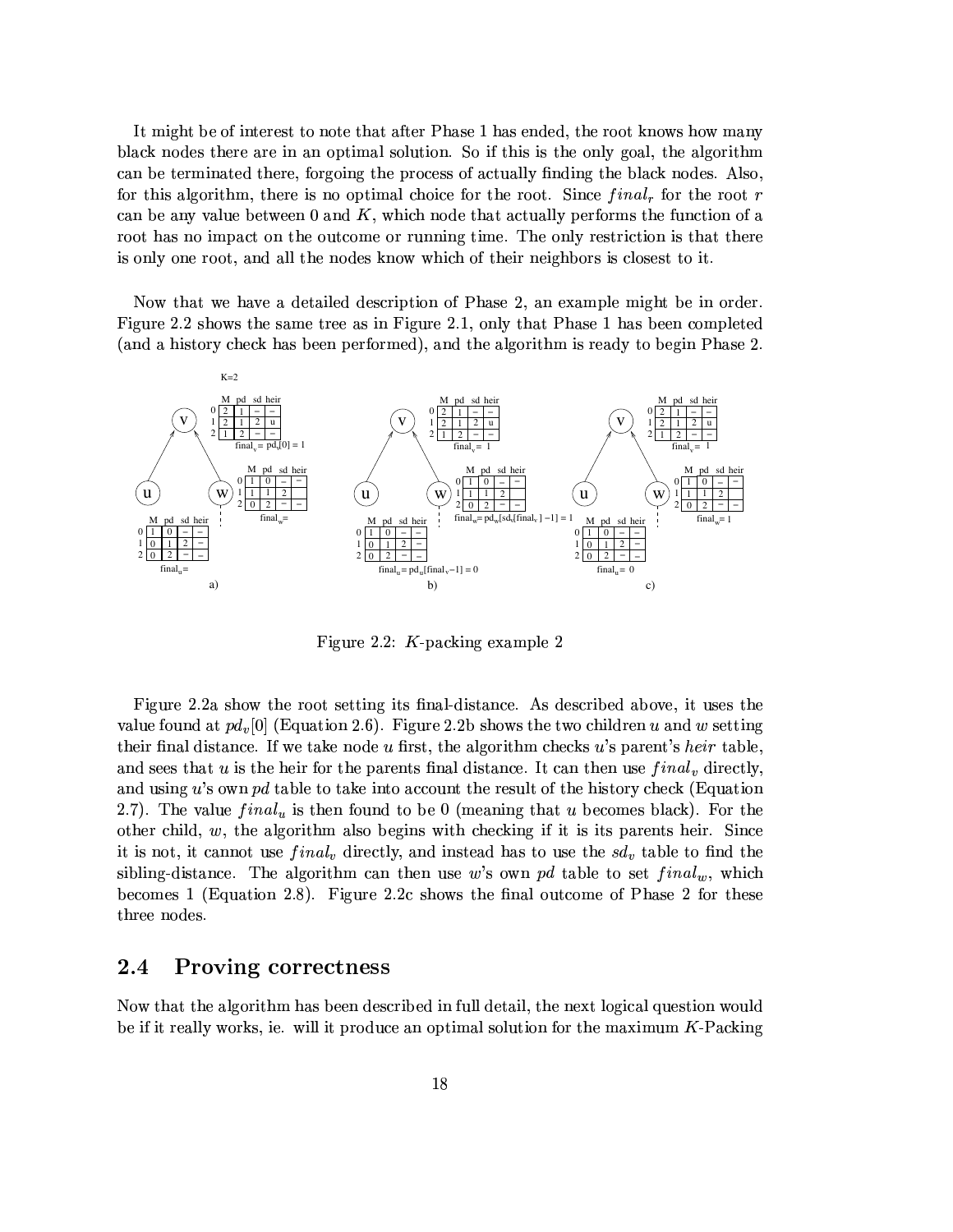problem on a tree graph? Since the algorithm has two phases, the proof for the algorithm will also be two-fold. Starting with Phase 1, it can be proven correct with two induction proofs. The first induction proof will prove that the table  $M_v$  for some node v is correctly computed, and the second one will address the bottom-up part of Phase 1. The proof for Phase 2 follows more or less directly once we have proven Phase 1, as we shall see.

#### 2.4.1 Proof for Phase 1

Before we begin on the actual proofs, we need the following three lemmas, which will be used in the coming two induction proofs:

**Lemma 1** The tables  $M_v[[, pd_v[[, sd_v]]$  and  $heir_v[[$  for some leaf node v will be correctly computed by the given algorithm.

**Proof:** In Section 2.2.1 we see that for a leaf node v every position in  $M_v$ is set to 0, except position 0 which is set to 1. This is obviously correct since the only way the subtree  $T[v]$  can have a black node is if v is it. The table  $pd_v$  at every position i is set to i, since a history check is not needed. The node has no children and therefor  $heir_v$  can be empty, and without any heirs,  $sd_v$ , will never be used. It follows therefor that every leaf node in the tree will be correctly computed, thus proving the lemma.

**Lemma 2** For a node  $v \in V$ , the sibling-distance for some position i in the table  $M_v$ is always larger than  $i$  if Equation 2.2 is true.

**Proof:** If we assume  $2 \cdot i - 1 = K$  and insert this into Equation 2.3 we get the sibling-distance of  $2 \cdot i - 1 - (i - 1) = i$ . Now if  $2 \cdot i - 1 < K$  we know that there exists some positive x such that  $2 \cdot i - 1 + x = K$ . Inserting this into Equation 2.3 we get the sibling-distance  $(2 \cdot i - 1 + x) - (i - 1) = i + x > i$ , thus proving the lemma.

**Lemma 3** If, for some node v and some position i, Equation 2.2 is true then the distance between two black nodes in different children of v's subtrees is greater or equal to  $K$ .

**Proof:** Here there are two cases: either  $(i)$  one of the above mentioned children is the heir, or *(ii)* neither of them are. For the first case the sum of the distance between the two black nodes is at least  $(i-1) + (K - (i-1) 1+1 = (i-1)+K-(i-1) = K$ . For case *(ii)* we know from Lemma 2 that if Equation 2.2 is true the sibling-distance is greater than  $i$  and therefor the sum of two sibling-distances is greater than  $K$ .

Now we are ready to start proving Phase 1. The following two theorems will show that Phase 1 will indeed find an optimal solution for maximum K-packing on a tree.

**Theorem 1** The table  $M_v$ ] for some node v will be correctly computed provided that the M-table for every  $c \in C_v$  has already been correctly computed.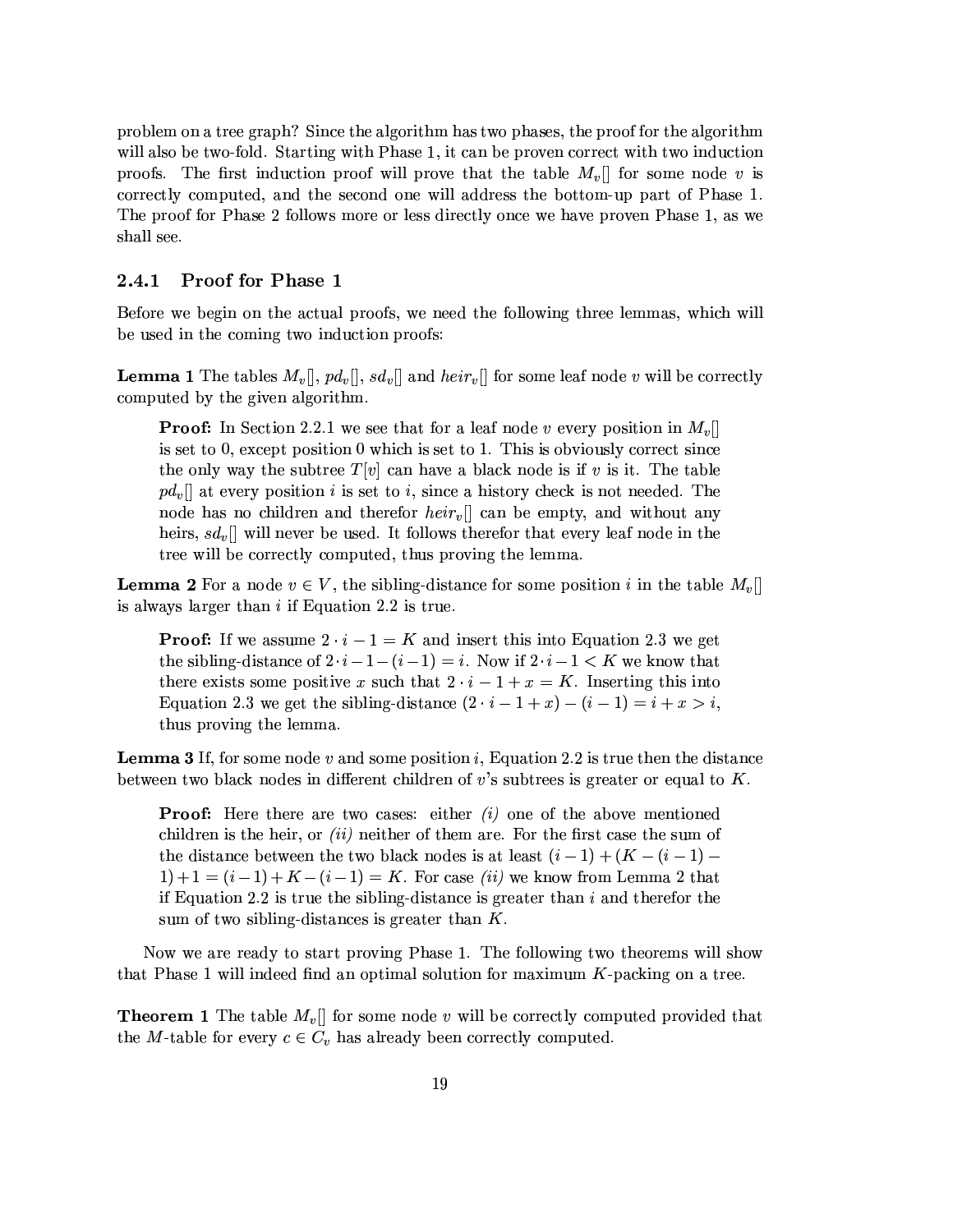**Proof:** The proof is by induction over the position i in the M-table. From Lemma 1 we know that a leaf node is correctly computed, so we only need to show that Theorem 1 is true for a non-leaf node

**Basis:** The base case is if  $i = K$ . In this case Equation 2.1 is used. It is obviously correct, since it uses the values from the children's M-tables at position  $K-1$ . Due to the history check, this will also include position K, and therefor every possible solution is included in the computation.

**Induction step:** We assume that every  $M_v[j]$  where  $K \leq j \leq i+1$  has been correctly computed. For every  $i < K$ , there are three possibilities: Either (i)  $(K-1 \leq i \leq |(K+1)/2|+1)$ , in which case the algorithm includes a history check, but there is no need for an heir. Or (ii)  $(|(K + 1/2)| \le i \le 1)$ , in which case a history check is performed and an heir is needed. And finally  $(iii)$  i = 0 where we need to add one for the node itself, and include a history check.

We see that if i falls within the limits of Case  $(i)$ , Equation 2.4 becomes identical to Equation 2.1, except that it includes a history check. The algorithm will use the position  $i-1$  in the children's M-tables, but also every other position up to  $K$  due to the history check in the children. The history check in the node itself covers the possibility if some position  $j > i$  is a better solution.

If i falls within the limits of Case  $(ii)$  we need to modify the above discussion to include heirs. We know from lemmas  $2$  and  $3$  that for any  $i$  where Equation 2.2 is true, we can guarantee that no two black descendants from different children of the same node will come into conflict with each others, and that the minimum distance between two such nodes is  $K$ . We also see from the discussion of Case  $(i)$  that a history check will compare the intuitive solution against previous solutions for the node in question, thus making sure that the solution the algorithm finally decides upon is the optimal solution for the  $i$  in question.

And finally, Case *(iii)* is just a simple extension of Case  $(i)$ , going through the exact same argument, only adding 1 to the intuitive solution. That this is correct follows directly from the discussion for Case  $(i)$ .

Combining these three cases with the basis, we see that every value of i is correctly dealt with and thus Theorem 1 is proven.  $\blacksquare$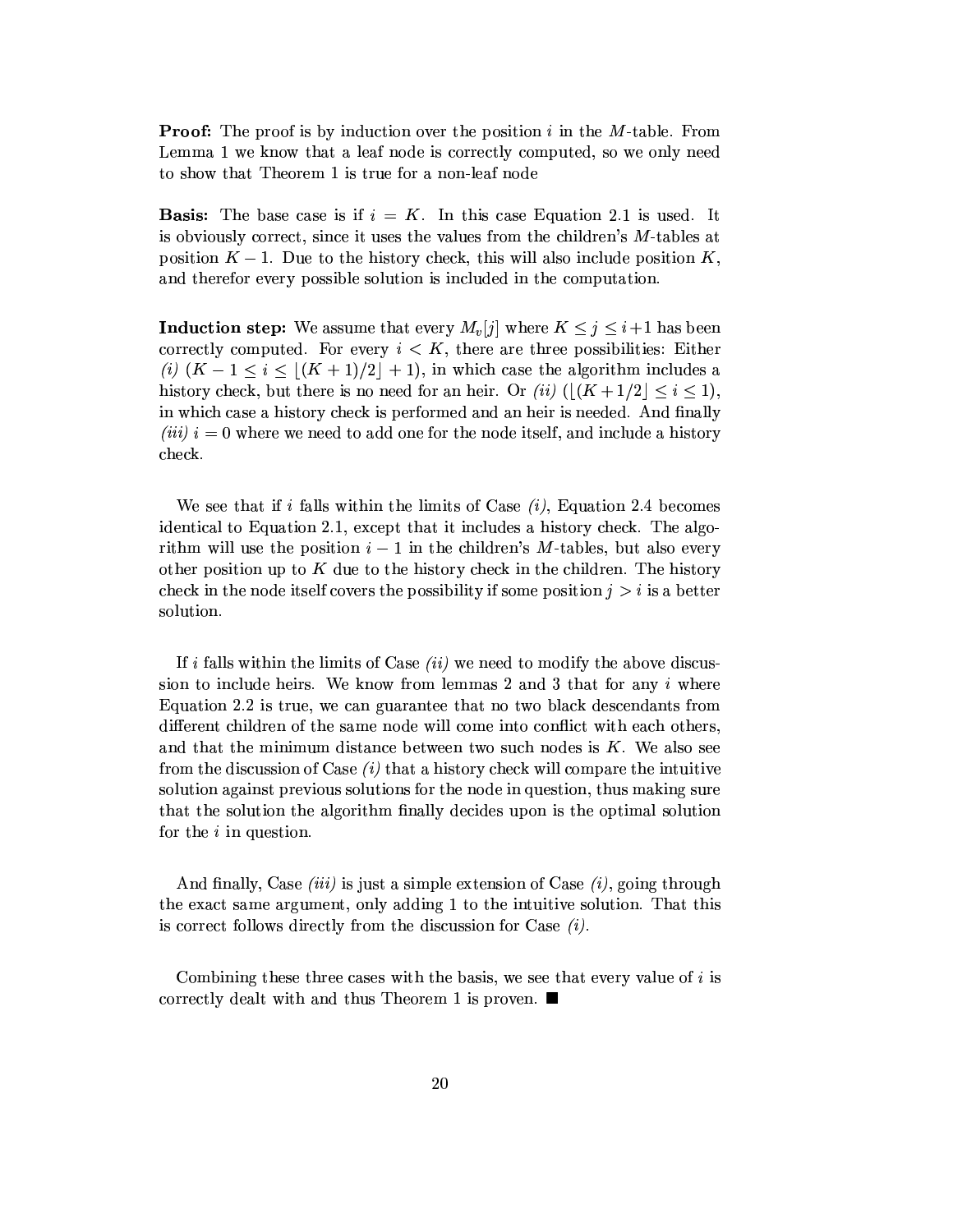We see from Theorem 1 that every the table  $M_v$  for some  $v \in V$  will be correctly computed provided that  $M_c$  for every  $c \in C_v$  has already been correctly computed.

**Theorem 2** The algorithm as presented will be able to find an optimal solution for maximum  $K$ -packing on a tree.

Proof: Proof is by induction over the height of the tree.

**Basis:** The base case is a leaf node, which was shown to be correctly computed in Lemma 1

Induction step: This proof follows automatically from Theorem 1, since if every value in the M-tables for every node at the  $(h-1)^{th}$  level is correct. every node at the  $h^{th}$  will also be able to compute correct M tables. And because of the history check, the table will have the properties stated in Section 2.2.  $\blacksquare$ 

#### 2.4.2 **Proof for Phase 2**

That Phase 2 is correct is, due to the above discussion, almost self-evident. Since we know that the optimal solution is found in Phase 1, and the tables pd, sd and heir are therefor also correct, we know that  $pd_r[0]$  for the root r is the optimal solution. Phase 2 then uses information from the pd, sd and heir to set the final-distance for the roots children, and from there each of the children's children and so on. Thus, since Phase 2 does little more then use information computed in Phase 1, it is obviously correct.

#### $2.5\,$ Implementation and running time

Now that the algorithm has been described in detail, we can look at the more practical issues of implementation and running time. The following two sections will address these issues.

#### 2.5.1 Implementation

The algorithm as described up to this point, while giving an optimal solution, does not have an optimal running time. This section will look at modifications that can be done to improve performance, and to cut down on the amount of code. The final pseudo code for the algorithm is presented in Section 2.7.

First, there is Equation 2.5. If we omit the history check, for each child  $c \in C_v$  for a node v, the equation would sum up the value of every  $a \in C_v/c$  using the siblingdistance, and then add the value using i for c. This would take time  $|C_v - 1|$  for each  $c \in C_v$ , thus taking time  $|C_v| \cdot (|C_v| - 1)$  in total, which is  $O(|C_v|^2)$ . However this can be done faster. The algorithm can first sum up the values from every child of  $v$ , using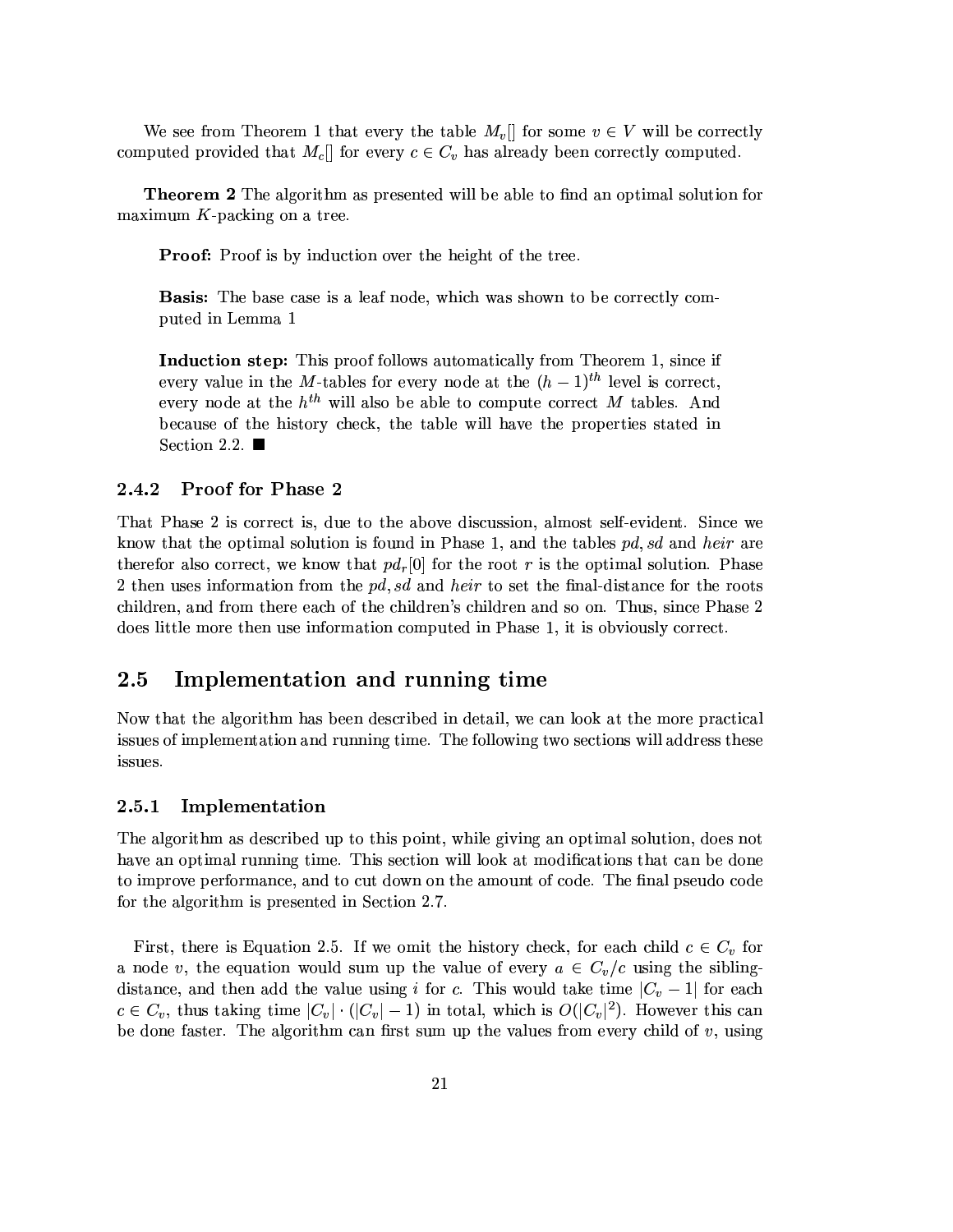the sibling-distance, and then for every child, one by one, subtract the value that used the sibling-distance, and add the value that uses the original i. Both steps takes time  $|C_v|$ , and therefor the total time is  $O(|C_v|)$ , which is better then  $O(|C_v|^2)$ . The history check is only a single comparison, and therefor putting it back into the equation has no effect on the running time.

Looking at Equations 2.1 and 2.4, we see that if we omit the history check, they are identical up to the point when Equation 2.4 adds one. So these can be combined into a single sum, and just adding one if  $i = 0$ .

A history check is performed for all values of i except for  $i = K$ . So the history check can be removed from each individual equation, and added as a common check at the end for all  $i \neq K$ .

In the algorithm as described up to this point, there has been one sd table for every node in the graph. This, however, is somewhat redundant, since the values in the sd table is independent of any specific node. Therefor we need only a single sd table for the entire graph. The pseudo code in Section 2.7 will include an sd table for each node, for reasons that will become clear in later chapters.

#### 2.5.2 Running time

Now that the algorithm has been modified to improve performance, we can analyze the running time. Each phase will we addressed separately.

In Phase 1 we have already seem that Equation 2.5 uses time  $O(|C_v|)$  for some node v. Both Equations 2.1 and 2.4 can be easily shown to use the same time. We know that for each node the algorithm computes a table of size  $K + 1$ . From the above discussion it is clear that each position in the table will take  $O(|C_v|)$  time. Therefor every node v will use a total time of  $O(K \cdot |C_v|)$ . So for the entire Phase 1, the algorithm uses time  $\sum_{v \in V} K \cdot |C_v|$ . Since the total number of children in the graph is  $n-1$  (since every node except the root is someones child), the total running time for Phase 1 is  $O(K \cdot n)$ .

Phase 2 has a much simpler running time. For each node the algorithm need only perform a fixed amount of computations regardless of the value of  $K$ , and therefor takes a total time  $O(n)$ .

As a conclusion, we see that the total running time of the algorithm is  $O(K \cdot n + n)$  $O(K \cdot n)$ . We also saw that the original equations, while giving an optimal solution, where not optimal with regards to running time and amounts of code. The final code can be found in Section 2.7. This pseudo code does not deal with the problem of representing the tree in an efficient way, however [7] describes an effective recursive representation of trees which may be of use in any practical implementation of this algorithm.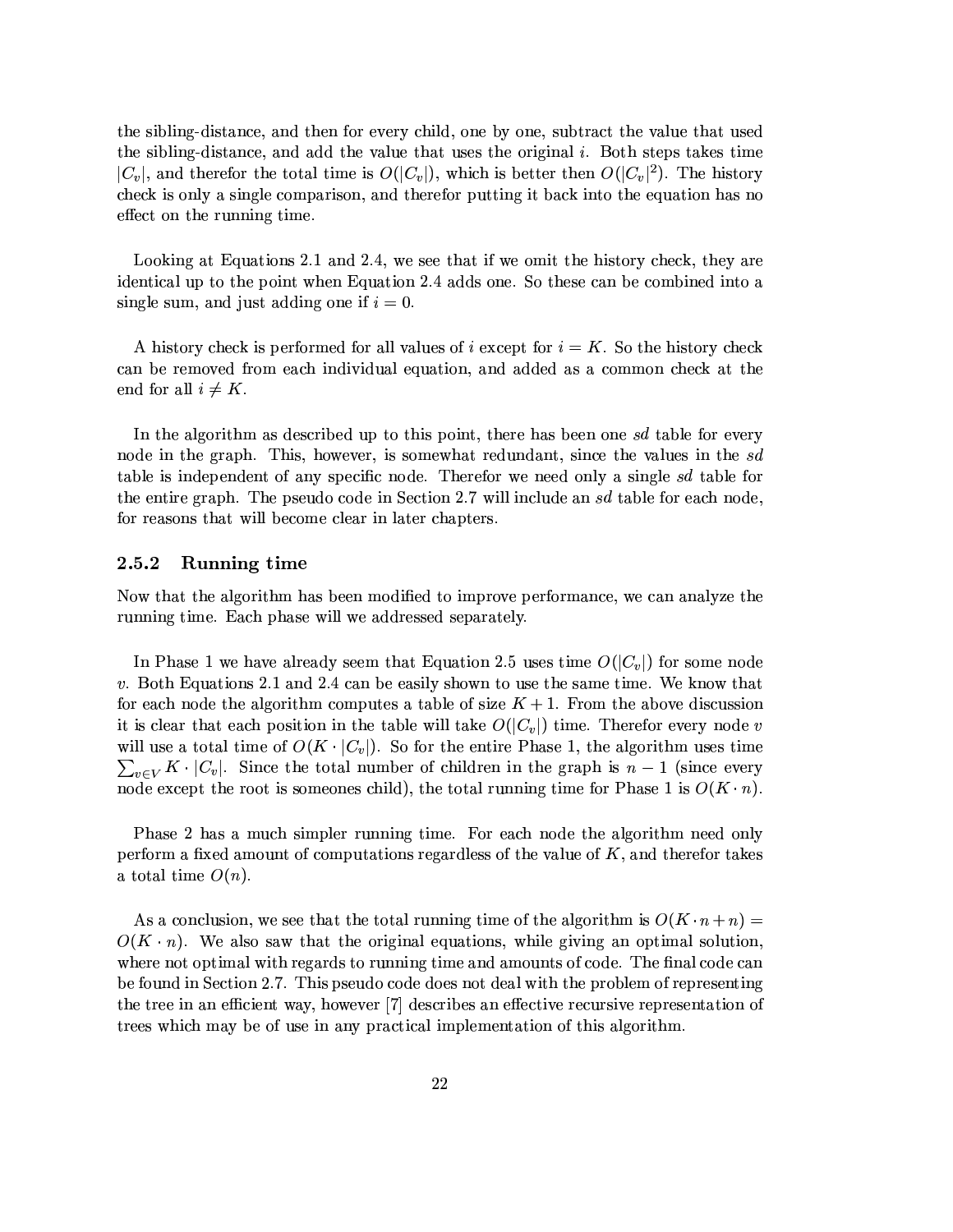#### $2.6$ Final example

Now that the algorithm has been described in full detail, a larger example might be in order. Figure 2.3 shows the final outcome of the algorithm, after both Phase 1 and 2 are finished. In order to simplify the figure, none of the nodes have names, and instead, whenever an heir is referred to, the number in the heir table tells which child, from left to right is the heir (that is, if the *heir* table says 2, then the second child from the left is the heir). Those nodes that are finally chosen to be a part of  $S$  are colored black in the figure. For this example  $K = 3$ .



Figure 2.3:  $K$ -packing final example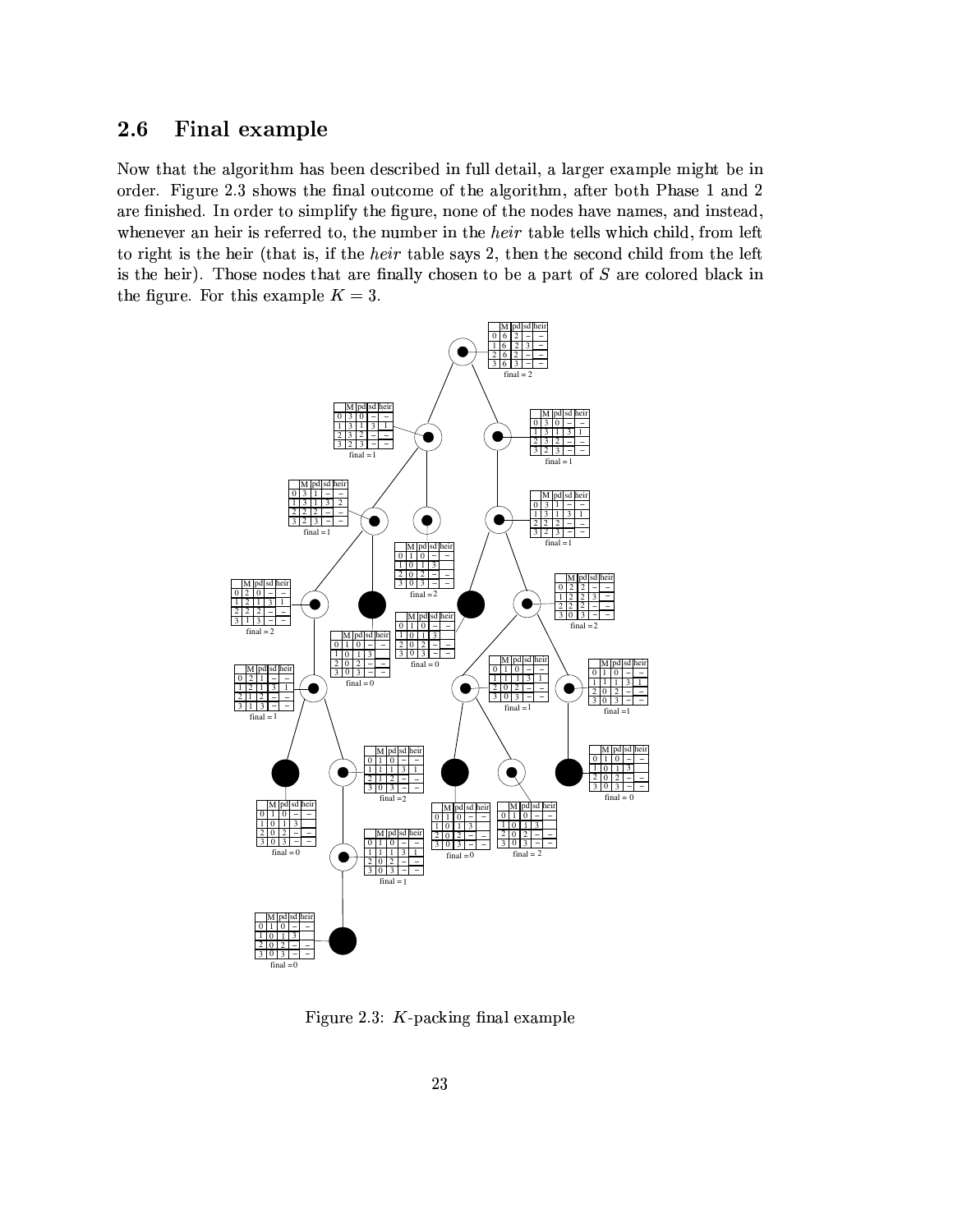#### The algorithm in pseudo-code  $2.7$

K-Packing  $(G = (V, E))$ 

//Starts by calling FillTab() for every node in the graph, from the leaves up. for  $(v \in V, in\ postorder)$ 

 $\{$  $FillTab(v)$  $\}$ 

//The root can now set its final distance, and becomes black if need be.  $final_r = pd_r[0]$ 

if  $(final_r == 0)$  $color_r = black$ 

// All the other nodes can now begin setting their final distance, from top to bottom. for  $(v \in \{V - r\}, in \ preorder)$ 

 $p = parent_v$ 

 $\{$ 

}

//If the current node is its parents heir, or the parent has no heirs. if  $(Heir_p[final_p] == v \vee Heir_p[final_p] == null)$  $\{$  $final_v=pd_v[(final_p-1)mod(K+1)]$  $\}$ 

//If the parent has an heir, but the current node is not it. else

```
\{final_v = pd_v[(sd_p[final_p] - 1)mod(K + 1)]\mathcal{E}if (final_v == 0)color_v = black
```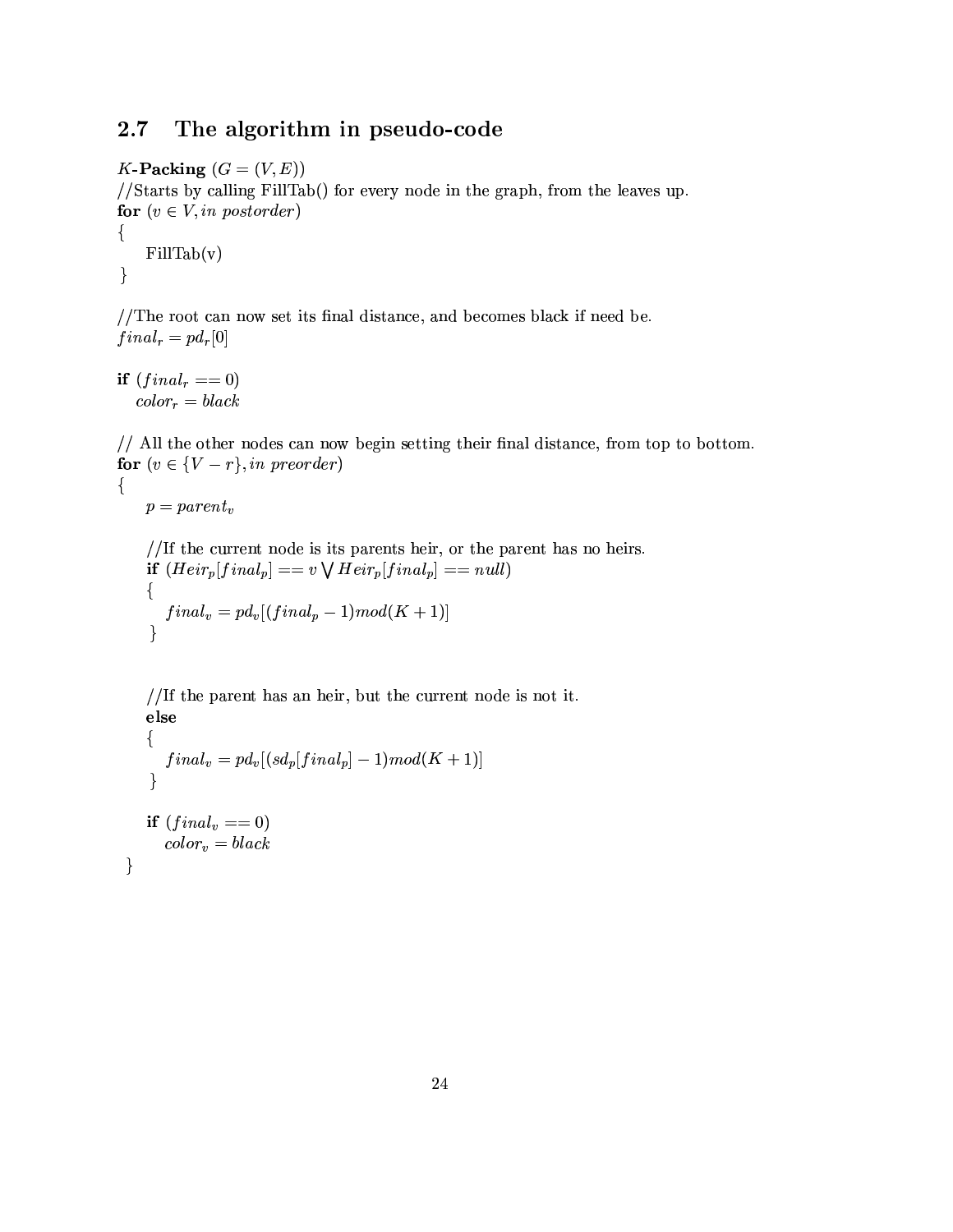```
\textbf{FillTab}(v)For every position in the table for node vfor (i = K : 0)\{p = parent_vsum = 0This provided that an heir is needed for this position
        if (2 \cdot i - 1 < K \& i \neq 0)\{sdist_v[i] = K - (i-1)bigsum = 0M_v[i]=0heir_v[i] = nullpd_v[i] = ifor (l \in \{N(v) - p\})bigsum + = M_l[(sd_v[i]-1)mod(K+1)]for (m \in \{N(v) - p\})\{sum = bigsum - M_m[(sd_v[i] - 1)mod(K + 1)] + M_m[pd_m[i - 1]]if (sum > M_v[i])M_v[i] = sumheir_v[i] = m}
        \}For every other position
        else
        \{for (n \in N(v) - p)M_v[i] + = M_m[pd_m[i-1]]If the table position implies that the node can be black
          if (i = 0)M_v[i] += 1heir_v[i] = nullpd_v[i] = i\}
```
Here the history check is preformed if  $(T_v[i] < T_v[i+1] \& i \neq K)$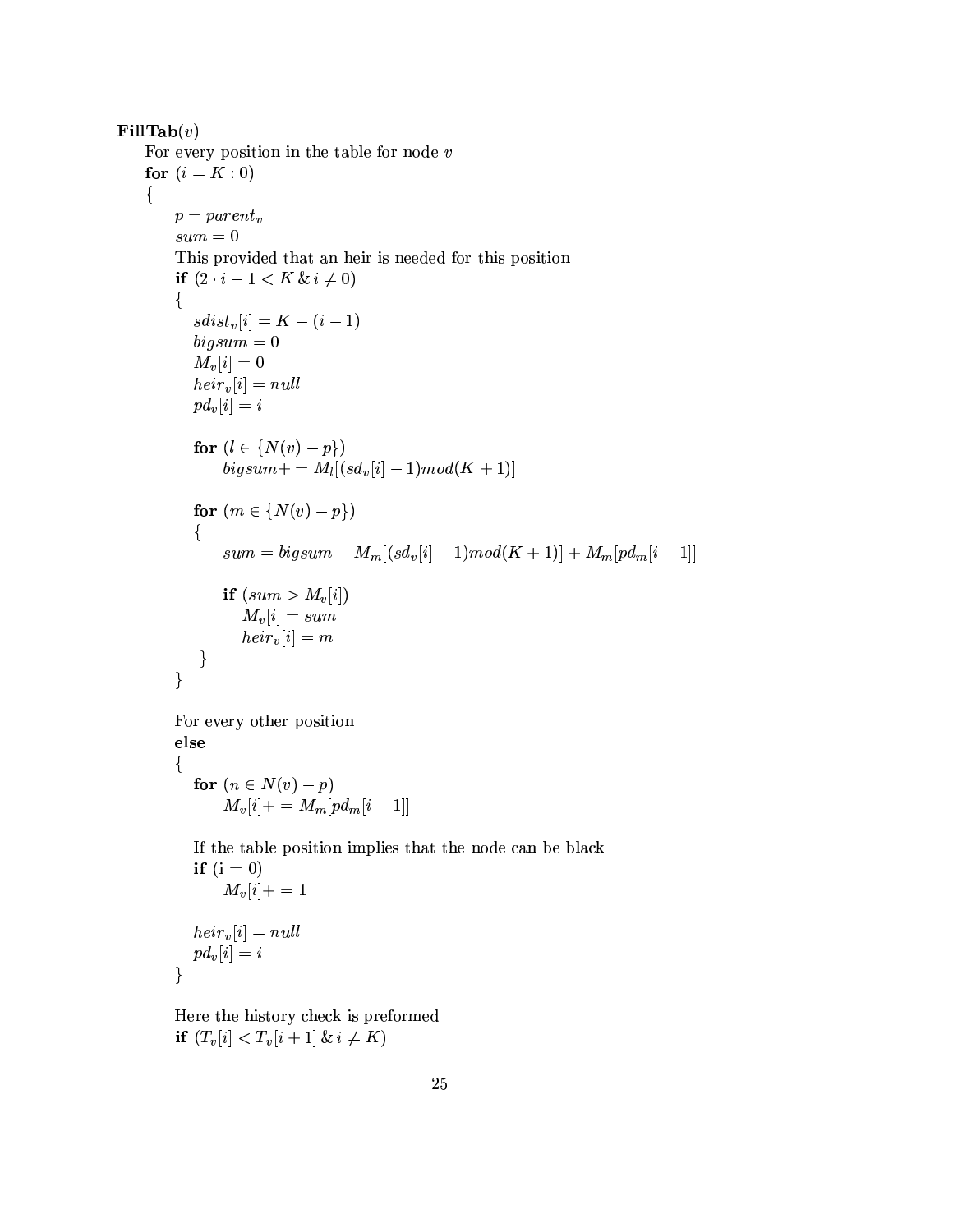```
\{M_v[i] = M_v[i+1] \ \mathop{heir}_v[i] = \mathop{heir}_v[i+1] \ \mathop{pd}_v[i] = \mathop{pd}_v[i+1] \ \mathop{sd}_v[i] = \mathop{sd}_v[i+1]\}\Big\}
```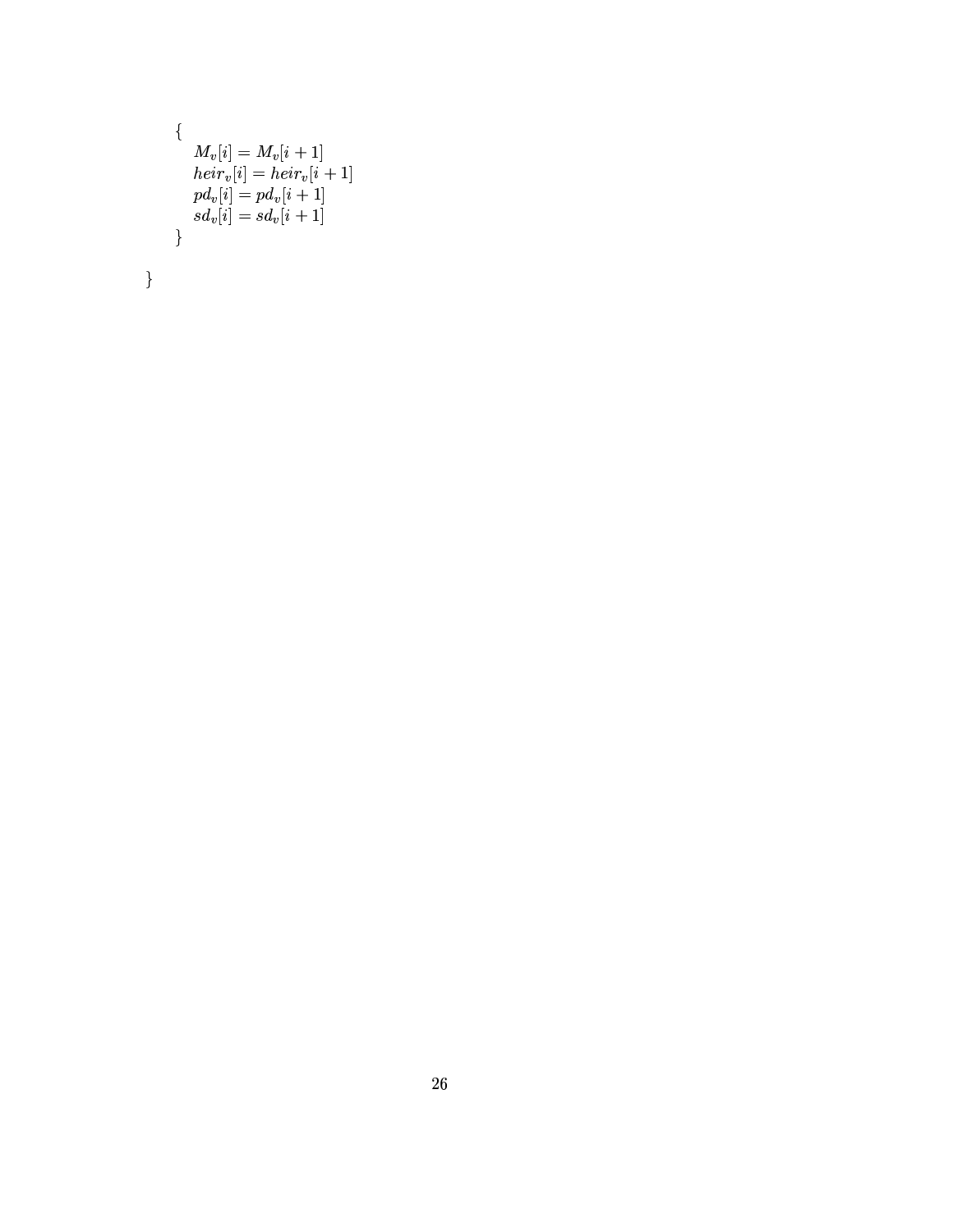### Chapter 3

# Minimum K-Domination on trees

#### $3.1$ Description of K-Domination

K-Domination is a problem that are in many ways similar to  $K$ -Packing. It is defined as follows: A subset S (denoted as black nodes) of the nodes in a graph  $G = (V, E)$  is selected so that for every node  $v \in V$ , there exists at least one node  $s \in S$  such that  $d(s, v) \leq K$ . In other words, every node in the graph has at most  $K-1$  nodes between it and at least one node in  $S$ . Minimum  $K$ -Domination is NP-complete on a general graph [11], so the goal of this chapter is to modify the maximum  $K$ -Packing algorithm for a tree graph so that it will work for minimum  $K$ -Domination on a tree graph.

#### 3.1.1  $K$ -Domination vs  $K$ -Packing

There are many similarities between  $K$ -Domination and  $K$ -Packing. They both require that a subset of the nodes in the graph are selected, and as we shall see, they can be solved in very similar ways on trees.

The two biggest differences between the problems are 1) that one is a maximum problem, while the other is a minimum problem. And 2) in a  $K$ -Packing the black nodes are prevented from being within a certain distance from each other, while the black nodes in  $K$ -Domination maybe be as close to each other as the algorithm sees fit. On the same note, in  $K$ -Packing, the black nodes can be as far away from each others as the algorithm choses, while in K-Domination every node in  $S$  has to have a distance of  $2 \cdot K$  or less to some other node in S. This means that an empty S is a valid solution to the K-Packing problem, and  $S = V$  is a valid solution for the K-Domination problem (of course, neither of them are particular good solutions, but they are valid). With these differences in mind, we can start changing the maximum  $K$ -Packing algorithm for trees to work for minimum  $K$ -Domination on a tree.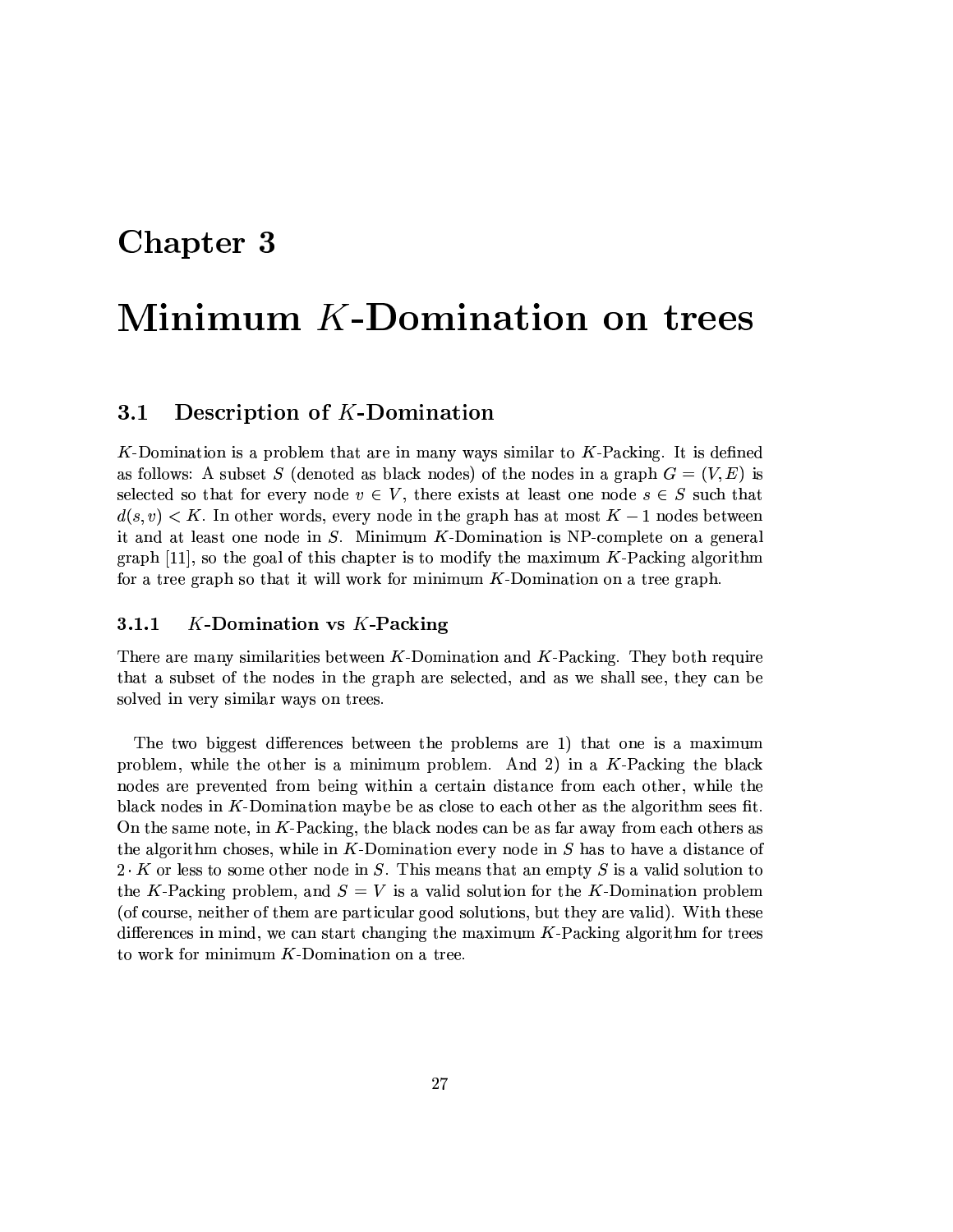#### $3.2$ The basic principle

The algorithm for solving minimum K-Domination on a tree works for the most part the same way as the algorithm for solving maximum  $K$ -Packing on a tree: It goes through two phases. In Phase 1, it works its way up from the leaves to the root. After the computations for a node  $v$  is finished, the algorithm knows how many black nodes the optimal solution has for the subtree  $T[v]$ . So when Phase 1 is finished, the algorithm knows how many black nodes the optimal solution has for the entire tree.

Phase 2 starts at the root and works its way down to the leaves, setting the appropriate nodes as black as it goes. When it has completed for all the leaves, the algorithm terminates, and the black nodes in the graph constitutes an optimal solution.

This algorithm makes the same assumptions about the properties of the tree-graph as was stated in Chapter 1.

#### Phase 1: Calculating the table  $3.3$

As in the K-Packing algorithm, a table  $M_v$  is computed for every node  $v \in V$ . The table is now of size  $2 \cdot K + 1$  however. The tables  $Heir_n, \partial_n, \partial_n, \partial_n$  are also present in this algorithm, with much the same uses. One new definition is used: The *domination* field of a black node s is the subset of the nodes in the graph such that for each node v in that subset  $d(s, v) < K$ . In other words, the domination field consists of all the nodes that is dominated by  $s$ .

The value at  $M_v[i]$  now contains the minimum number of black nodes the subtree  $T[v]$ can have provided that the closest black node further down the tree is at most i nodes away. If  $i=0$  then it is implied that the node is black. If  $1 \leq i \leq K$  then the node is dominated from some black node further down the tree, and if  $K + 1 \leq i \leq 2K$  then the node has to be dominated by a black node further up the tree (or in a siblings subtree. as we shall see later). As in the K-Packing algorithm, the table  $M_v$  is computed for every node, and the parents table is computed using information from the children's tables and so on until the roots table is completed, at which point Phase 1 is finished. The table is computed starting at  $i = 0$  and up to  $i = 2 \cdot K$ .

#### $3.3.1$ Heirs and sibling-distance

In the K-Packing algorithm, heirs were used whenever a given  $i$  for a node would lead to a conflict between black nodes in two or more children's subtrees. In this algorithm, heirs are used to avoid redundancy, ie. that two or more black nodes dominate the same node. Recall that K-Domination is a minimization problem, and therefor we want to keep the number of nodes in  $S$  as small as possible. Therefor whenever the algorithm discovers that two or more black descendants of a node in different children's subtrees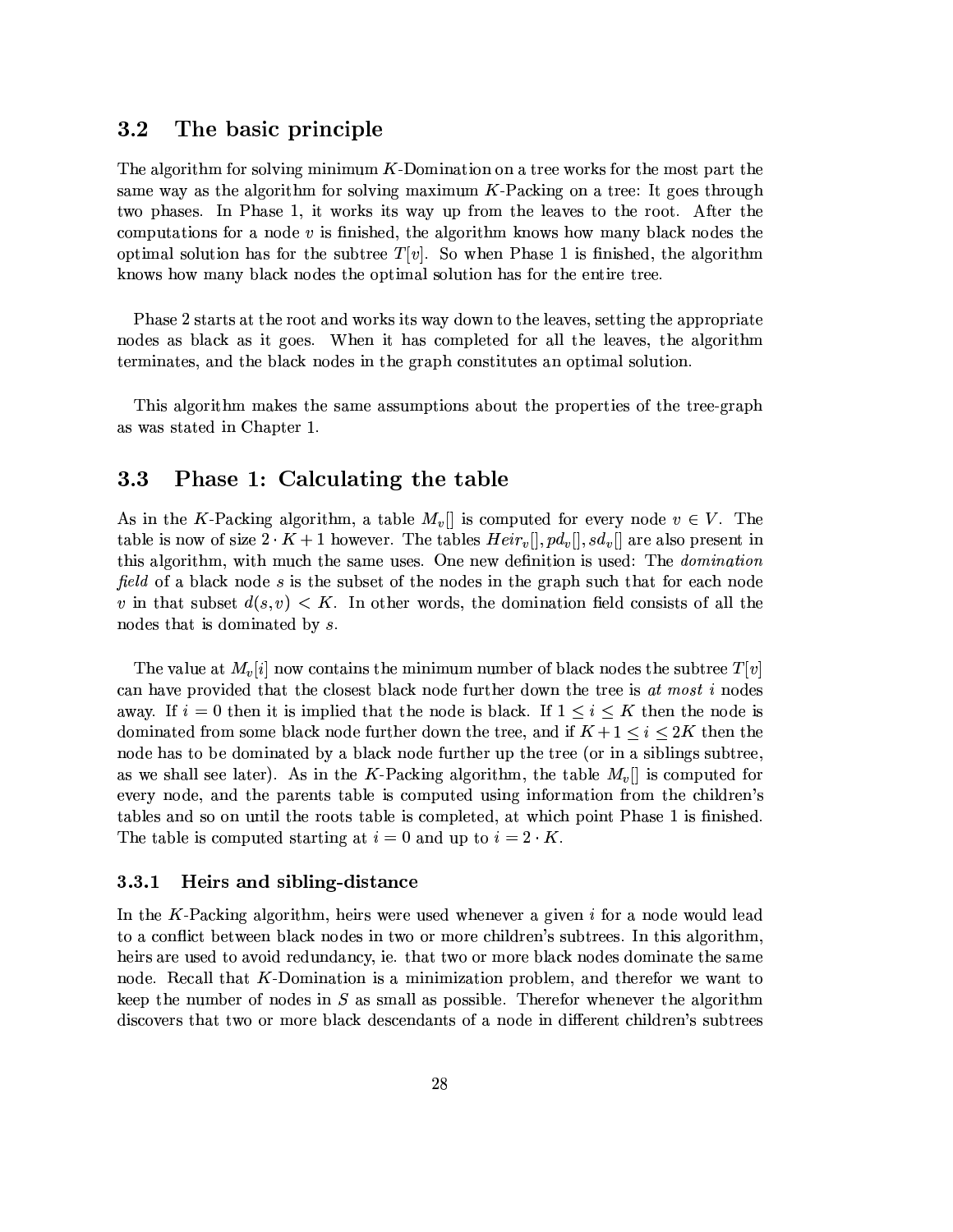may overlap in their domination fields, it has to take steps to ensure that it does not happen, provided that there is an advantage in avoiding it (more on this later).

First, let us look at when a situation may arise that requires the use of heirs. From Section 3.3 we know that if for some node  $v \in \{1 \leq i \leq K \text{ then } v \text{ is dominated from below,}\}$ and if  $K+1 \leq i \leq 2K$  it is dominated from above (or rather, the algorithm is expecting it to be). Obviously, the only time an heir is needed is if  $1 \leq i \leq K$  for the parent node. So we can use the following condition:

$$
\textbf{if}(i \le K \ \& \ i \ne 0) \tag{3.1}
$$

In these cases, the parent computes a sibling-distance, and in the same manner as in the  $K$ -Packing algorithm, it checks each of its children to see which one will give the best result if it is allowed to use  $i$ , and all the other children uses the sibling-distance. The sibling-distance itself is given by:

$$
sd_v[i] = (2 \cdot K + 1) - i \tag{3.2}
$$

#### 3.3.2 **History Checks**

In the maximum  $K$ -Packing algorithm we saw that there were situations where it was advantageous that the distance between two black nodes was more then  $K$ , despite the intuitive notion that it would be pointless. The same is the case in minimum  $K$ -Domination, only here there are cases where two black nodes may both dominate the same nodes, thus giving a better solution. So in order to compensate for this, we use a history check.

To see how this is done, recall that in minimum  $K$ -Domination, there is no minimum distance between two black nodes, but there is a maximum distance of  $2 K$ . So whenever the value at  $M_n[i]$  for some node v is computed, it is implied that at least one black node further down the tree is no more then  $i$  nodes away. It cant be more than  $i$  without the algorithm running the risk of an illegal solution (ie. not every node is dominated by a black node) when the parent is computed, but it can be less than i. As stated above, having two black nodes closer than  $2 \cdot K$  may be advantageous in some situations, and therefor the possibility has to be explored.

So for each value in the  $M_v$ ] table that is computed, a comparison is made with one or more other legal solutions, to see if one of them can offer a better solution. Recall that a position i in the table  $M_v[]$  implied that at least one black node in  $T[v]$  is no more then i nodes away from v. So if  $i = 0$  the node in question has to be black, or else an illegal solution might occur. If  $i = 1$  then the intuitive solution would be that one or more children of  $v$  would be black, but  $v$  itself could become black, either instead or in addition to its children. This solution might seem somewhat redundant, but it is perfectly legal. If  $i = 2$  then the node may use either the intuitive solution given by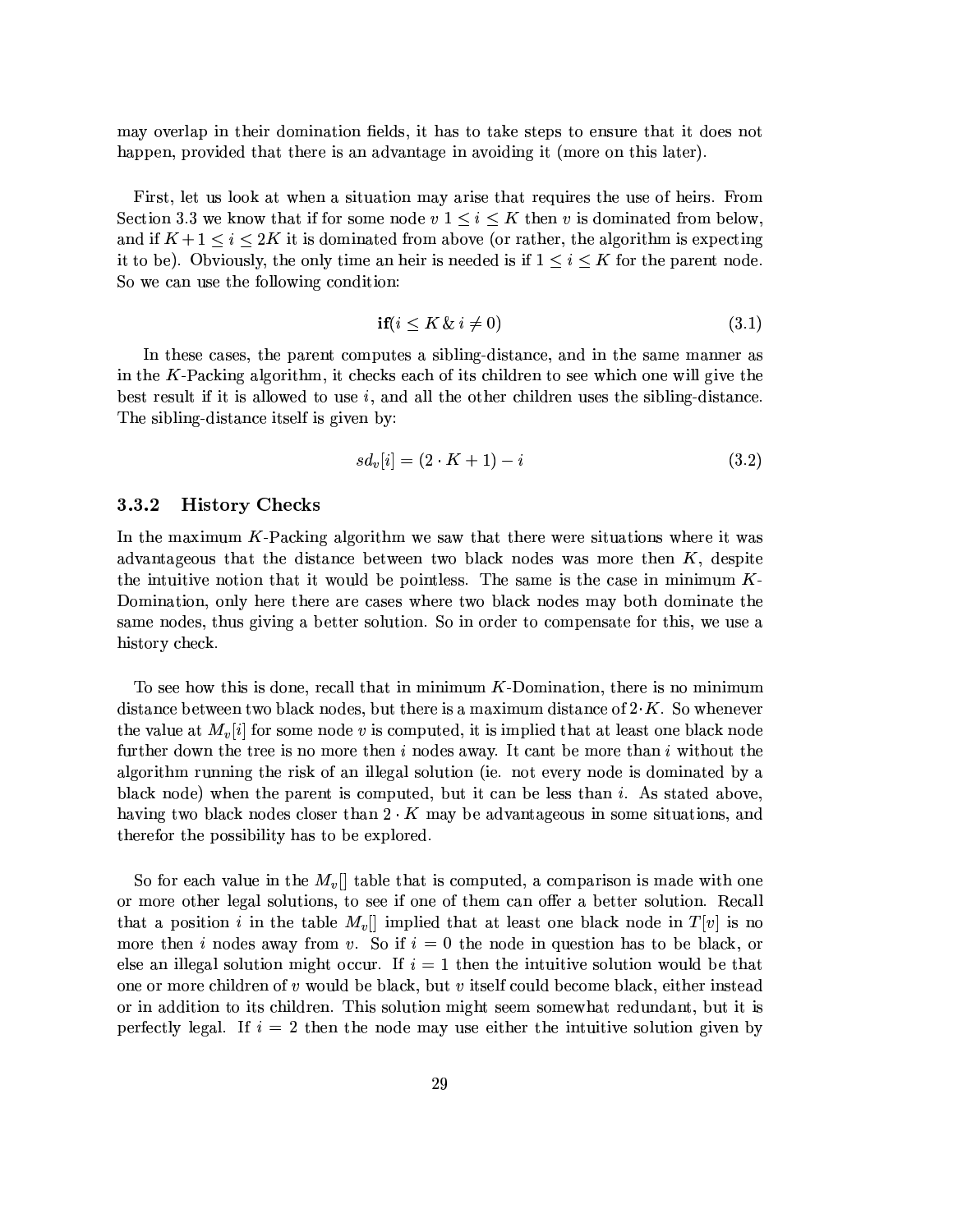$i=2$  or it could use the ones computed for  $i=1$  or  $i=0$ , both of which would be legal based on the definition given for the table  $M$  in Section 3.3.

So for every  $i > 0$ , the intuitive solution has to be compared to every position  $j < i$ . In other words,  $M_v[i]$  is compared to  $M_v[i-1]$ ,  $M_v[i-2]$  and so on. If one of these gives a better solution (that is, a smaller number of black nodes), it is used instead of the intuitive solution. The table  $pd_v$  is used to keep track of where a solution originated. If  $pd_v[i] = i$  then the intuitive solution was used, if  $pd_v[i] = j$  then the solution in position j was used. As with the K-Packing algorithm, the intuitive solution in position  $i$  need only be compared to position  $i-1$ , since position  $i-1$  has already been compared to position  $i-2$  and so on. The default value for the pd table at any position is  $pd_v[i] = i$ .

#### **Example**  $3.3.3$

Now that a general overview of the algorithm is done, a small example might be in order. Figure 3.1 shows the same graph as in Figure 1 and 2. Also here  $K = 2$ , and the table M has already been computed for the two nodes  $u$  and  $w$ . Thus only node  $v$  remains. Figure 3.1a) shows the graph before the calculations for node  $v$  begins. Note that the history check is not performed during the computations of the M table. Instead the final figure will show the table after the history check.

Figure 3.1b) shows the calculation for  $M_v[0]$ . We see that it uses the sum of children's M-tables at position 4 and adds one (since it will become black if  $final_v = 0$ ). This gives a sum of 1. Figure 3.1c) shows the computations for  $M_{\eta}[1]$ . Here a history check is performed, and we see that if  $w$  is chosen as the heir the value at position 1 becomes 2, while if u is chosen as an heir, the result becomes 1. Obviously the latter is the better choice. Position 2 is computed in a similar way as position 1 and is not shown. Figure 3.1d) shows the computations for  $M_v[3]$  and  $M_v[4]$ . In both cases no heir is needed, and the algorithm simply uses the values at the children's  $M$  values at position 2 and 3. respectively. Now we see from Figure 3.1e) that after the history check is performed, the intuitive solutions in positions 2 and 3 in  $M_v$ ] was found to not be the optimal solution. Instead the optimal solution was found at position 1 for both cases. Thus we are left with the  $M$  table for node  $v$  where only a single black node was the optimal solution for every position.

#### $3.3.4$ The four cases

Now we see that there are four different cases to be considered in Phase 1 for a node v. Either v is a leaf node, or it is not a leaf node and  $i = 0, 1 \le i \le K$  or  $K + 1 \le i \le 2K$ . Each of these four cases will be dealt with in the following sections.

#### Leaf nodes 3.3.5

In the  $K$ -Packing algorithm the leaf nodes where simple cases. Here they become a little more complicated.  $M_v[0]$  is still set to one, and for every  $K + 1 \leq i \leq 2 \cdot K$ ,  $M_v[i]$  is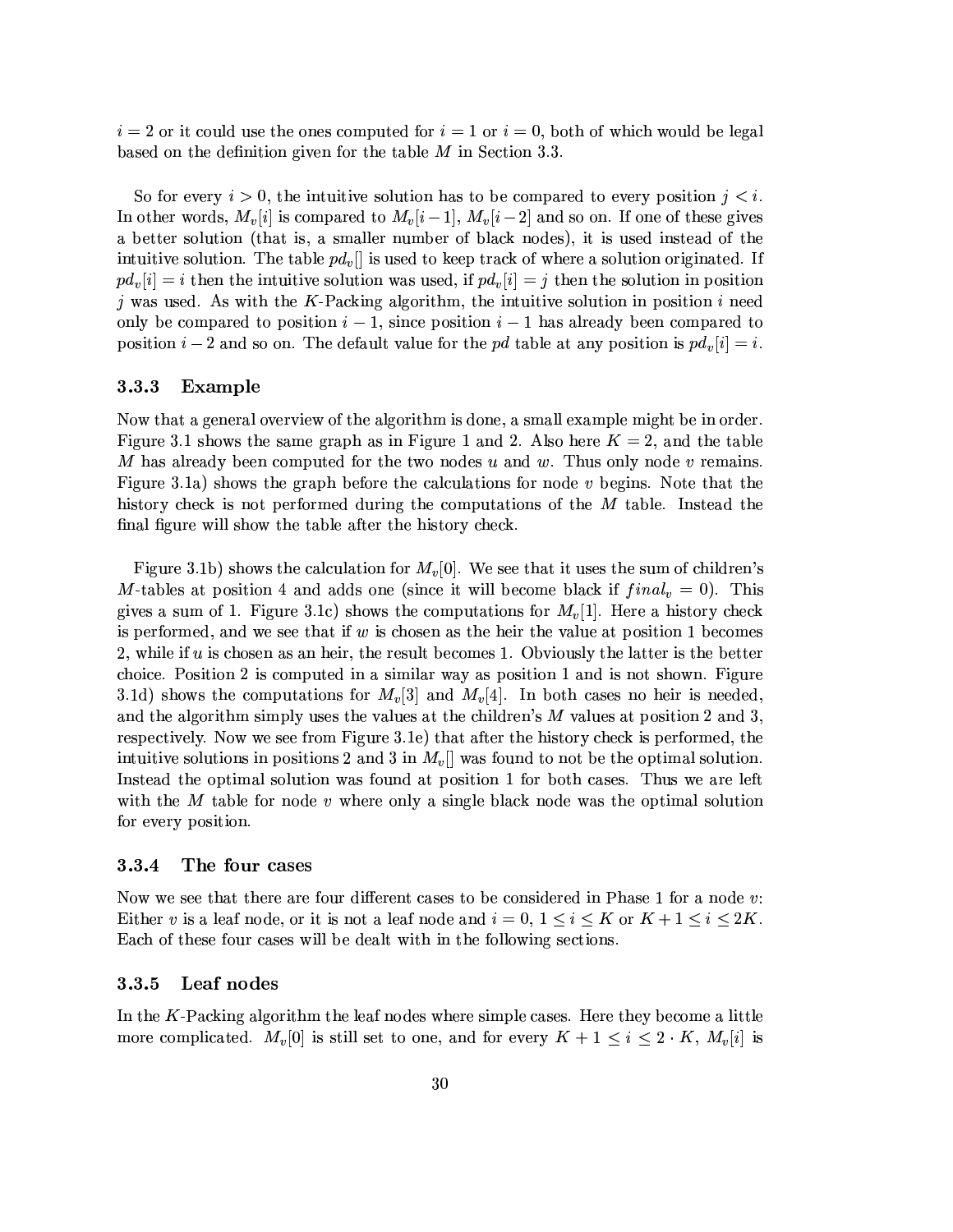

Figure 3.1:  $K$ -domination example

set to 0. However, recall from Section 3.3 that  $i$  implied that there is a black node at most *i* nodes further down the tree. But this is obviously not the case, since there are no nodes further down from a leaf. Any i such that  $K + 1 \leq i \leq 2 \cdot K$  will not cause a problem, since it is implied that the leaf node will then be dominated from above. But if  $1 \leq i \leq K$  it is implied that the node is dominated from below, which is obviously not going to happen. So for those i's,  $M_v[i]$  has to be set as infinite. However, the history check will come into play here, since any position  $1 \leq i \leq K$  will be compared to  $i-1$ which has been compared to  $i-2$  and so on, and therefor each of them will use the solution for  $i = 0$ . So the final M table for every leaf node will be  $M_v[i] = 1$  for every  $0 \leq i \leq K$  and 0 for every other *i*.

#### Non-leaf nodes:  $i = 0$ 3.3.6

This is the simplest case to compute, since it only needs to use the children's values at position  $2 \cdot K$ . No history check or heir is needed: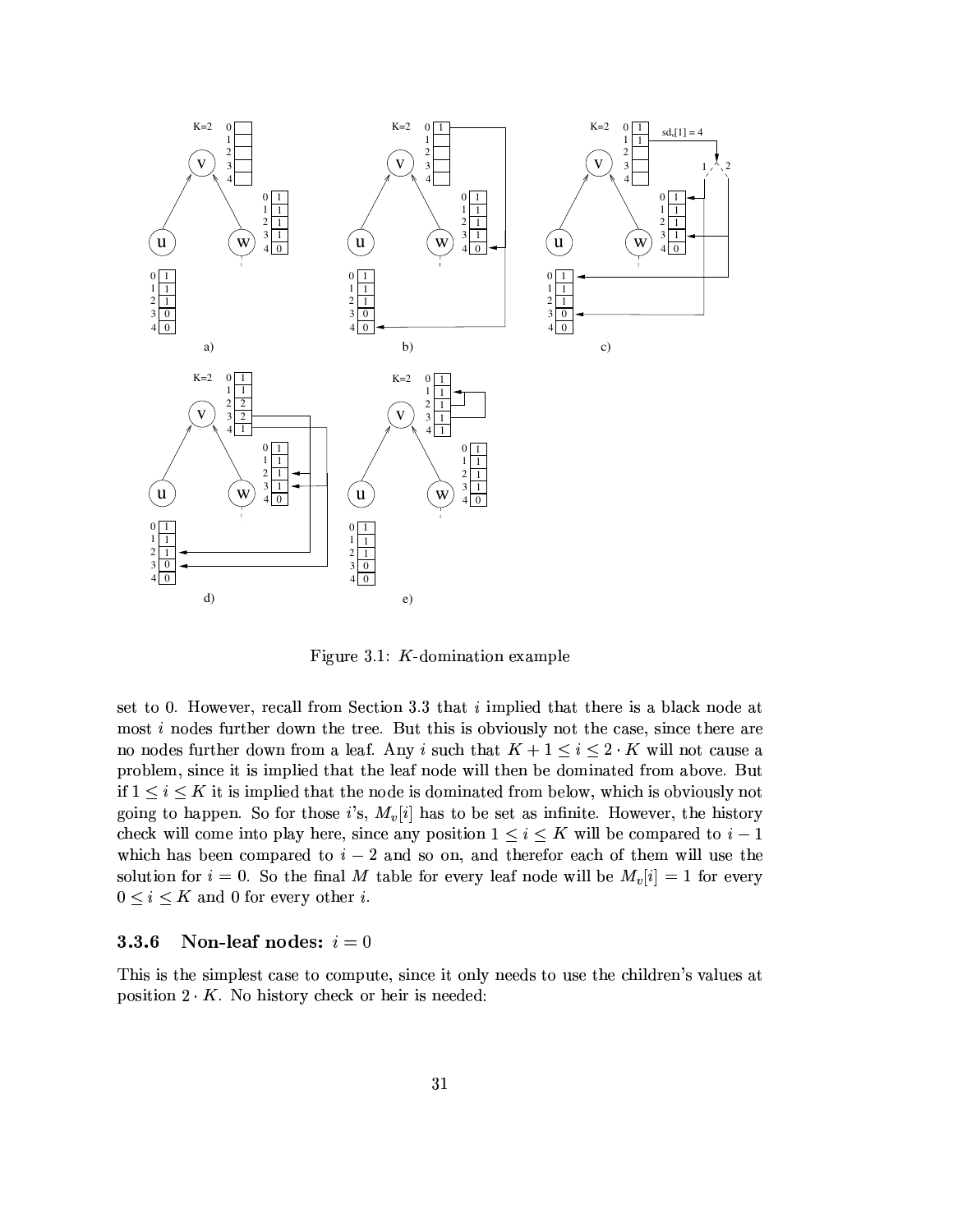$$
M_v[0] = 1 + \sum_{c \in C_v} M_c[2K] \}
$$
\n(3.3)

#### Non-leaf nodes:  $1 \leq i \leq K$ 3.3.7

In these cases, the node is dominated from below, and an heir may be needed since Equation 3.1 is true. A history check is required.

$$
M_v[i] = min\{M_v[i-1], min_{c \in C_v} \{M_c[i-1] + \sum_{a \in C_v/c} M_a[2K - i] \}\}
$$
(3.4)

#### Non-leaf nodes:  $K + 1 \le i \le 2K$ 3.3.8

Here, heirs are not needed, but a history check is still required.

$$
M_v[i] = min\{M_v[i-1], \sum_{c \in C_v} M_c[i-1]\}
$$
\n(3.5)

#### 3.3.9 Phase 1 in words

As we have seen, Phase 1 goes trough all the nodes  $v \in V$ , bottom to top, and computes all the values in the  $M_v$  table, starting at position 0 and going up to 2K. A history check is performed when necessary, and heirs are used whenever Equation 3.1 is true. Section 3.3.5 describes the table for leaf nodes, and Equations 3.3 to 3.5 describes the three different cases for non-leaf nodes. As with the maximum  $K$ -Packing algorithm. after Phase 1 is finished, the root knows how many black nodes there are in an optimal solution, and if this is the only goal, the algorithm can terminate here.

#### $3.4$ Phase 2: Setting the final-distance

The purpose of Phase 2 is to find all the nodes that are black in an optimal solution. This is done by starting at the root, and after setting its color, goes through all the nodes, top to bottom, and setting the appropriate color for each node.

As in the K-Packing algorithm, the table  $pd_v[i]$  for a node v and position i has the position where the solution in  $M_v[i]$  first originated. If the intuitive solution came out on top after the history check,  $pd_v[i]$  is set to i. But if the history check finds a better solution at position  $i-1$ ,  $pd_v[i]$  is set to  $pd_v[i-1]$ . Also, as in the K-Packing algorithm. the value  $final_v$  for some node v is set during Phase 2 to identify the position where the optimal solution was found. In addition, the *heir* table is used to check whether or not a node is its parent's heir. If it is the heir, the algorithm can use the nodes parent final-distance directly, and if it is not, the algorithm uses the parent's sd table to get the sibling-distance.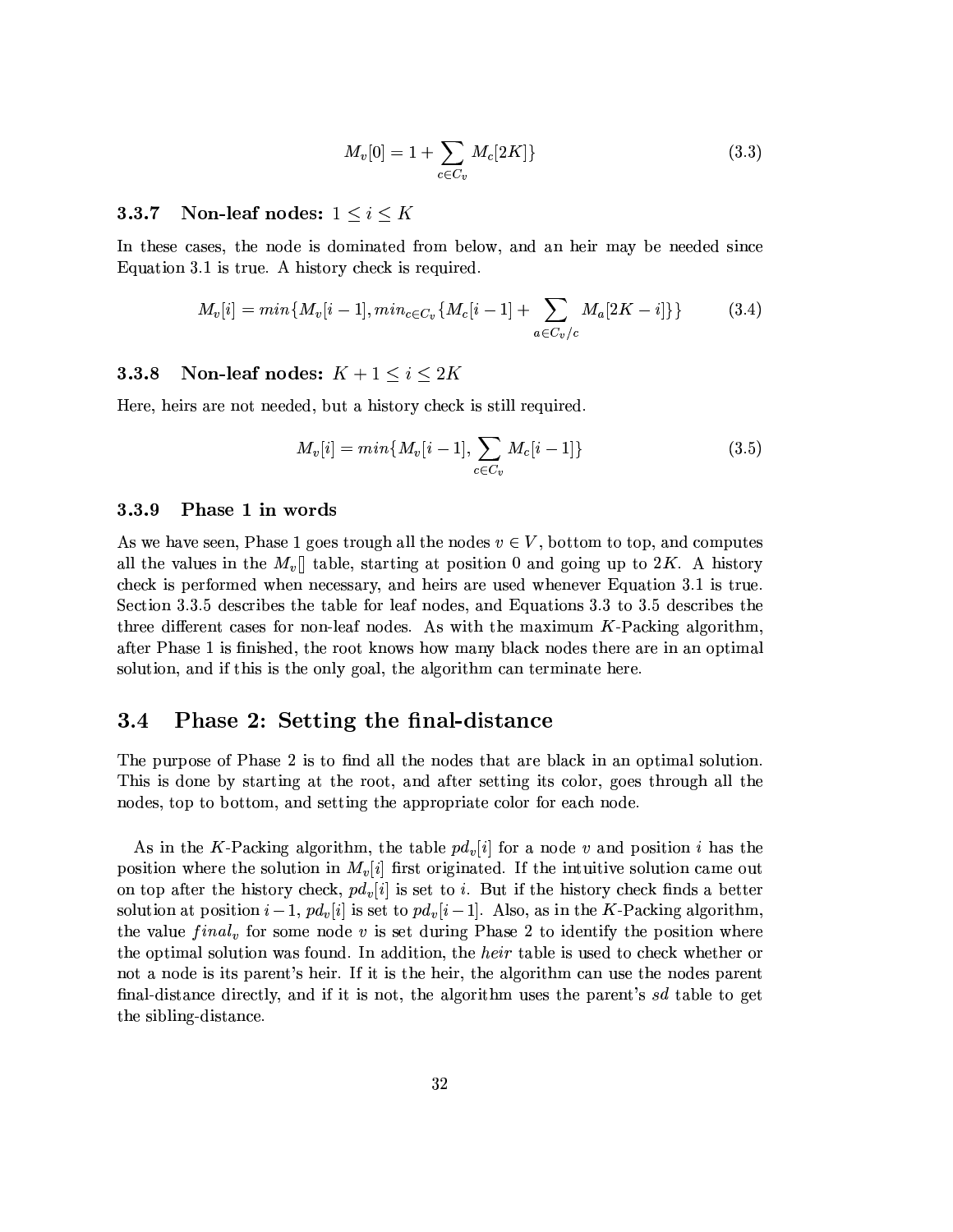As seen in Section 3.3.5, any value of i such that  $1 \leq i \leq K$  constitutes an invalid solution for a leaf, since it implies that the node is dominated from below, which is an impossibility since there are no nodes below a leaf. The root works in much the same way: any i such that  $K + 1 \leq i \leq 2K$  implies that the node will be dominated from above, which is of course not possible since there are no nodes above the root. So just as some values for i where invalid for a leaf, any value of i such that  $K + 1 \leq i \leq 2K$  is invalid for the root. This does not mean that those positions in the M table are not to be computed, but they can not be used as a solution. In other words, only  $0 \leq i \leq K$ can be a legal final-distance for the root. Since the history check guaranties that the values in every M table is non-increasing as i increases, the solution in  $M_r[K]$  is always the optimal one for the root  $r$ .

As in the K-Packing algorithm, Phase 2 has to traverse every node in the graph, top to bottom, starting with the root. We saw above how the final-distance for the root is computed. For all the other nodes, the algorithm uses information from the nodes parent to compute the final-distance. This is done in the following way: if the node in question is its parents heir, the algorithm can use the parents final-distance directly, and using the nodes own pd table to take into account the result of the history check. If the node in question is not its parents heir, the algorithm has to use the parents sd table to find the sibling-distance for the parents final-distance, and then use the nodes own  $pd$ table. We see that there are 3 cases to consider when setting the final-distance: either (*i*) the node is the root, (*ii*) the node is its parents heir or the parent has no heirs, or *(iii)* the nodes parent has an heir, but the node is not it. We can now formulate three new equations for these three cases:

$$
\mathbf{if}(v == r) \ final_v = pd_v[K] \tag{3.6}
$$

$$
\mathbf{if}(heir_p[final_p] == v \bigvee heir_p[final_p] == null) \ final_v = pd_v[(final_p - 1)mod(2K + 1)] \tag{3.7}
$$

$$
\mathbf{if}(heir_p[final_p] \neq v \bigwedge heir_p[final_p] \neq null) \ final_v = pd_v[(sd_r[final_p] - 1)mod(2K+1)] \tag{3.8}
$$

Just as in the K-Packing algorithm, which node that acts as the root of the tree has no bearing on the outcome or running time of the algorithm.

#### 3.5 Proving correctness

Now that we have a full understanding of the algorithm, a proof that it does indeed solve minimum  $K$ -Domination on a tree would be in order. This proof will for the most part follow the same lines as the proof for the  $K$ -Packing algorithm. Beginning with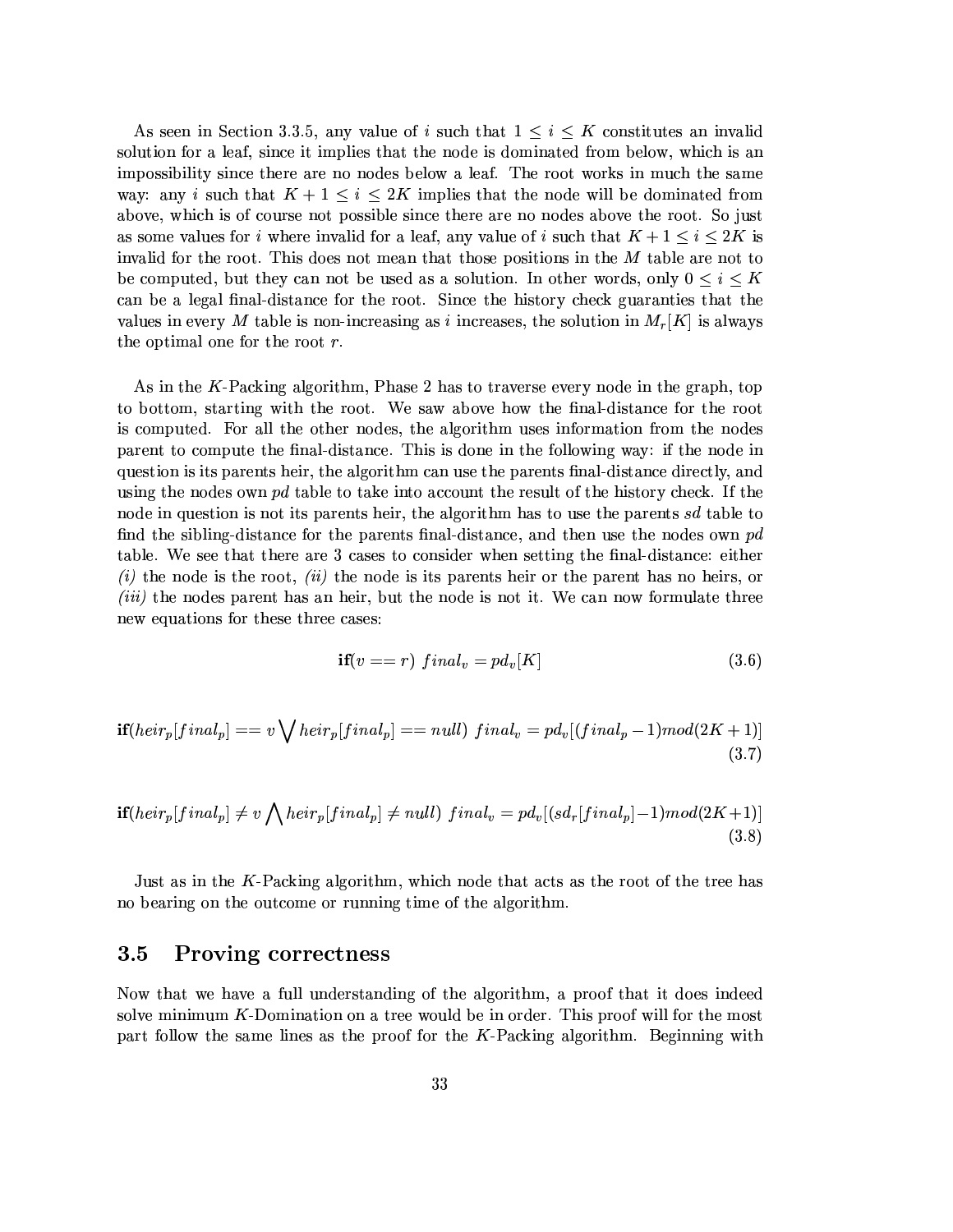Phase 1, we need two induction proofs to show that it is correct. The proof for Phase 2 follows more or less automatically once Phase 1 is proven.

#### $3.5.1$ **Proof for Phase 1**

Before we begin on the actual proofs, we need the following three lemmas, which will be used in the coming two induction proofs:

**Lemma 1** The tables  $M_v[]$ ,  $pd_v[]$ ,  $sd_v[]$  and  $heir_v[]$  for some leaf node v will be correctly computed by the given algorithm.

**Proof:** In Section 3.3.5 we see that for a leaf node v, positions i such that  $0 \leq i \leq K$  is set to 1 and every i such that  $K+1 \leq i \leq 2 \cdot K$  is set to 0. This is obviously correct, since the only way the subtree  $T[v]$  can have a black node is if v is it. Positions  $1 \leq i \leq K$  is set to 1 due to the history check, since any such  $i$  implied that  $v$  is dominated from below, which is of course not possible. If  $K + 1 \leq i \leq 2 \cdot K$  then v will be dominated from above, and no black node is needed in the subtree  $T[v]$ . There are no children present, so heir<sub>v</sub>[] can be empty, and therefor  $sd_v$ [] will never be accessed. The table  $p d_v$  on the other hand has to be set to 0 for every  $1 \leq i \leq K$ , and the default value for every other  $i$ .

**Lemma 2** For a node  $v \in V$ , the sibling-distance for some position i in the table  $M_v$ is always larger than  $i$  if Equation 3.1 is true.

**Proof:** If we assume that  $i = K$  and insert this into Equation 3.2 we get the sibling-distance of  $2 \cdot i + 1 - i = i + 1 > i$ . If  $i < K$  we know that there exists some positive x such that  $i + x = K$ . Again inserting this into Equation 3.2 we get the sibling-distance  $2 \cdot (i+x)+1-i = 2 \cdot i+2 \cdot x+1-i = i+2 \cdot x+1 > i$ , thus proving the lemma.

**Lemma 3** If, for some node v and some position i, Equation 3.1 is true then the distance from the intuitive solution between two black nodes in different children's subtrees is greater or equal to  $2 \cdot K$ .

**Proof:** Here there are two cases: either  $(i)$  one of the above mentioned children is the heir, or *(ii)* neither of them are. For the first case the sum of the distance between the two nodes is  $2 \cdot K + 1 - i - 1 + i = 2 \cdot K$ . For case (ii) we know from Lemma 2 that if Equation 3.1 is true the sibling-distance is greater than  $i$  and therefor the sum of two sibling-distances is greater than  $2 \cdot K$ .

Now we are ready to start proving Phase 1. The following two theorems will show that Phase 1 will indeed find an optimal solution for the problem minimum  $K$ domination on a tree.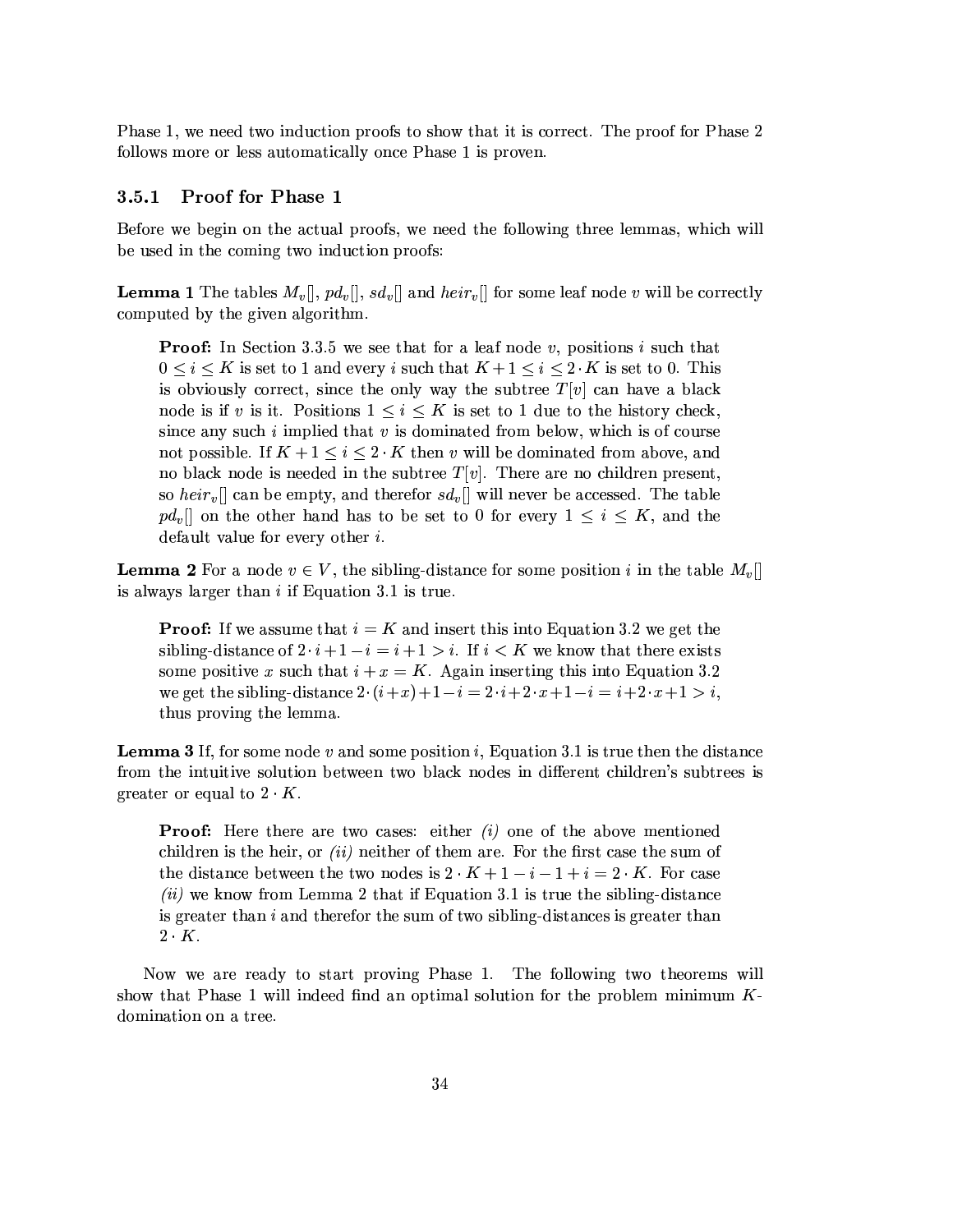**Theorem 1** The table  $M_v$  for some node v will be correctly computed provided that the *M*-table for every  $c \in C_v$  is correctly computed.

**Proof:** The proof is by induction over the position i in the M-table. From Lemma 1 we know that a leaf node is correctly computed, so we only need to show that Theorem 1 is true for a non-leaf node

**Basis:** The base case is if  $i = 0$ . In this case Equation 3.3 is used. It is obviously correct, since it uses the values from the children's M-tables at position  $2 \cdot K$  and adds one for the node itself. No history check or heir is needed.

**Induction step:** We assume that every  $M_v[j]$  where  $j < i$  has been correctly computed. For every  $i > 0$ , there are two possibilities: Either (i)  $1 \leq i \leq K$ , in which case the algorithm includes a history check, and an heir is needed. Or (ii)  $K + 1 \leq i \leq 2 \cdot K$ , in which case a history check is performed but an heir is not needed.

We see that if i falls within the limits of Case  $(i)$ , Equation 3.4 is used. It will compute the intuitive solution using Equation 3.2 as sibling-distance. From Lemma 3 we know that this will always give a distance between two black nodes in different siblings subtrees greater or equal to  $2 \cdot K$ . When we add the history check we know that the possibility that some  $j < i$  will be a better solution is be covered.

If i falls within the limits of Case (ii) Equation 3.5 is used. Compared to Equation 3.4 it is identical with the exception of the need for an heir. Thus we can remove the heir computations from the equation, only leaving the base summation from the children plus the history. That this is correct follows from the above discussion.

Combining these two cases with the basis, we see that every value of i is correctly dealt with and thus Theorem 1 is proven.  $\blacksquare$ 

We see from Theorem 1 that every the table  $M_v$  for some  $v \in V$  will be correctly computed provided that  $M_c$  for every  $c \in C_v$  has already been correctly computed.

**Theorem 2** The algorithm as presented will be able to find an optimal solution for maximum  $K$ -packing on a tree.

**Proof:** The proof is by induction over the height of the tree.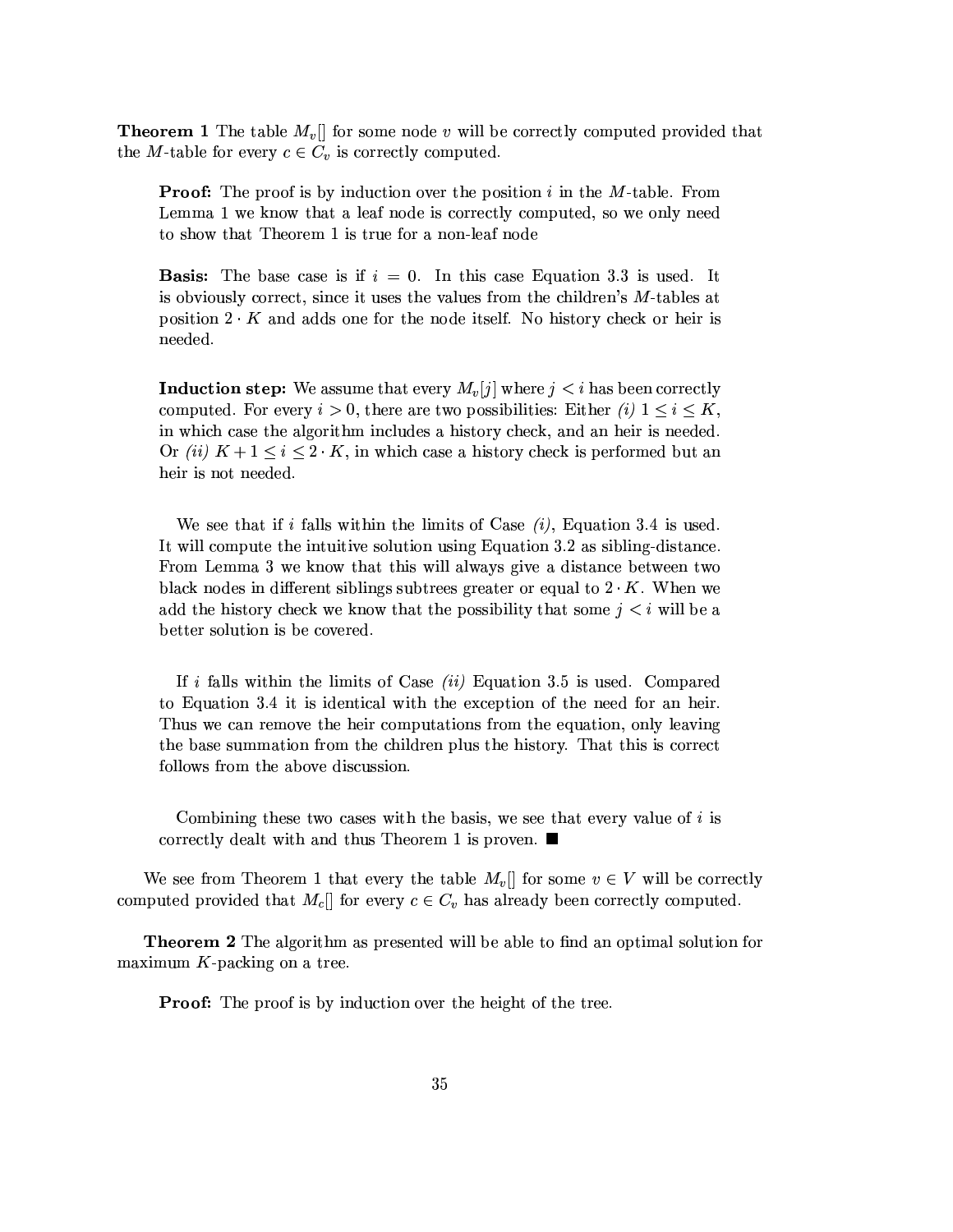**Basis:** The base case is a leaf node, which was shown to be correctly computed in Lemma 1

**Induction step:** This proof follows automatically from Theorem 1, since if every value in the M-tables for every node at the  $(h-1)$ <sup>th</sup> level is correct. every node at the  $h^{th}$  will also be able to compute correct M tables. And because of the history check, the table will have the properties stated in Section 3.3.  $\blacksquare$ 

#### 3.5.2 **Proof for Phase 2**

That Phase 2 is correct is, due to the above discussion, almost self-evident. Since we know that the optimal solution is found in Phase 1, and the tables pd, sd and heir are therefor also correct, then we know that  $pd_r[K]$  for the root r is the optimal solution. Phase 2 then uses information from the  $pd$ , sd and heir to set the final-distance for the roots children, and from there each of the children's children and so on. Since Phase 2 does little more then use information computed in Phase 1, it is obviously correct.

#### $3.6$ Implementation and running time

Now that we have a complete understanding of the modifications required to remake the algorithm from the previous chapter into a maximum K-Domination algorithm for tree graphs it would be a good time to consider ways to reduce the amount of code, and improve running time.

#### Implementation 3.6.1

As with the K-Packing algorithm, there are a few ways the algorithm can be modified to both reduce the running time and the amount of code. The final code is in Section 3.7.

In the algorithm as described, there has been one  $sd$  table for every node in the graph. This, however, is somewhat redundant, since the values in the sd table is independent of any specific node. Therefor we need only a single sd table for the entire graph. The pseudo code in Section 3.7 will include an *sd* table for each node, for reasons that will become clear in later chapters.

In the K-Packing algorithm we were able to reduce the running time of the part of the algorithm that dealt with finding heirs. The same improvements can be made here. since that part of the algorithm is virtually identical in both the  $K$ -Packing algorithm and the K-Domination algorithm. In short, instead of selecting one child as an heir, and adding the sum of all the of all the others using the sibling-distance, the algorithm can add all the children together using the sibling-distance, and one by one subtract the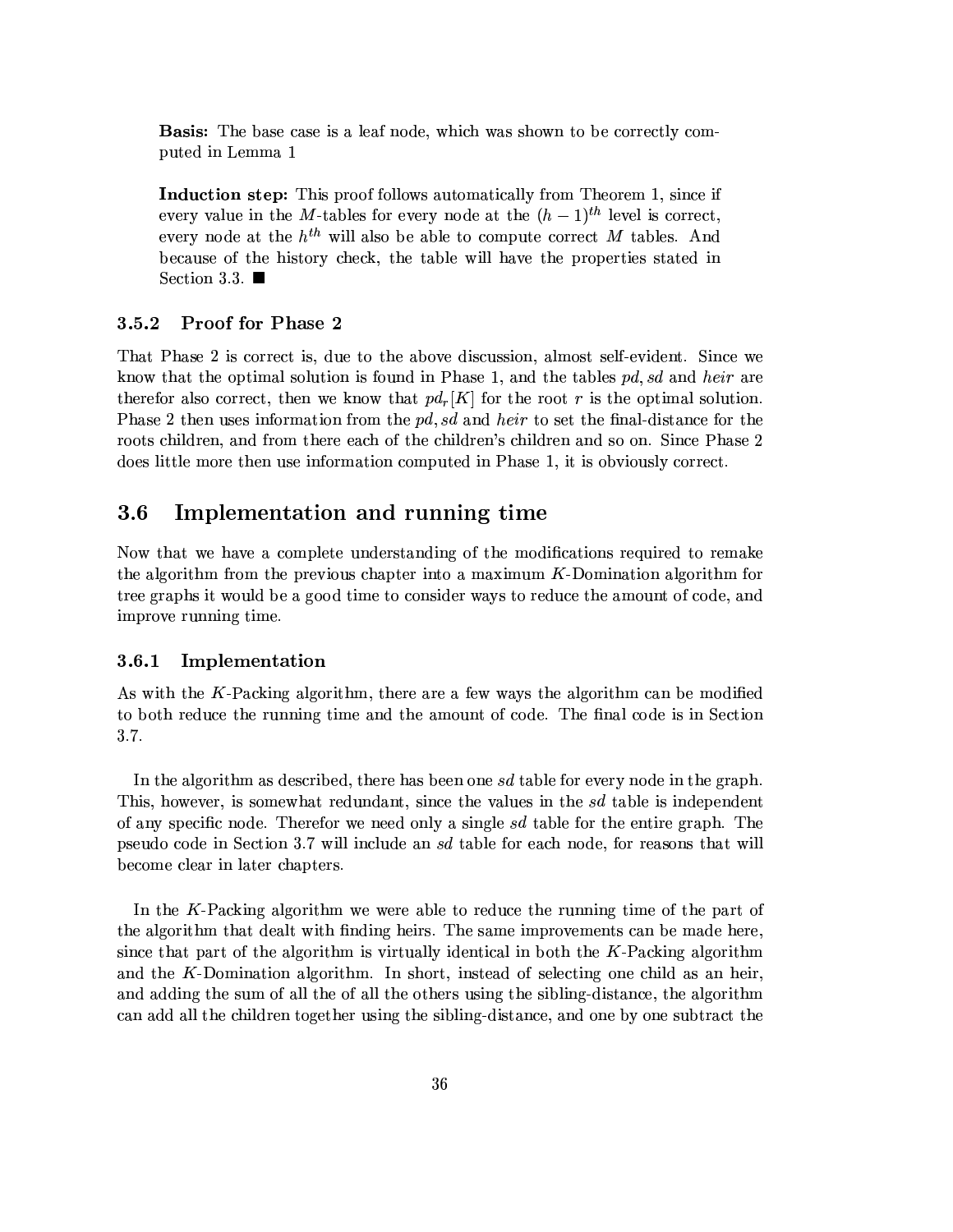value that used the sibling-distance, and add the value that uses i. This will reduce the running time from  $O(|C_v|^2)$  to  $O(|C_v|)$ .

The equations 3.3, 3.4 and 3.5 are in many ways similar. Therefor we can divide Phase 1 first up into those value of i that needs an heir and those who do not. After that add one if  $i = 0$ , and perform a history if not.

#### 3.6.2 Running time

From the above section it follows almost automatically that the running time for Phase 1 is  $O(K \cdot n)$ . As in the K-Packing algorithm each position i in  $M_v[i]$  for node v takes time  $|C_v|$ , and since there are  $2 \cdot K + 1$  possible values for *i*, this makes the running time for a single node v  $O(|C_v| \cdot (2K+1)) = O(|C_v| \cdot K)$ . The total number of children in the entire tree is  $n-1$  and therefor the total running time for Phase 1 is  $O(K \cdot n)$ .

The running time for Phase 2 is much simpler. For each node in the graph only a fixed amount of operations are performed, and the running time is therefor  $O(n)$ . So the combined running time of the algorithm is  $O(K \cdot n)$ , just as with the K-Packing algorithm.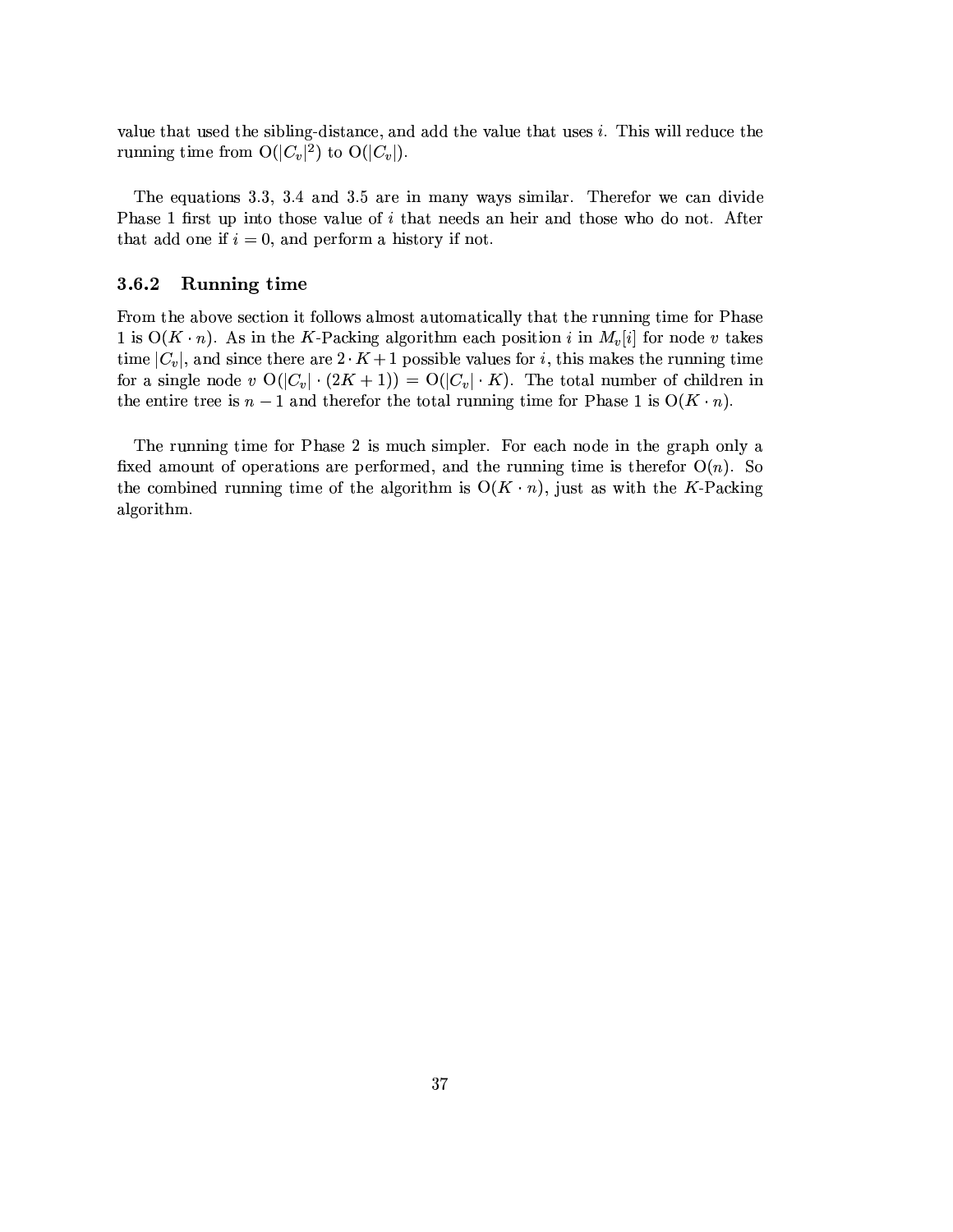#### The algorithm in pseudo-code  $3.7$

K-Domination  $(G = (V, E))$ 

//Starts by calling FillTab() for every node in the graph, from the leaves up. for  $(v \in V, in\ postorder)$ 

 $\{$  $FillTab(v)$  $\}$ 

//The root can now set its final distance, and becomes black if need be.  $final_r = pd_r[K]$ 

if  $(final_r == 0)$  $color_r = black$ 

// All the other nodes can now begin setting their final distance, from top to bottom. for  $(v \in \{V - r\}, in \ preorder)$ 

```
p = parent_v
```
 $\{$ 

}

//If the current node is its parents heir, or the parent has no heirs. if  $(Heir_p[final_p] == v \vee Heir_p[final_p] == null)$  $\{$  $final_v=pd_v[(final_p-1)mod(2K+1)]$  $\}$ 

//If the parent has an heir, but the current node is not it. else

```
\{final_v = pd_v[(sd_p[final_p] - 1)mod(2K + 1)]\mathcal{E}if (final_v == 0)color_v = black
```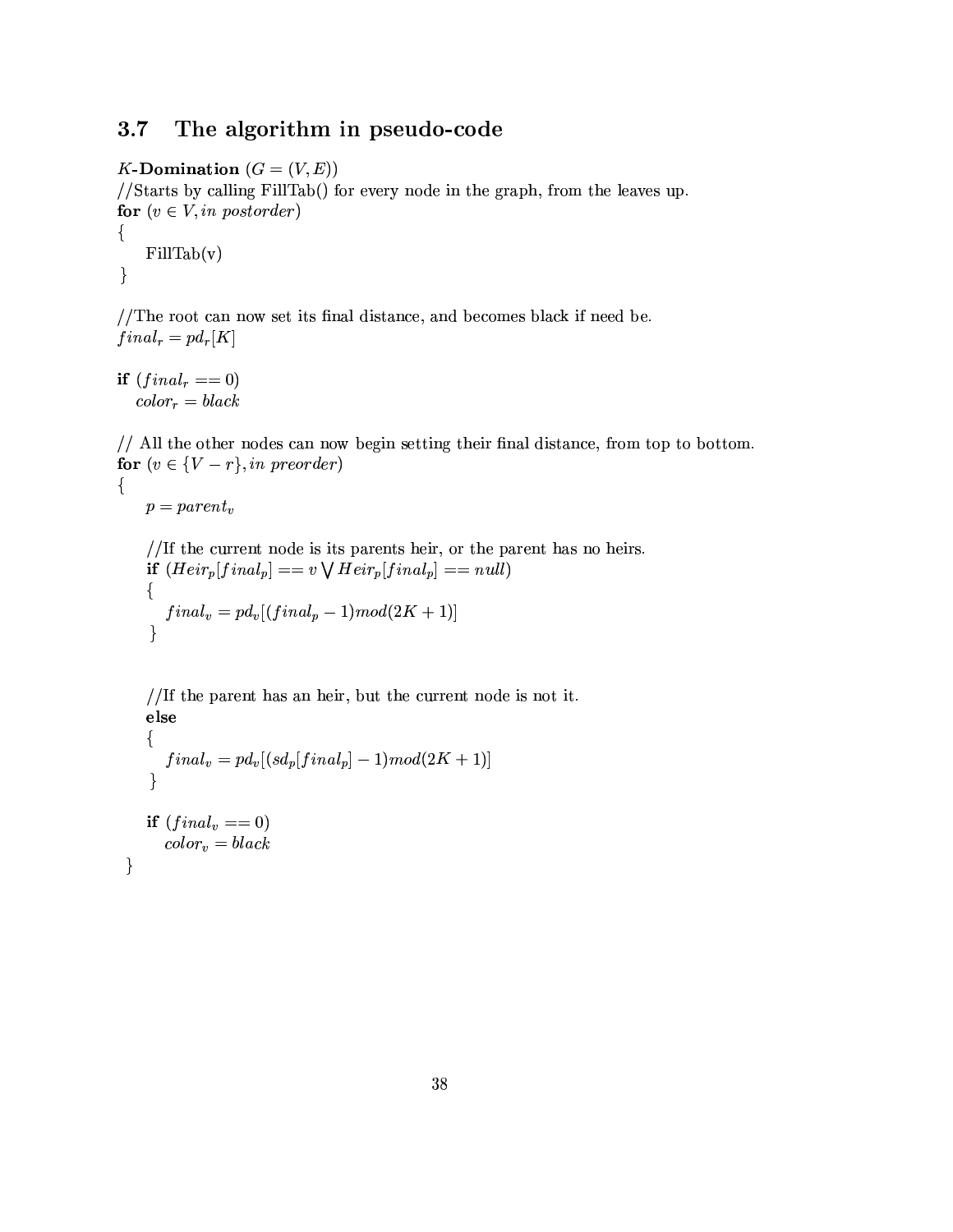$\textbf{FillTab}(v)$ for  $(i = 0:2K)$  $M_v[i]=0$  $heir_v[i] = null$  $pd_v[i] = i$ //If an heir is needed if  $(i \leq K \& i \neq 0)$  $\{$  $sd_v[i] = 2 \cdot K + 1 - i$  $bigsum = 0$ for  $(l \in C_v)$  $bigsum + m = M_l[(sd_v[i] - 1)mod(2k + 1)]$ for  $(m \in C_v)$  $\{$  $sum = bigsum - M_m[(sd_v[i] - 1)mod(2k + 1)] + M_m[i]$ if  $(sum < M_v[i])$  $M_v[i] = sum$  $heir_v[i] = m$  $\}$  $\}$  $//$ If an heir is not needed else for  $(c \in C_v)$  $M_v[i] + = M_c[i-1]$ // If  $v$  is a leaf and not the root if  $(C_v == 0 \& v \neq r)$ for  $(j = 1 : K)$  $M_v[j] = 1$ //Here the history check is performed ... if  $(i \geq 1)$  $\left\{ \right.$ if  $(M_v[i-1] < M_v[i])$  $M_{v}[i] = M_{v}[i - 1]$  $p d_v[i] = p d_v[i-1]$  $\}$ // ... and if a history check is not required,  $i = 0$  and one is added to the result.

 $\{$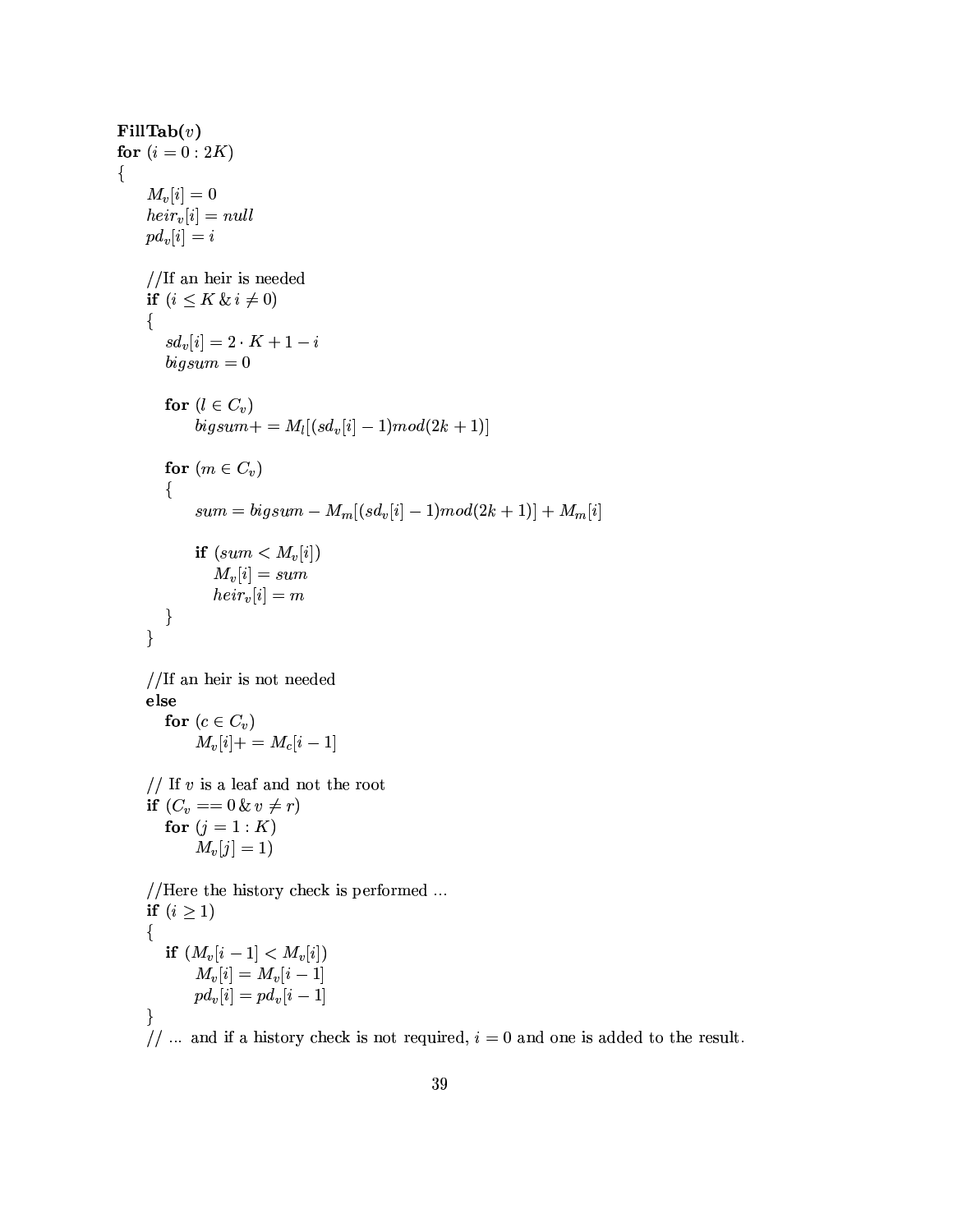```
else
     M_v[0] + = 1\}
```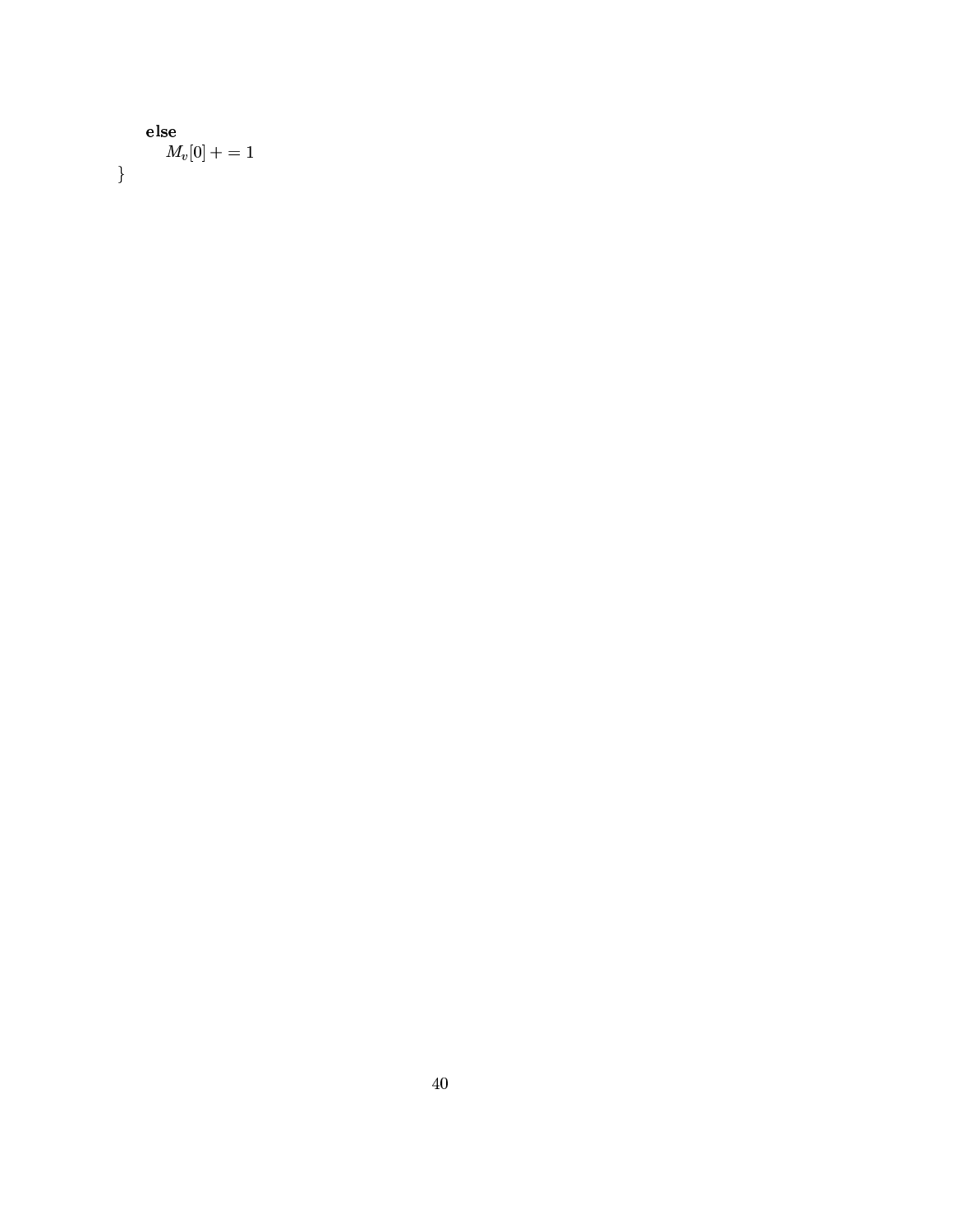### Chapter 4

## **Self-stabilizing Algorithms**

#### **General Introduction**  $4.1$

A self-stabilizing algorithm is a concept first introduced by Dijkstra in 1974 [10], but serious work did not begin until the late 1980s. The basic idea is that each node in a graph is an independent unit, and it has no knowledge about the graph, save its neighbors and it self. This means that no single node in the graph is guaranteed to know what the entire graph looks like. Each node has a copy of the algorithm, and using only information from their neighbors and it self, each node will reach a state that is guaranteed to comply with one or more set limitations. An example could be Independent Set, in which case each node will decide to become either black or white. based solely on information from its neighbors.

A self-stabilizing algorithm is comprised of a set of rules, where each rule has a predicate  $p(v)$  (v is a node) and a move M. A rule would commonly look like this:

Ri:

if:  $p(v)$ then:  $M$ 

The predicate becomes true if one or more conditions are met, and the move can then be executed. If the predicate of the rule  $i$  is true, the rule is called privileged. A node may at any time have several privileged rules. There are many models that govern which of the privileged rules in the graph is executed. Two common are as follows: A central daemon is used, and it selects a privileged rule, and that rule will be allowed to make its move, while all the other privileged rules wait for the first rule to finish. Then the daemon selects another rule, and so on. The daemon may select rules to execute either based on priority, or simply randomly. Another common model makes no assumptions about a central daemon, and two or more rules, in the same or different nodes, may make their moves at the same time, provided none of them are trying to access or write to a value that another rules is already writing to. Regardless of the daemon (or lack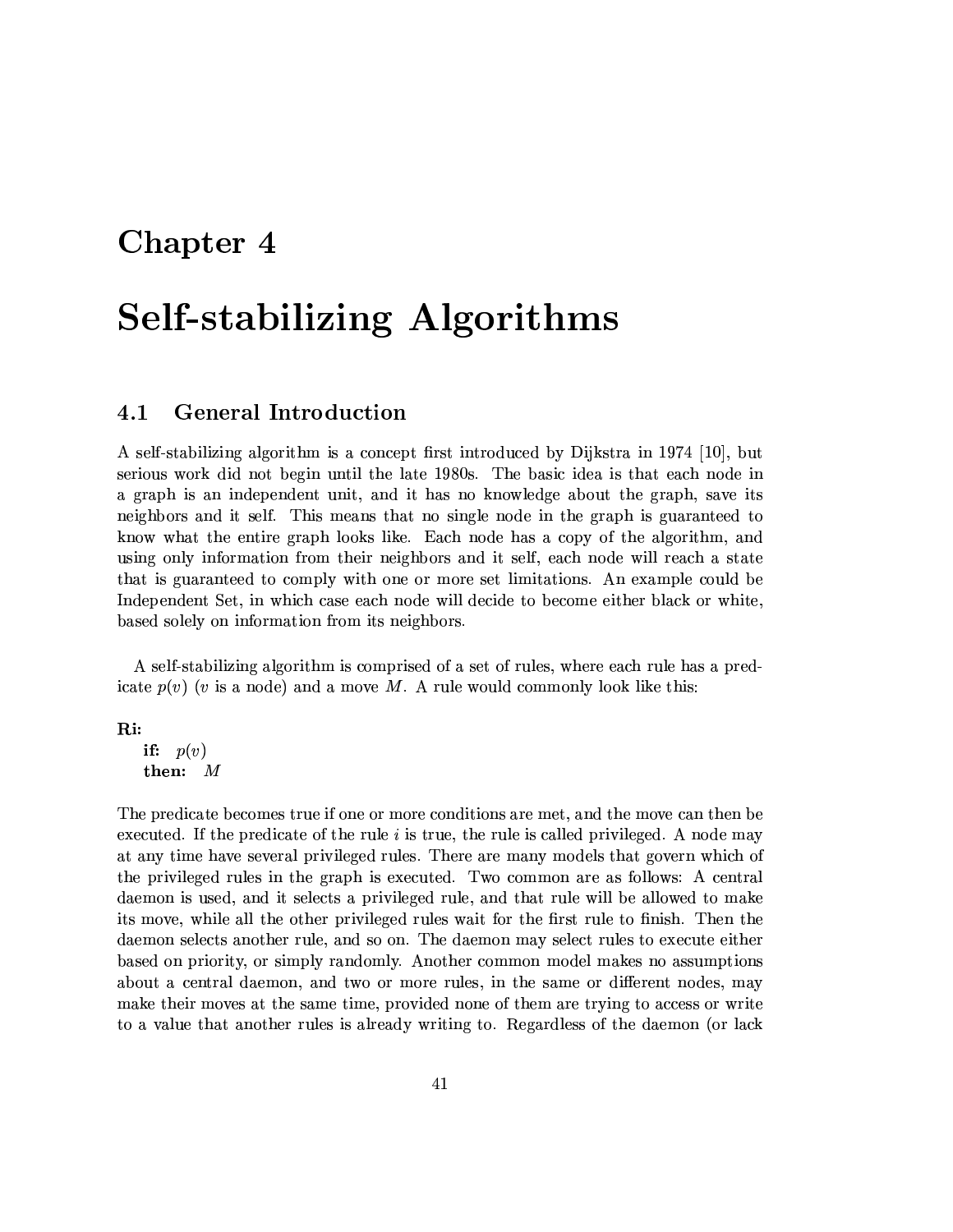thereof), the algorithm becomes stable when there are no privileged nodes. The graph should now comply with the specifics of the problem in question (such as Independent Set, in which case no black nodes are neighbors). A self-stabilizing algorithm has to be able to reach a stable condition regardless of the beginning state of the graph, regardless of any changes that occur in the graph during the execution (however, if the graph does indeed change, the algorithm will possibly have to start over again), and it has to do so in a finite number of moves. This makes a self-stabilizing algorithm very fault tolerant, but it also means that even problems with fairly simple sequential solutions may require clever and often complex self-stabilizing algorithms (for more information on self-stabilizing algorithms, see  $[23]$ .

Running time for self-stabilizing algorithms is often handled somewhat differently then for sequential algorithms. In the latter case running time refers to the maximum number of operations that is required for the algorithm to provide a solution, regardless of the input. In self-stabilizing algorithms the running time refers to the maximum number of rules that has to fire before the algorithm reaches a stable state, regardless of the initial state of the graph. This means that any change in the graph, regardless of what changed and what caused it, could lead to the maximum number of rules firing again.

#### Example of Self-stabilizing algorithms  $4.1.1$

To give a better understanding of self-stabilizing algorithms, an example might be in order. The following algorithm, due to Hedentniemi et. al., solves the maximal independent set on a general graph. The complete algorithm with proof can be found in [14] and only an overview will be given here.

The algorithm consists of two rules,  $R1$  and  $R2$ , which are as follows:

 $R1:$ 

```
s(i) = 0 \bigwedge (\forall j \in N(i)) \; s(j) = 0if:
then: set s(i) = 1
```
 $R2:$ 

```
if: s(i) = 1 \bigwedge (\exists j \in N(i)) \; s(j) = 1then: set~s(i) = 0
```
We see that the rules uses a variable  $s(i)$  for every  $i \in V$ . This refers to the color of the node. If  $s(i) = 0$  then node i is white and if  $s(i) = 1$  the node is black. We can formulate both rules in words.  $R1$  reads: If i is white, and every neighbor is also white, then i becomes black.  $R2$  reads: If i is black, and there exists at least one neighbor that is also black, then i becomes white. This means that whenever a white node notices that it has no black neighbors, it becomes black, and whenever a black node notices that it has a black neighbor, it becomes white.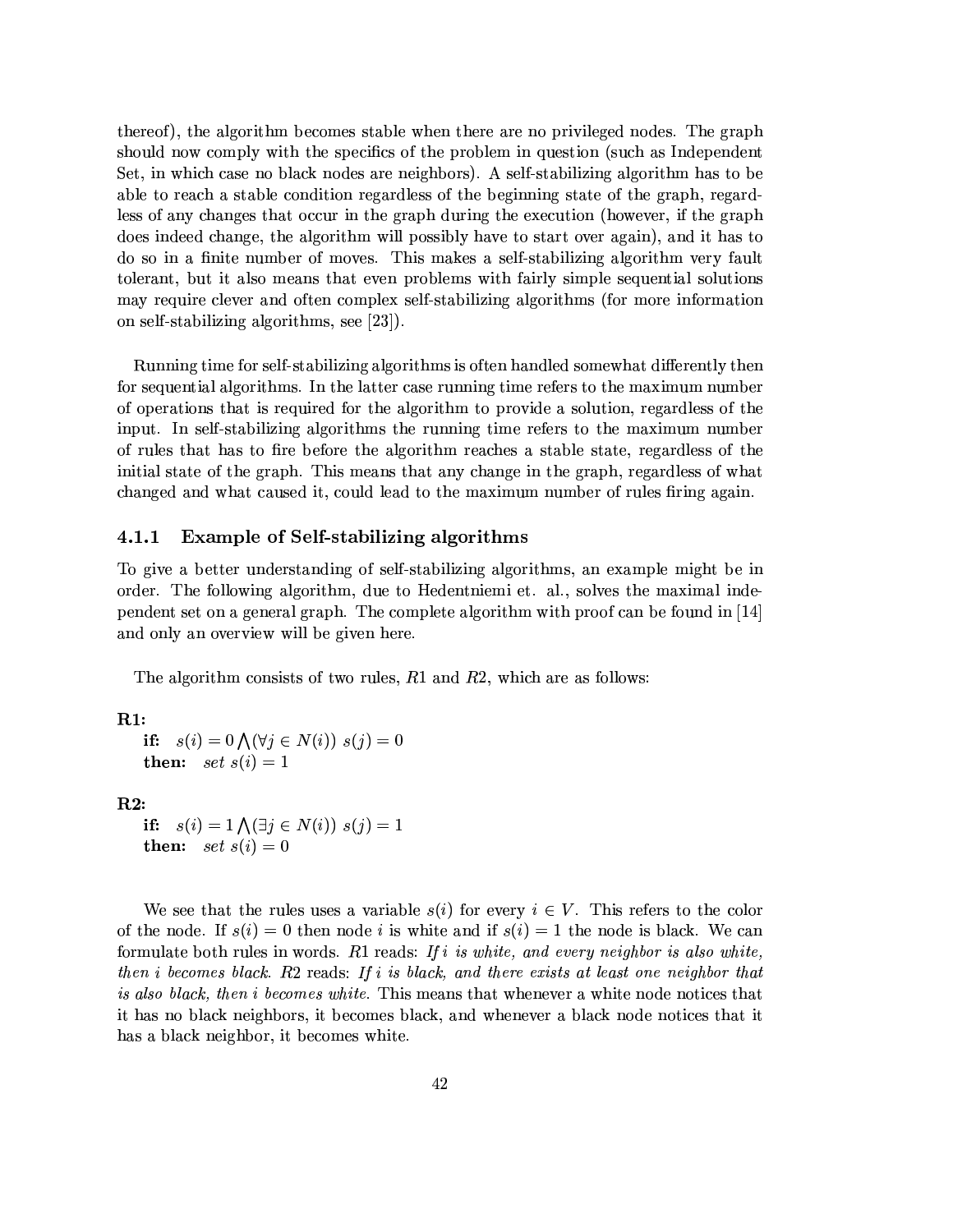To further illustrate the algorithm, the following example shows a possible execution of the algorithm. Note that this algorithm employs a random daemon, that is, only one node executes at a time, and that node is chosen randomly. Figure 4.1 shows the example:



Figure 4.1: Maximal Independent Set example

As we see from the figure, the starting position has nodes  $a, b$  and c colored black, while d, e and f are white. Thus rule  $R2$  is privileged in the three first nodes. Since the daemon is random, any one of them can be chosen to make a move, but lets assume  $b$ makes it, and becomes white. Now we see that since e no longer has any black neighbors, R1 becomes privileged for it. And since it is neither a or c have any black neighbors left, they are no longer privileged. Thus e makes its move, and becomes black, as seen in Figure 4.1c). Now we see that every white node has at least one black neighbor, and no black nodes have any black neighbors. Thus no rules are privileged, and the algorithm is stable.

Note that if the choice of which node where to make a move in Figure 4.1a) had been different, the the final solution could have been 2 black nodes, not 3. A possible order in which that could happen is if first nodes a and b becomes white, and then node  $d$ becomes black. Now every node in the graph is either black and has no black neighbors, or it is white, and has one black neighbor. In other words the algorithm is stable, but there are only 2 black nodes in the graph. This illustrates an important concept about self-stabilizing algorithms, since we in most cases have little control over the order that rules are allowed to execute, and therefor the creator of a self-stabilizing algorithm has to take every possible scenario into consideration

#### 4.1.2 Multistage Self-stabilizing algorithms

It is not uncommon for two or more self-stabilizing algorithms to function in a graph at the same time. If these algorithms do not interfere with one another (that is, they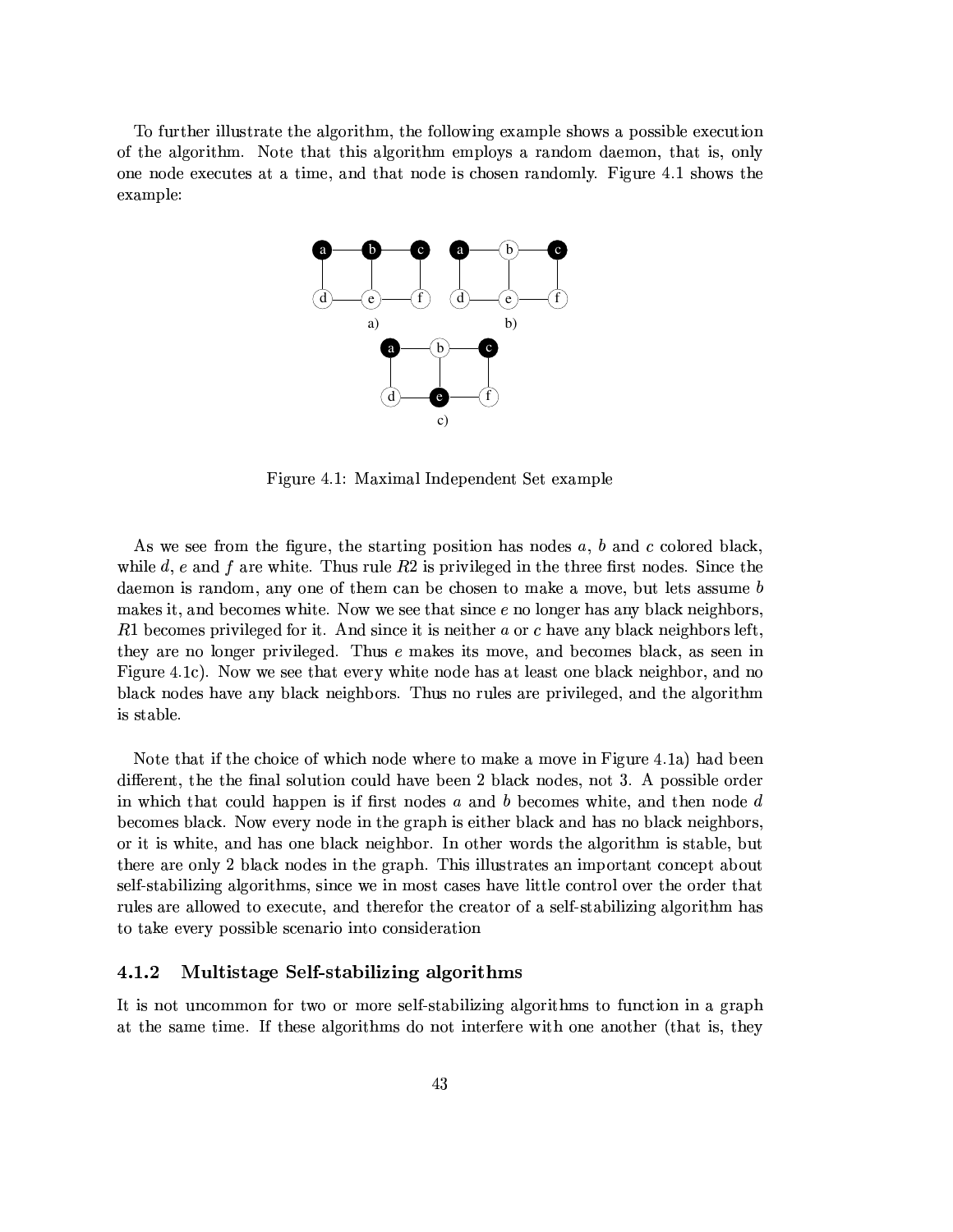do not read or write to the same values) the total number of moves will be no more then the sum of each individual algorithms number of moves. However, things are not always that simple. Imagine what would happen if two algorithms (Algorithm A and Algorithm B with running time  $O(f(A))$  and  $O(f(B))$ , respectively) function in the same graph at the same time and one of them writes to a value that another one reads from. This would mean that whenever Algorithm A writes to said value, Algorithm B could end up having to recompute everything, potentially using  $O(f(B))$  moves. Since Algorithm A can in theory make some change to the graph  $O(f(B))$  times, and each time it does Algorithm could use  $O(f(B))$  moves, the total running time for both algorithms is  $O(f(A)) \cdot O(f(B)).$ 

#### 4.1.3 Multistage Self-stabilizing algorithms on trees

Intuitively there is no reason to believe that tree graphs should be any different than a general graph when the above situation occurs. However Blair and Manne was able to show in [2] that, for a tree, if one combines  $l$  self-stabilizing algorithms that comply to set limitations (more on this later) the running time would not be the product of the running time for each of the algorithms, but instead  $O(n^{l+1})$ . However, for reasons that will become clear, this chapter will only repeat what is needed to combine two such algorithms.

Recall that there are two algorithms A and B, and Algorithm B uses information that Algorithm A may be constantly changing, thus forcing Algorithm B to recompute its own values. In order for these to algorithm to fit into the context of  $[2]$ , Algorithm A has to take this form:

 $G1:$ 

if:  $\exists j \in N(i)$  such that  $f_i(j) \neq g(\bigcup_{k \in N(i) - \{j\}} f_k(i))$ <br>then:  $f_i(j) \leftarrow g(\bigcup_{k \in N(i) - \{j\}} f_k(i))$ 

In other words, for every node i there is a value  $f_i(j)$  for every  $j \in N(i)$  that take input from every neighbor of i except j. It was proven in [2] that any algorithm that takes this form will run in time  $O(n^2)$ . The following figure shows how the values in one node is computed using values in its neighbors.



Figure 4.2: Example for  $G1$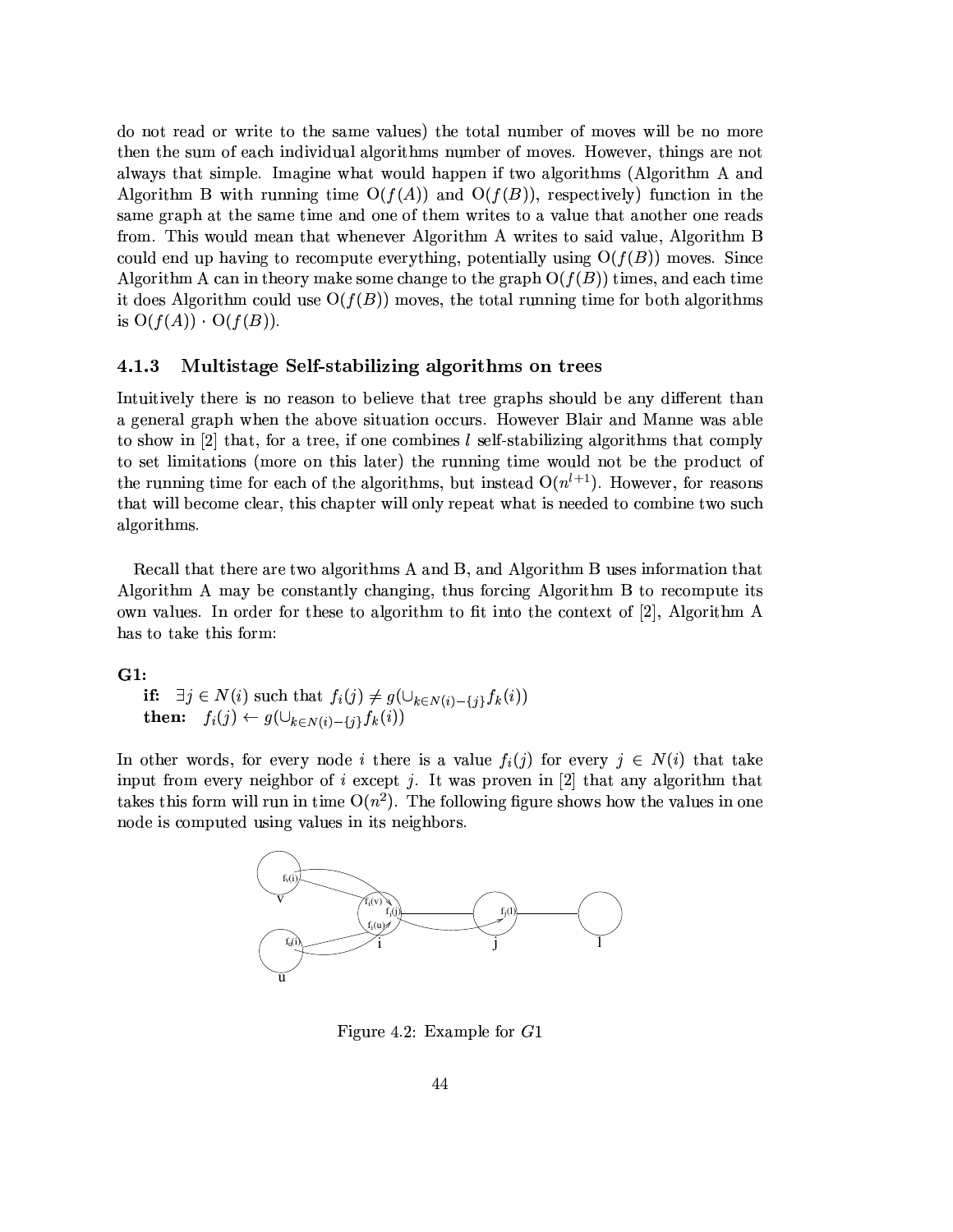We see that the value  $f_i(j)$  in the node *i* is computed using the values  $f_v(i)$  and  $f_u(i)$ . The value  $f_j(l)$  is in turn computed using  $f_i(j)$  and so on.

Algorithm B on the other hand uses information not only from itself, but also from Algorithm A. It has to take this shape:

#### $H1:$

if:  $\exists j \in N(i)$  such that  $q_i(j) \neq h(\cup_{k \in N(i) - \{j\}} q_k(i), \cup_{k \in N(i)} (f_k(i), f_i(k)))$ then:  $q_i(j) \leftarrow h(\cup_{k \in N(i)-\{j\}} q_k(i), \cup_{k \in N(i)} (\widetilde{f}_k(i), f_i(k)))$ 

From these two rules we see that the value f belongs to Algorithm A and value q belongs to Algorithm B. We also see that the rule G1 for some node i uses only f in its computations, while rule H1 uses both f and q. It does not however alter f, so if G1 at some node fires, H1 can become privileged in one of the neighboring nodes, but not vice versa. It is shown in [2] that H1 will also run in  $O(n^2)$  time, and G1 and H1 combined will run in  $O(n^3)$  time.

#### 4.1.4 Leader election

A common problem in many algorithms for trees, self-stabilizing or otherwise, is the process of finding and/or creating a root. There are numerous algorithms that requires the existence of some node that it can call a root, and other algorithms that will run better or faster if the tree is balanced (ie. the root has an approximate equal number of nodes in each of its children's subtrees). The most readily available example of this is a quick-sort algorithm (for example the one given in [15]), where a balanced tree will give a running time of  $O(n \cdot log(n))$ , where as an unbalanced tree could potentially give a running time of  $O(n^2)$ . In the two algorithms for K-Packing and K-Domination from the two previous chapters a root was required, but it could be simply chosen arbitrarily, since which node that functioned as the root would have no bearing on the output or running time of the algorithms. Things are not quite that simple in the self-stabilizing world. Since the graph itself is dynamic, and since no single node can be sure whether or not it has knowledge of the entire graph, a root can not simply be chosen at random. Instead some sort of self-stabilizing algorithm will have to be used to determine if a node is the root, and if not, which of its neighbors are closest to the root (ie. which neighbor is the nodes parent).

A self-stabilizing algorithm that does just that is given by Blair and Manne in [3]. The full details of this algorithm will not be presented here, just a brief overview: In short, the algorithm work by finding a  $n/2$  separator (that is, a node that can be removed such that none of the remaining connected component has more then  $n/2$  nodes in it). This node is then selected as the root, since it can be shown that there exists at least one and at most two such nodes a tree (in the case of a tie, the node with the node with the the largest "name" is chosen as the root). In order to find the  $n/2$  separator, each node *i* has values called  $size_i(j)$  for every  $j \in N(i)$ . When the algorithm has stabilized,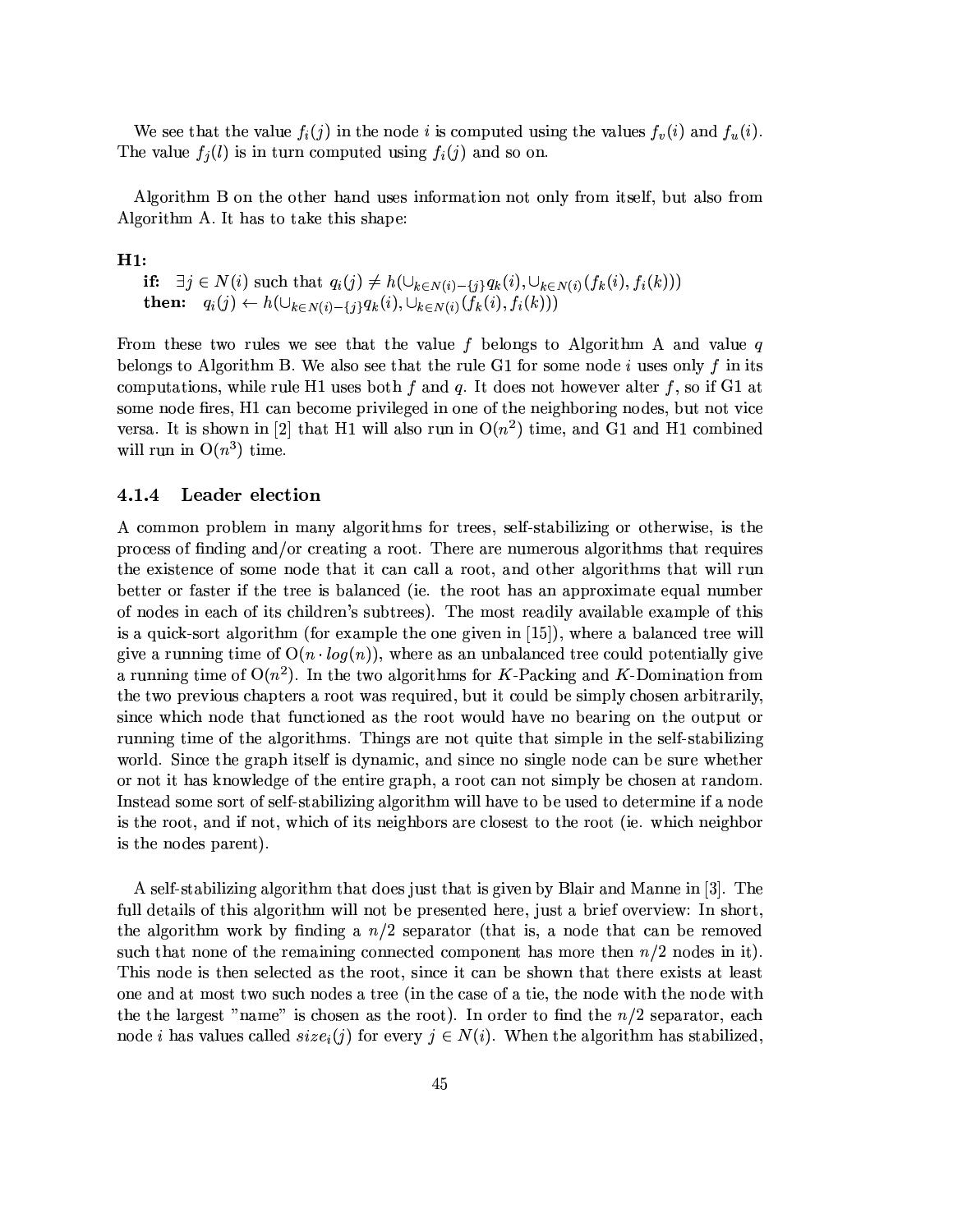$size_i(j)$  contains the number of nodes in the connected component  $G-j$  containing i. If  $size_i(i) < n/2$  for every  $j \in N(i)$  of a node i then the node can be set as a root (in which case it becomes its own parent), and if there is some  $j \in N(i)$  where  $size_i(i) > n/2$  then  $i$  becomes the parent of i. It can be easily shown that this algorithm fits perfectly into the frame set for  $G1$  in [2].

#### $4.1.5$ The two phases

Observant readers may have noticed by now that the two phases in the K-Packing and K-Domination algorithms from the previous chapters looks in many ways similar to two self-stabilizing algorithms, one that computes Phase 1 and the other computes Phase 2. This would certainly fit within the frame presented in [2], but if we combine these two algorithms with the root finding algorithm in [3] we get a total of 3 algorithms running simultaneously, and since Phase 1 uses values from the root finding algorithm and Phase 2 uses values from Phase 1, the total running time would be  $O(n^4)$ . However, this can be improved upon.

The way the two algorithms from Chapters 2 and 3 are presented, it is clear that both phases rely heavily on knowledge of which of a nodes neighbors is its parent. However, Phase 1 in both algorithms can be modified to work around the need for a root: For any single node there is only a limited number of candidates for the role as parent. One would think that that there are  $|N(i)|$  possible parents for a node i. However, since a node is its own parent if it is the root of the tree (from the root finding algorithm in  $[3]$ ), there are in fact  $|N(i)|+1=|N[i]|$  possible parents. So, if instead of computing a single set of the tables  $M$ , heir, pd and sd for every node, the algorithm can compute one set of these tables for each possible parent of the node in question. In this way Phase 1 in both the K-Packing and K-Domination algorithms can be modified to work around the need for a known parent.

Figure 4.3 shows a small example to further illustrate this point. The figure shows 3 nodes,  $v, u$  and  $w$ . The example shows the values used in computing the values in the  $M$ -table for node  $v$ .



Figure 4.3: Example for Section 4.1.5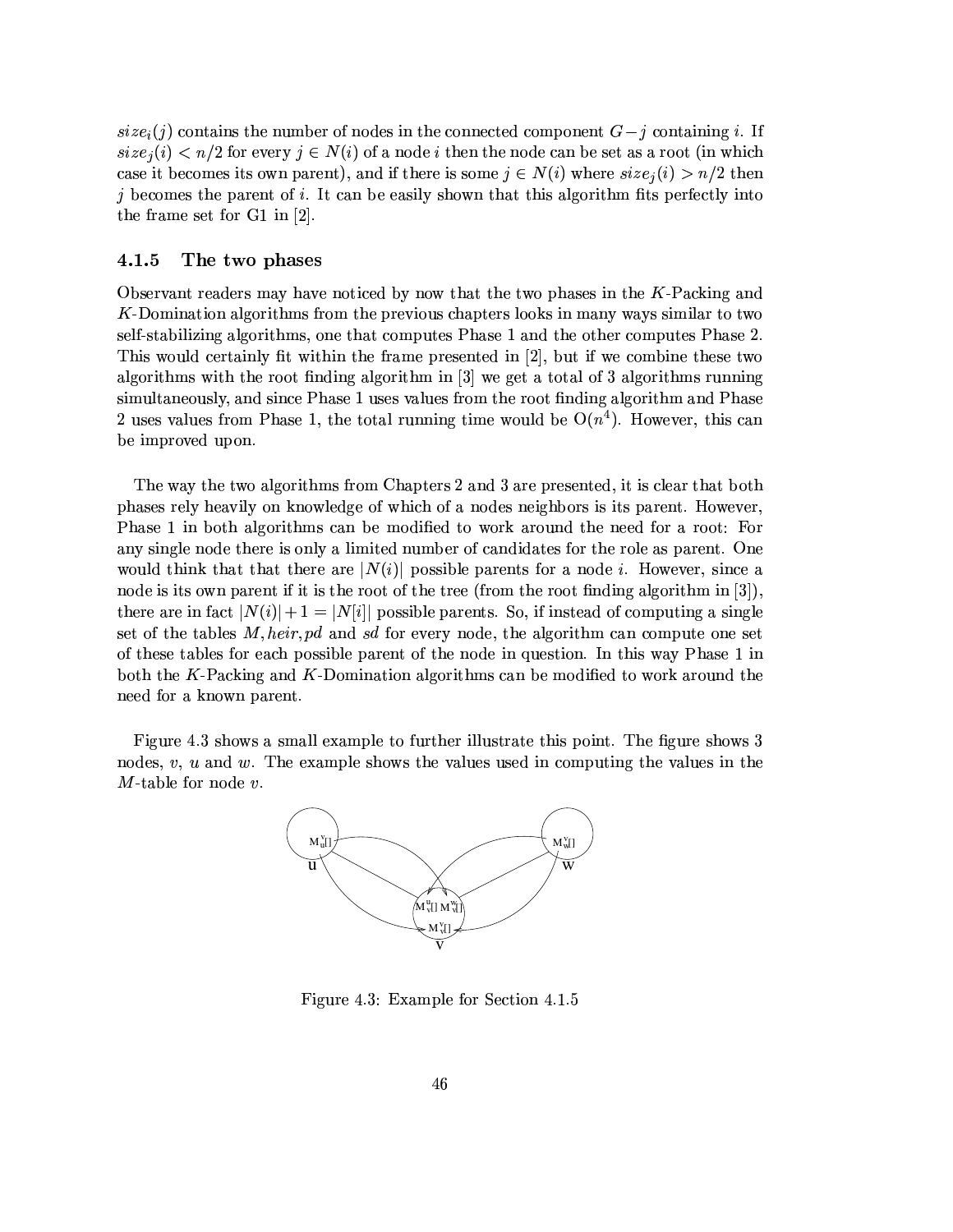From the above discussion we see that there are three possible parents for the node, either  $u, w$  or  $v$  itself (ie.  $v$  is the root of the tree). For the  $M$ -table where it is assumed that u is the parent  $(M_v^u])$ ,  $M_w^v$ ] is used in the computations, and for the table where it is assumed that w is the parent  $(M_v^w[]), M_u^v[]$  is used. If the node v is to be the root of the tree, it will have to be its own parent, and for that possibility the table  $M_v^v$ . is used. In these computations the algorithm uses  $M$ -tables from both its children.

Phase 2 is another matter entirely. The need for a known parent in every node in the tree is too heavily woven into the algorithms to be easily removed. But there is no need to remove it anyway, since we already have an algorithm to find the root of the tree (the algorithm in [3]). Thus, Phase 2 in both algorithms can operate as a self-stabilizing algorithm that uses values from the root finding algorithm and the Phase 1 algorithm.

It follows from the above discussion that a self-stabilizing algorithm for Phase 1 can run in parallel with the root finding algorithm, and a self-stabilizing algorithm for Phase 2 can make use of both values from the root finding algorithm and values the Phase 1 algorithm. If we can show that both phases in the  $K$ -packing and  $K$ -domination can be turned into self-stabilizing algorithms that fit into the frame described in [2] we can show that not only will each phase run in  $O(n^2)$  time, but combined with the root finding algorithm an optimal solution for either problem can be found in  $O(n^3)$  time. The next two sections will show just that.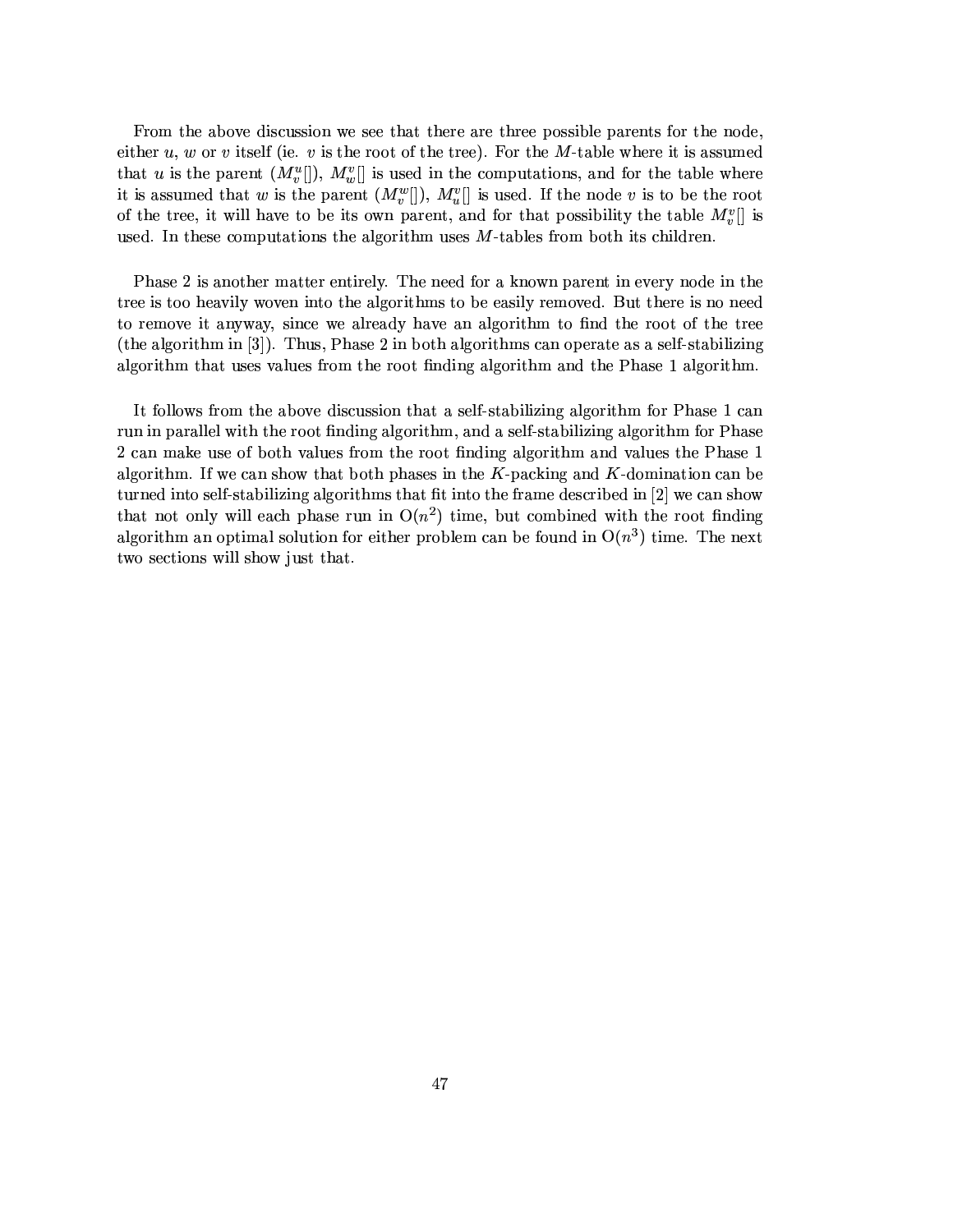#### 4.2 Self-stabilizing K-Packing

This section will show how the maximum  $K$ -packing algorithm for tree graphs from Chapter 2 can be used as a basis for creating a self-stabilizing algorithm that solves the same problem. The resulting algorithm will fit into the framework from  $[2]$ , which will make proving correctness and running time much easier. For the duration of this section, it is assumed that the graph the algorithm is running on is a tree graph, where every node may or may not know which of its neighbors is its parent, and there may at any one time be none, a single or several roots. The root finding algorithm from [3] is used to solve the problem of finding both a nodes parent, and as long as it is stable, every node in the graph knows which of the nodes in the closed neighborhood is its parent. As with the sequential algorithm from Chapter 2, this algorithm will also have two phases, and each of which can be described as a separate rule.

#### $4.2.1$ Phase 1

Recall from Chapter 2 that the purpose of Phase 1 is to compute the tables  $M_v[[, pd_v[[, sd_v]]$ and heir<sub>v</sub>[] for every node  $v \in V$ . This is still the case here, however there are two problems inherit to self-stabilizing algorithms that has to be overcome first:

Recall from Section 4.1.5 that a node may not at any one time know which of its neighbors is its parent, and even if it does, the parent could be changed to a different node due to either the node in question or one of its neighbors making a move at some point. As noted in Section 4.1.5, this meant that either Phase 1 would have to hold of making any computations for a node until the node knew who its parent was, or it had to work around the need for this knowledge. As discussed in Section 4.1.5, the latter was the best option. Therefor, every node has to have one set of the before mentioned tables for each possible parent. This includes the node itself, since it is its own parent if it is the root of the tree. In other words: for every  $v \in V$  there exists a set  $M_v^c[], sd_v^c[], pd_v^c[]$ and  $heir_v^c[]$  for every  $c \in N[v]$ .

The other problem inherit to self-stabilizing algorithms that will interfere with the algorithm as described in Chapter 2 is the fact that we have no control over the order in which the various nodes in the graph executes their rules. Assuming that the root finding algorithm is stable (every node knows their parent, and there is only a single root), this means that after a node  $v$  has completed its commutations, one of its children can make a move that forces  $v$  to redo some of the before mentioned calculations. If another child makes a move after that  $v$  has to once again start over and so on. This means that the eventual rule that will make up Phase 1 will for some node  $v$  have to not only run once, but potentially as many times as there are nodes in the subtree  $T[v]$ . This means that while the running time for the sequential algorithm was linear for Phase 1. that can not be the case here.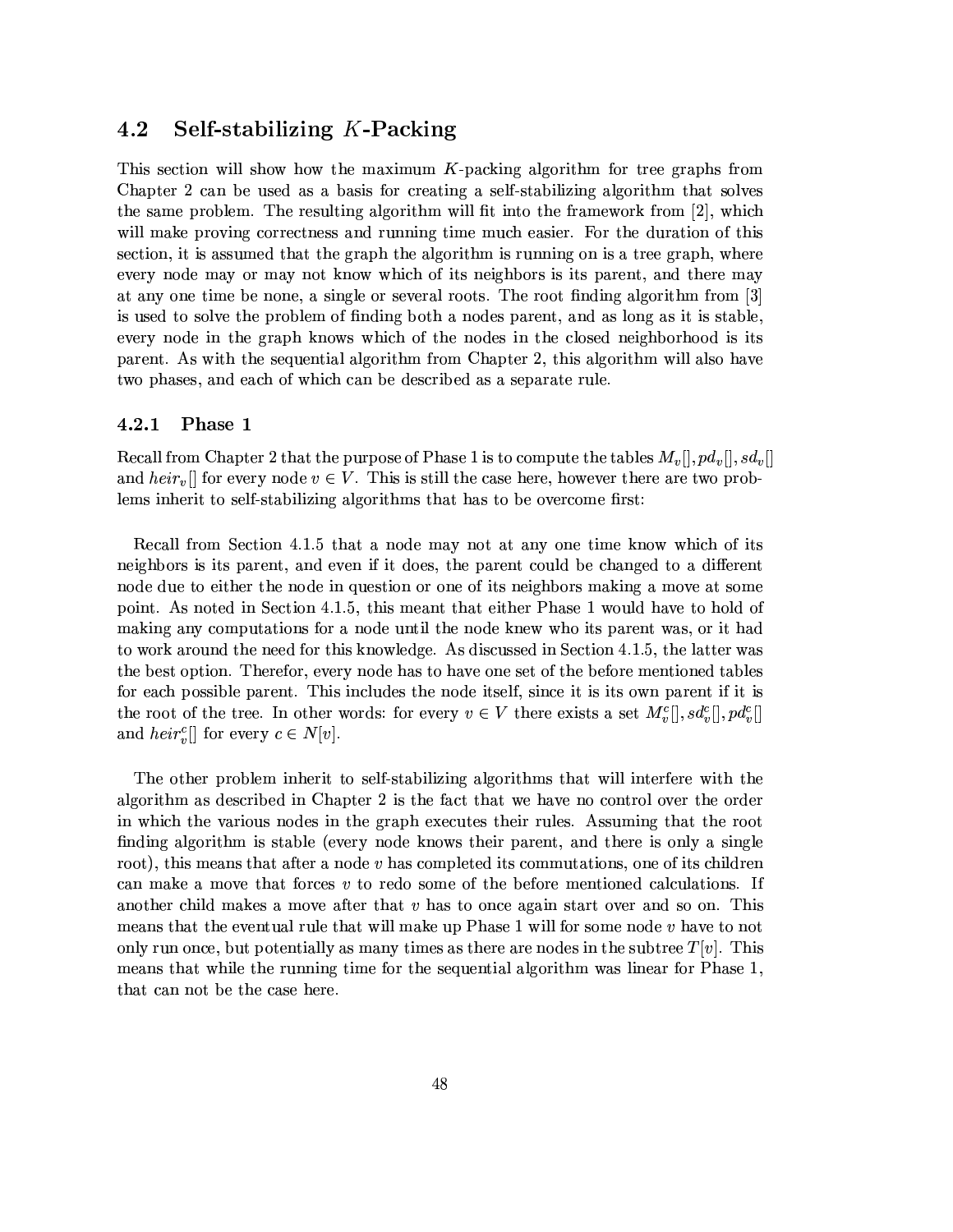We can now formulate a rule for Phase 1 that will fit into the framework set in  $[2]$ :

 $R1:$ 

```
if: \exists p \in N[v] : (M_v^p[], heir_v^p[], pd_v^p[] or sd_v^p[]) \neq FillTab(v, p)then: FillTab(v, p)
```
This rule makes use of the function  $FillTab(v,p)$ , where v is the node in question and p one of the candidates for the role as parent. The function  $FillTab(v, p)$  is as follows:

```
FillTab(v, p)//For every position in the table for node vfor (i = K : 0)\{sum = 0//This provided that an heir is needed for this position
         if (2 \cdot i - 1 < K \& i \neq 0)\{sdist_v[i] = K - (i - 1)bigsum=0M_{v}^{p}[i] = 0heir_v^p[i] = nullpd_v^p[i] = ifor (l \in \{N(v) - p\})bigsum + \frac{1}{n} \left[ (sd_v[i] - 1) \right] \mod (K+1)for (m \in \{N(v) - p\})\{sum = bigsum - M_m^v[(sd_v^p[i]-1)mod(K + 1)] + M_m^v[pd_m^v[i-1]]\begin{array}{c} \textbf{if} \ (sum > M_v^p[i])\ M_v^p[i] = sum\\ height_v^p[i] = nm \end{array}\big\}\}//For every other position
         else
         {
            for (n \in N(v) - p)
```
 $M_v[i] + = M_m^{v'}[pd_m[i-1]]$ 

//If the table position implies that the node can be black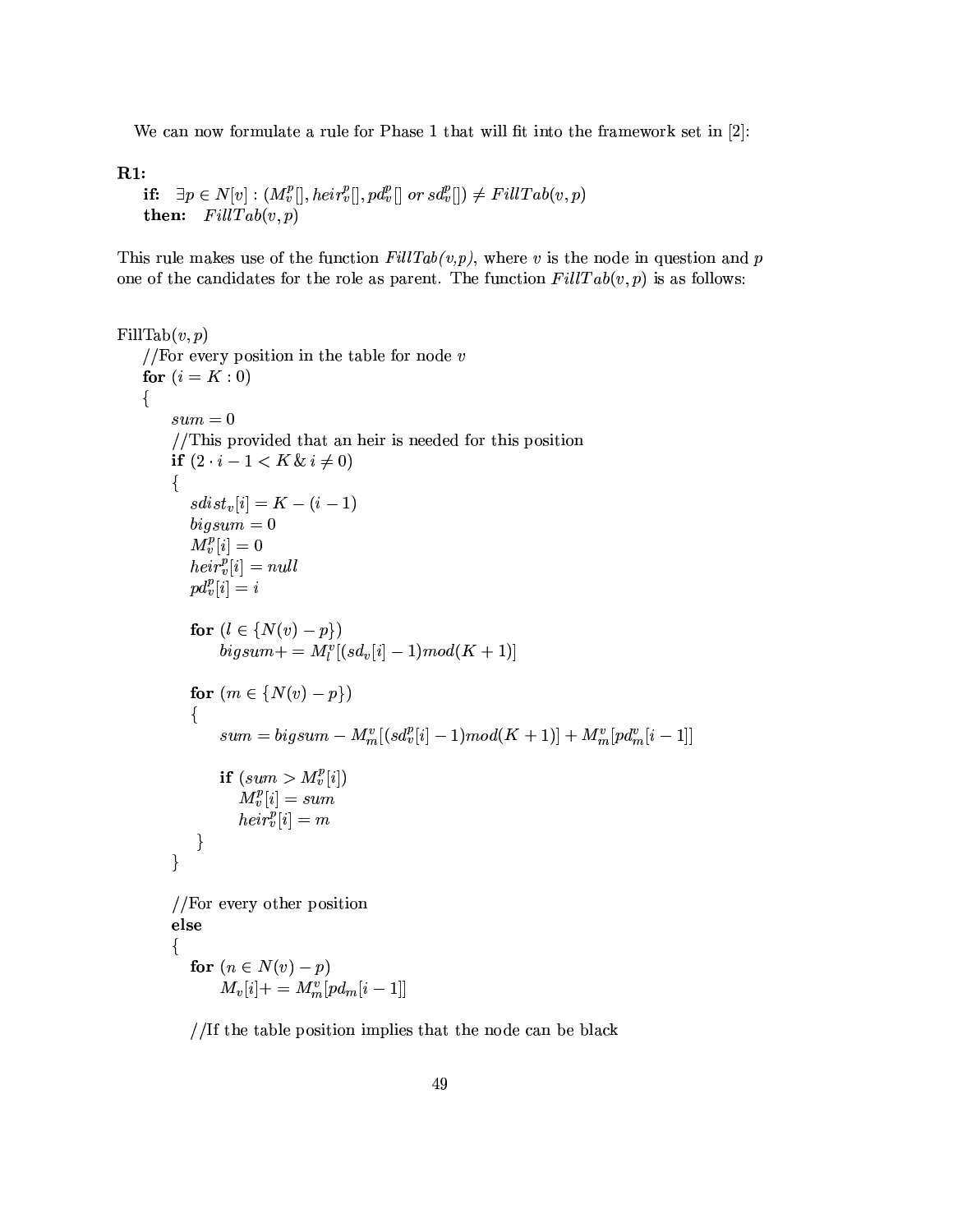```
if (i = 0)M_v^p[i]+=1heir_v^p[i] = nullpd_v^p[i] = i\overline{\mathcal{C}}//Here the history check is preformed
if (T_v^p[i] < T_v^p[i+1] \& i \neq K)\{M_v^p[i] = M_v^p[i+1]heir_v^p[i] = heir_v^p[i+1]p d_v^p[i] = p d_v^p[i+1]sd_v^p[i] = sd_v^p[i+1]\mathcal{E}
```
We see that rule R1 and function  $FillTab(v, p)$  combined are in principle identical to the frame  $G1$  from Section 4.1.3, with the exception that  $G1$  only allowed for potential parents to be selected from  $v$ 's open neighborhood, while  $R1$  selects from  $v$ 's closed neighborhood. This however has no effect on the correctness or running time of the algorithm. Since  $R1$  does indeed fit into the framework set in [2] it follows that it will stabilize, and it will do so in at most  $O(n^2)$  moves.

#### $4.2.2$ Phase 2

 $\}$ 

Recall that the point of Phase 2 is to use the information from Phase 1 to set the finaldistance, and now that we have a self-stabilizing rule for Phase 1, we can move on to Phase 2. As stated in Section 4.1.5, the need for a root is too heavily woven into Phase 2 to be easily removed. In addition Phase 2 relies on values computed in Phase 1, so there is no way to make it independent in the same way we did with Phase 1. In other words, any rule for Phase 2 will need to use information from both the root finding algorithm and from  $R1$ . We can now formulate the following rule:

#### $R2:$

```
if: \exists R1 \land CorrectPointer(v) \land final_v \neq SetFinal(v)then: final_v = SetFinal(v)
```
The boolean function *CorrectPointer(i)* refers to the root finding algorithm from [3], If the function is true, none of the rules in the root finding algorithm are privileged. In other words the node  $v$  knows, for the time being at least, which neighbor is its parent. Also notice that the rule will not become privileged if  $R1$  is privileged. These two conditions are two obvious requisites for  $R<sup>2</sup>$  to become privileged, since there is no point in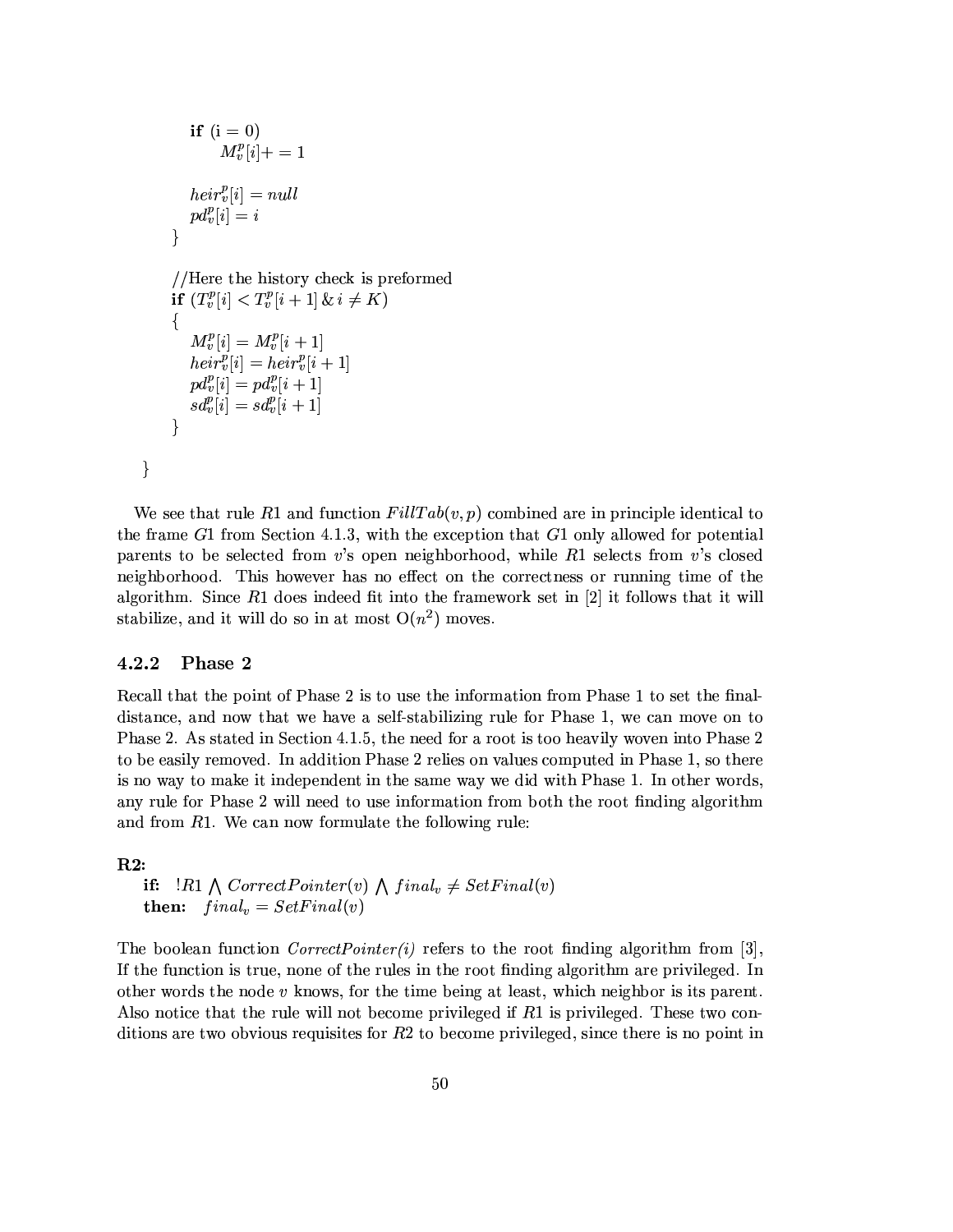finding the final-distance if either one of the tables  $M, pd, sd$  or heir is not correct, or if the node in question does not have the correct parent. The function  $SetFinal(v)$  will find the final-distance and is as follows:

 $\textbf{SetFinal}(v)$  $\{$ //If the node is the root, it can set the final-distance directly. if  $(v \rightarrow v)$  $final_v = pd_v^v[0]$ else ₹  $p = parent_v$ //If the current node is its parents heir, or the parent has no heirs. if  $(Heir_p^{parent_p}[final_p] == v \vee Heir_p^{parent_p}[final_p] == null)$  $\{$  $final_v = pd_v^p[(final_p - 1)mod(K + 1)]$  $\mathcal{E}$ //If the parent has an heir, but the current node is not it. else  $\{$  $final_v = pd_v^p[(sd_p^{parent_p}[final_p]-1)mod(K+1)]$  $\}$  $\mathcal{F}$ if  $(final_v == 0)$  $color_v = black$  $\}$ 

From Section 4.1.3 we see that  $R2$  fits into the frame  $H1$ . It uses information from both rule  $R1$  and from the root finding algorithm. It follows therefor that  $R2$  will reach a stable state in at most  $O(n^2)$  moves provided that both the root finding algorithm and  $R1$  does not make any moves during that time and the graph does not change. Running time and correctness will be shown in Section 4.4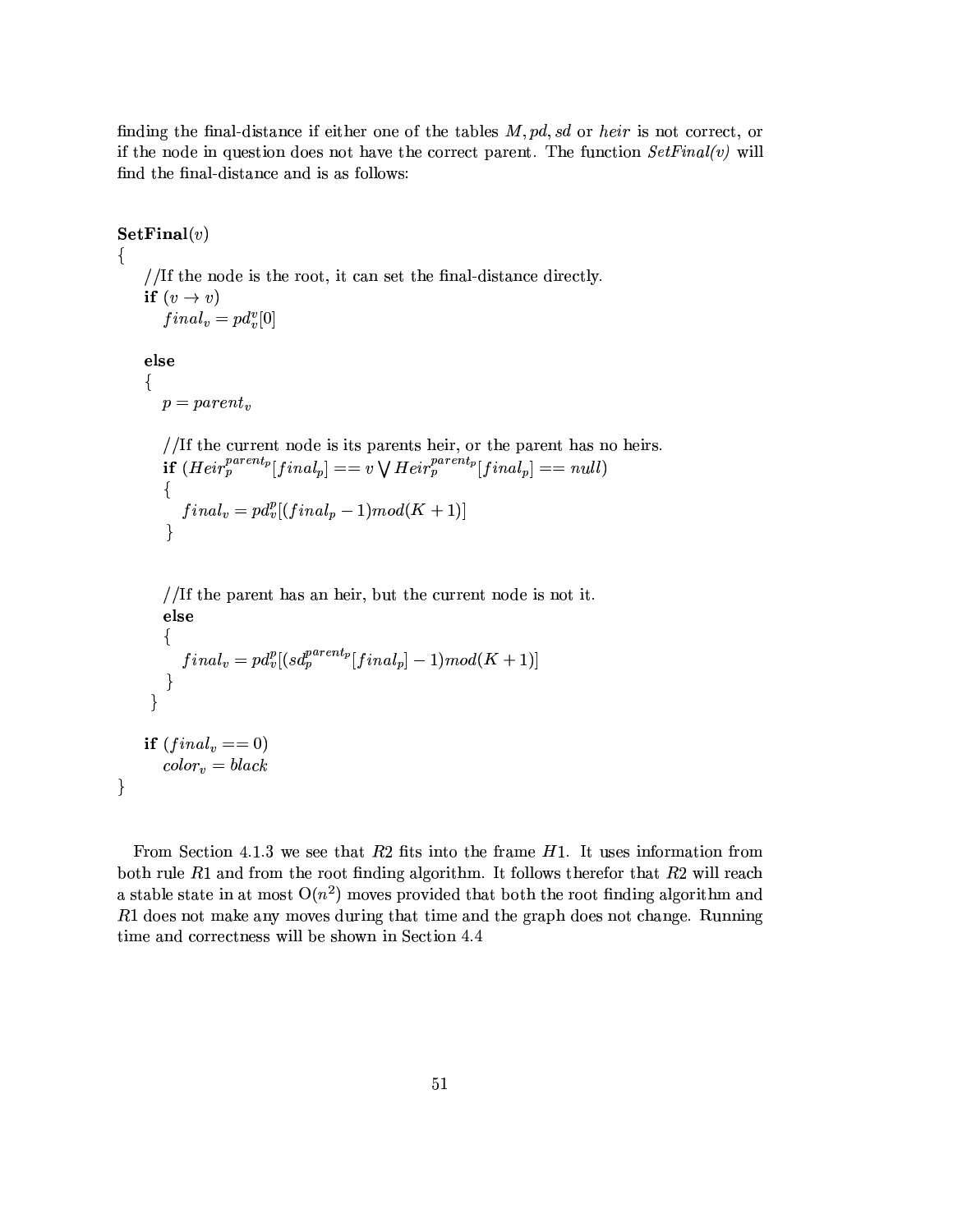#### 4.3 Self-stabilizing K-Domination

This section will show how to remake the sequential algorithm for solving the problem minimum  $K$ -domination for tree graphs from Chapter 3 into a self-stabilizing algorithm. Doing this will for the most part be identical to the previous section, where the  $K$ packing algorithm from Chapter 2 was turned into a self-stabilizing algorithm. We will still need to make use of the root finding algorithm from [3], and each of the phases in the sequential algorithm will be given as separate rules.

#### Phase 1  $4.3.1$

As in the previous section, Phase 1 will have to be able to function without knowledge without a node knowing which of its neighbors is its parent. This means that every node in the graph needs one set of the tables  $M, pd, sd$  and heir for every possible parent. In other words: for every  $v \in V$  there exists a set  $M_v^c[., sd_v^c[., pd_v^c[]$  and  $heir_v^c[]$  for every  $c \in N[v]$ . We can now formulate the following rule:

#### $R1$ :

```
if: \exists p \in N[v] : (M_v^p[], heir_v^p[], pd_v^p[] \text{ or } sd_v^p[]) \neq FillTab(v, p)then: FillTab(v,p)
```
The rule R1 makes use of the function  $FillTab(v, p)$ , where v is the node in question and  $p$  is the assumed parent for this set of the before mentioned tables:

```
FillTab(v, p)for (i = 0:2K)\{M_v^p[i]=0heir_v^p[i] = nullpd_v^p[i] = i//If an heir is needed
    if (i \leq K \& i \neq 0)\{sd_v^p[i] = 2 \cdot K + 1 - ibigsum = 0for (l \in C_v)bigsum + m_l^v[(sd_v[i] - 1)mod(2k + 1)]for (m \in C_v)\left\{ \right.sum = bigsum - M_m^v[(sd_v^p[i] - 1)mod(2k + 1)] + M_m^v[i]
```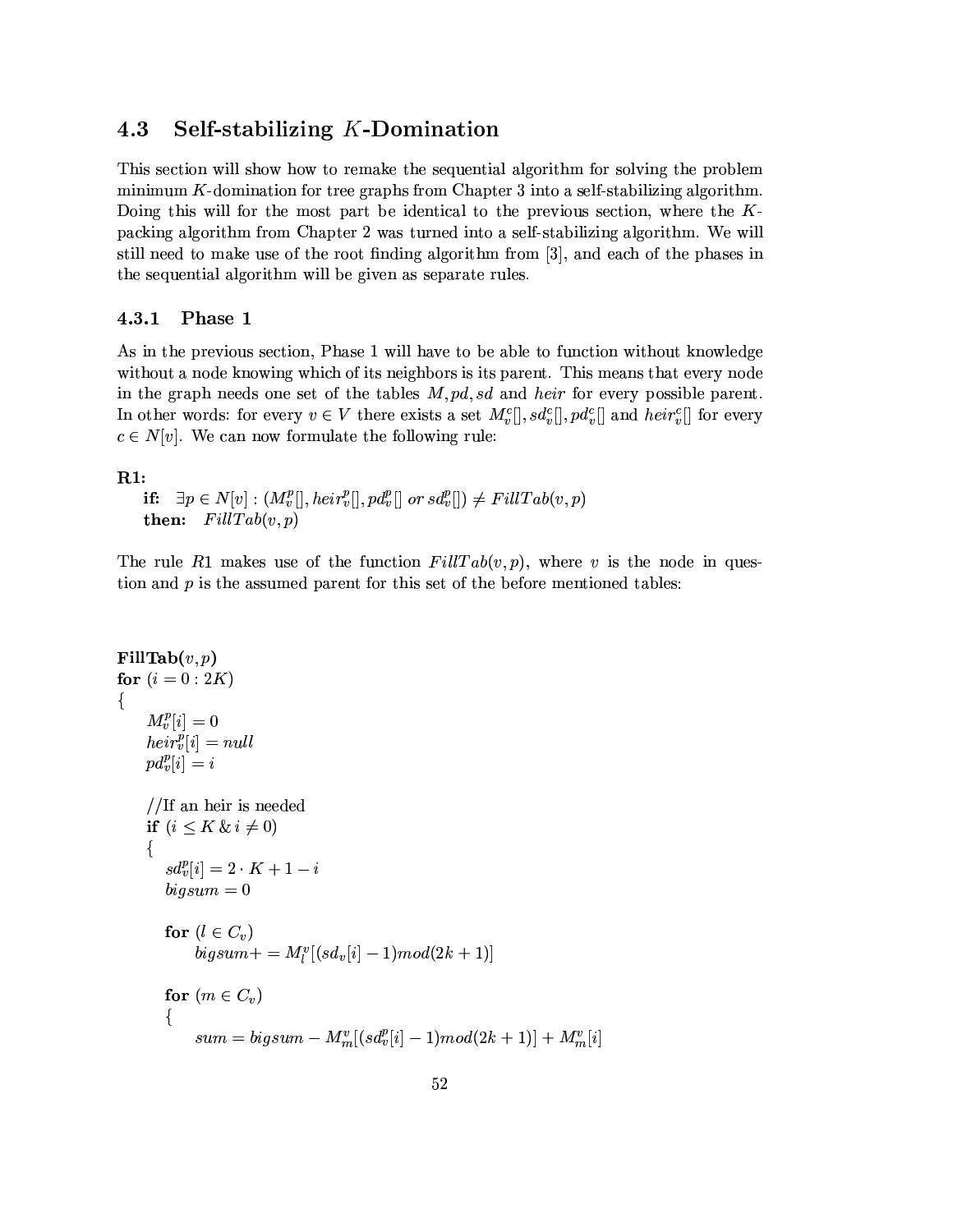if  $(sum < M_v[i])$  $M_v^p[i] = sum$  $\overline{heir_v^p}[i] = m$  $\}$  $\overline{\mathcal{L}}$ 

//If an heir is not needed else for  $(c \in C_v)$  $M_v^p[i] + = M_c^v[i-1]$ 

//If the node is a leaf and the assumed parent is not itself (ie.  $v$  is not the root) if  $(|N(i)| = 1 \& v \neq p)$ 

for  $(j = 1 : K)$  $M_{v}^{p}[j] = 1$ 

//Here the history check is performed ... if  $(i \geq 1)$  $\{$ if  $(M_v^p[i-1] < M_v^p[i])$  $\begin{array}{c} M^p_v[i] = M^p_v[i-1] \ pd^p_v[i] = pd^p_v[i-1] \end{array}$  $\}$ // ... and if a history check is not required,  $i = 0$  and one is added to the result. else  $M_v^p[0]+=1$ 

As with its counterpart in Section 4.2, we see that the  $FillTab(v, p)$  function does not make use of the root finding algorithm, and we also see that it fits into the frame G1 from Section 4.1.5, since it only reads values from v's neighbors. This is of course with the exception of the history check, where values that were computed previously in the function was used. This, however, does not cause a problem, since it will only cause additional computations internally in a node, and will never cause additional rules to fire. As before, we know that since  $R1$  fits into the framework from [2] it will stabilize in no more then  $O(n^2)$  moves.

#### 4.3.2 Phase 2

Now that we have a rule for Phase 1, we can move on to Phase 2. Recall that Phase 2 has to make use of R1 but also the root finding algorithm from [3]. We can give R2 as follows:

#### $R2:$

 $\}$ 

```
if: \exists R1 \wedge CorrectPointer(v) \wedge final_v \neq SetFinal(v)
```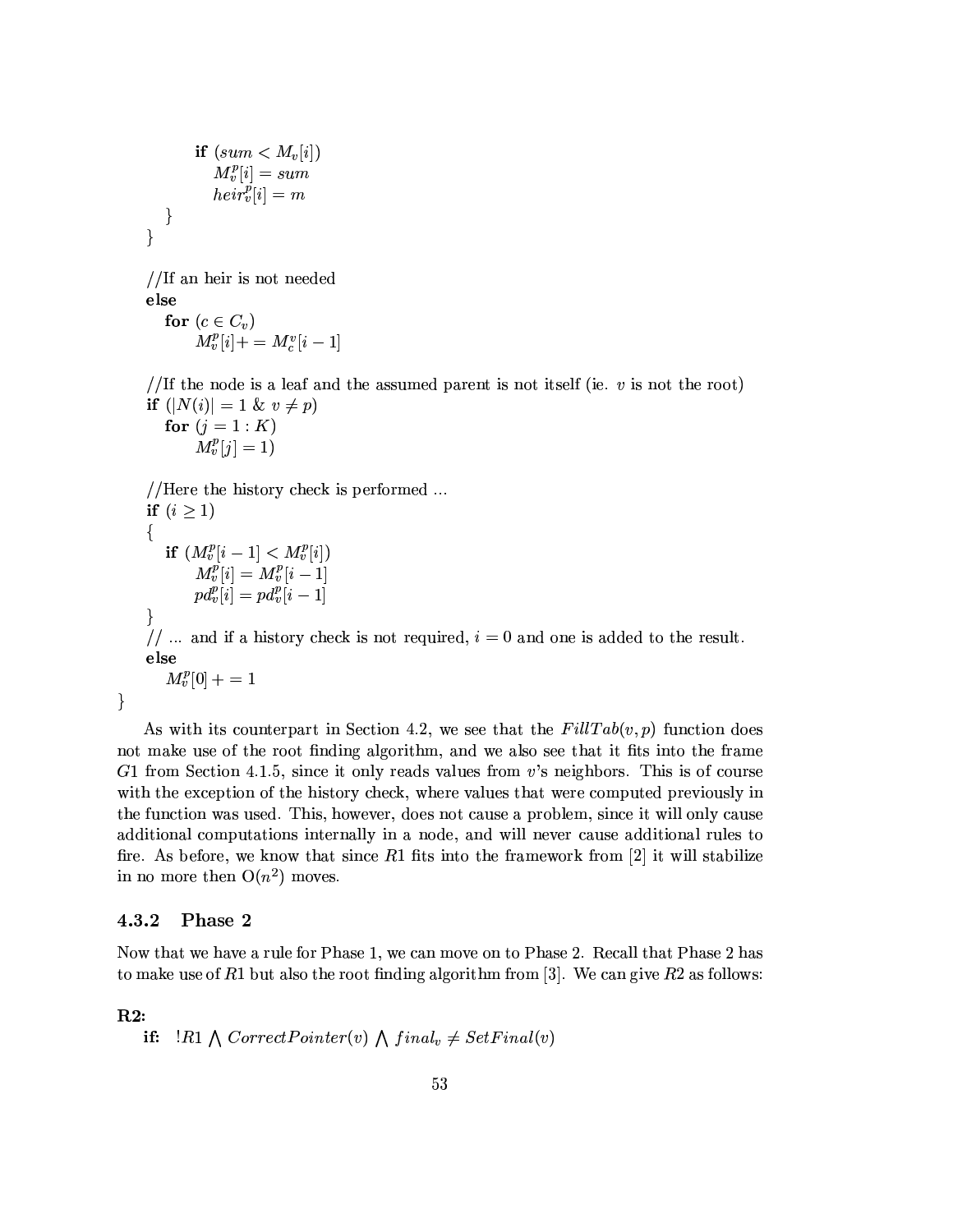**then:**  $final_v = SetFinal(v)$ 

As before, there is no need for  $R2$  to become privileged as long as R is, and as long as the node v does not have the correct parent. The boolean function  $CorrectPointer(v)$ as before only becomes true when none of the rules in the root finding algorithm are privileged.  $R2$  makes use of the function  $SetFinal$  which is as follows:

 $\textbf{SetFinal}(v)$  $\{$ //If the node is the root, it can set the final-distance directly. if  $(v \rightarrow v)$  $final_v = pd_v^v[K]$ else  $\{$  $p = parent_v$ //If the current node is its parents heir, or the parent has no heirs. if  $(Heir_p^{parent_p}[final_p] == v \vee Heir_p^{parent_p}[final_p] == null)$  $final_v = pd_v^p[(final_p-1)mod(2\cdot K+1)]$  $\mathcal{E}$ //If the parent has an heir, but the current node is not it. else ┦  $final_v = pd_v^p[(sd_p^{parent_p}[final_p] - 1)mod(2 \cdot K + 1)]$  $\}$  $\}$ if  $(final_v == 0)$  $color_v = black$  $\}$ 

From Section 4.1.3 we see that  $R2$  fits into the frame  $H1$ . It uses information from both rule  $R1$  and from the root finding algorithm. It follows therefor that  $R2$  will reach a stable state in at most  $O(n^2)$  moves provided that both the root finding algorithm and  $R1$  does not make any moves during that time and the graph does not change. Running time and correctness will be shown in Section 4.4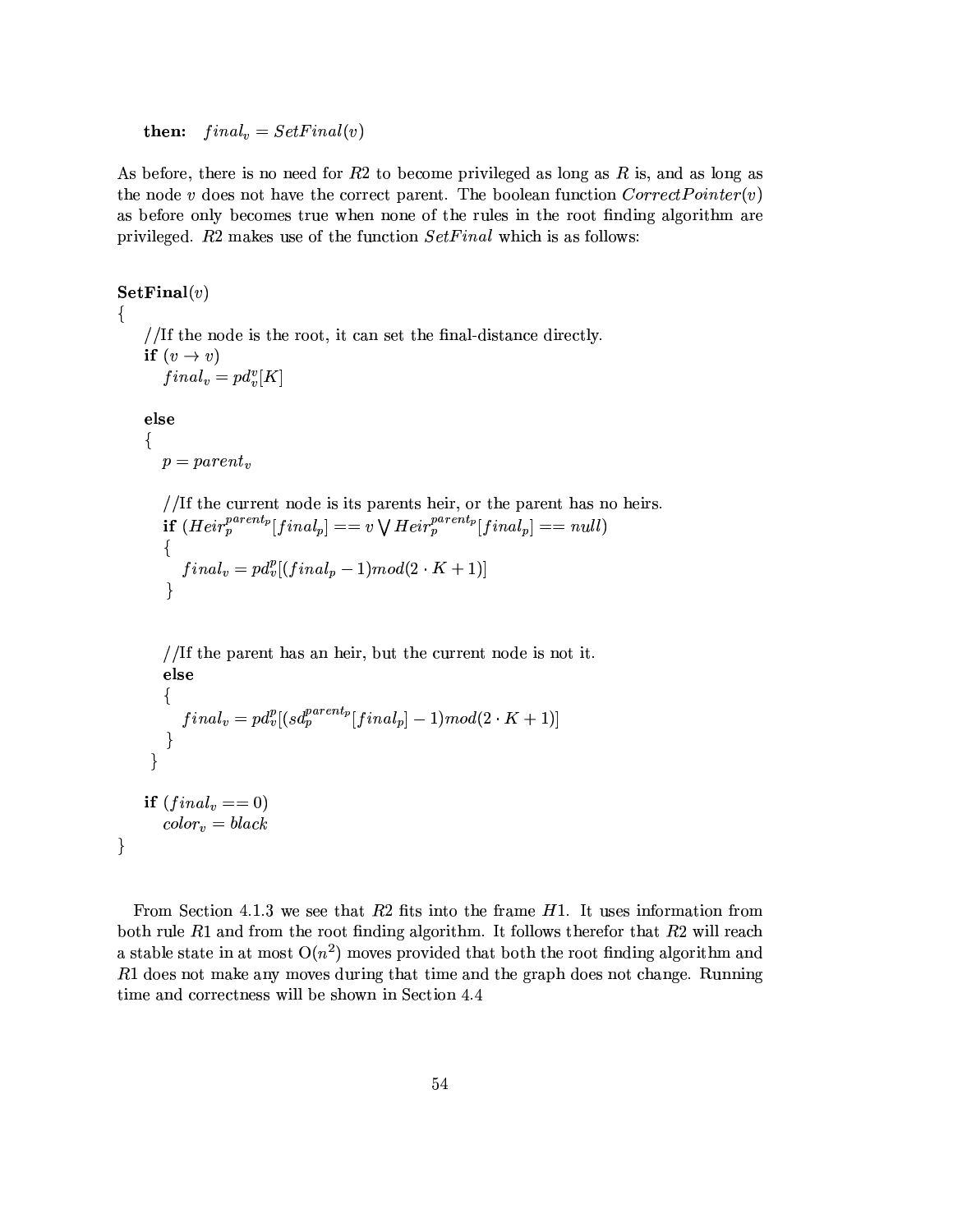#### 4.4 Combining the three algorithms

We now have two rules:  $R1$  for Phase 1 and  $R2$  for Phase 2 for both algorithms. If we combine these with the root finding algorithm we see that  $R1$  does not have any exchange of information with the root finding algorithm and  $R2$  uses information from the two others. This may seem to not fit into the framework set down in [2], but since the root finding algorithm and  $R1$  has no contact with each other and since they can at most use  $O(n^2)$  number of moves to stabilize, the number of times R2 can "de-stabilize" due to one of them making a move only increases by a factor of two. This can be viewed as if the Phase 1 algorithm where to also compute the root (instead of the root finding algorithm), the only effect that would have was increasing the number of values that h function in  $H1$  has to use in its calculations. In other words,  $R1$  and the root finding algorithm combined still runs in  $O(n^2)$  moves, and R2 still runs in  $O(n^2)$ , and as proven in [2], combined, they will solve the maximum  $K$ -packing problem or minimum K-domination on tree graphs in at most  $O(n^3)$  moves, so long as the graph itself does not change.

It may be of interest to note that the rules  $R1$  and  $R2$  for both algorithms are identical. They only differ in the functions  $FillTab()$  and  $SetFinal()$ . This, perhaps above all else. shows how similar the two problems maximum  $K$ -packing and minimum  $K$ -domination are. This also means that the two problems can be solved simultaneously on the same tree graph, provided that each problem has its own set of variables. The total running time for wold only increase by a constant factor, thus the asymptotic running time remains the same.

#### 4.5 Conclusion

We have now seen that the two algorithms from Chapter 2 and 3 can be modified to become self-stabilizing algorithms. We have also seen that the self-stabilizing algorithms will stabilize in a polynomial number of moves so long as the graph itself does not change. However, note that the total time spent for the self-stabilizing algorithms is indeed larger than the running time for the sequential algorithms (since there are at most  $O(n^3)$  moves, and any one move has to at least perform a fixed amount of calculations). It is not at all uncommon for self-stabilizing algorithms to have a greater running time than their sequential counter parts (sometimes self-stabilizing algorithms even run in exponential time, even if the sequential algorithm runs in polynomial time), and it would indeed have been surprising if this had not been the case here.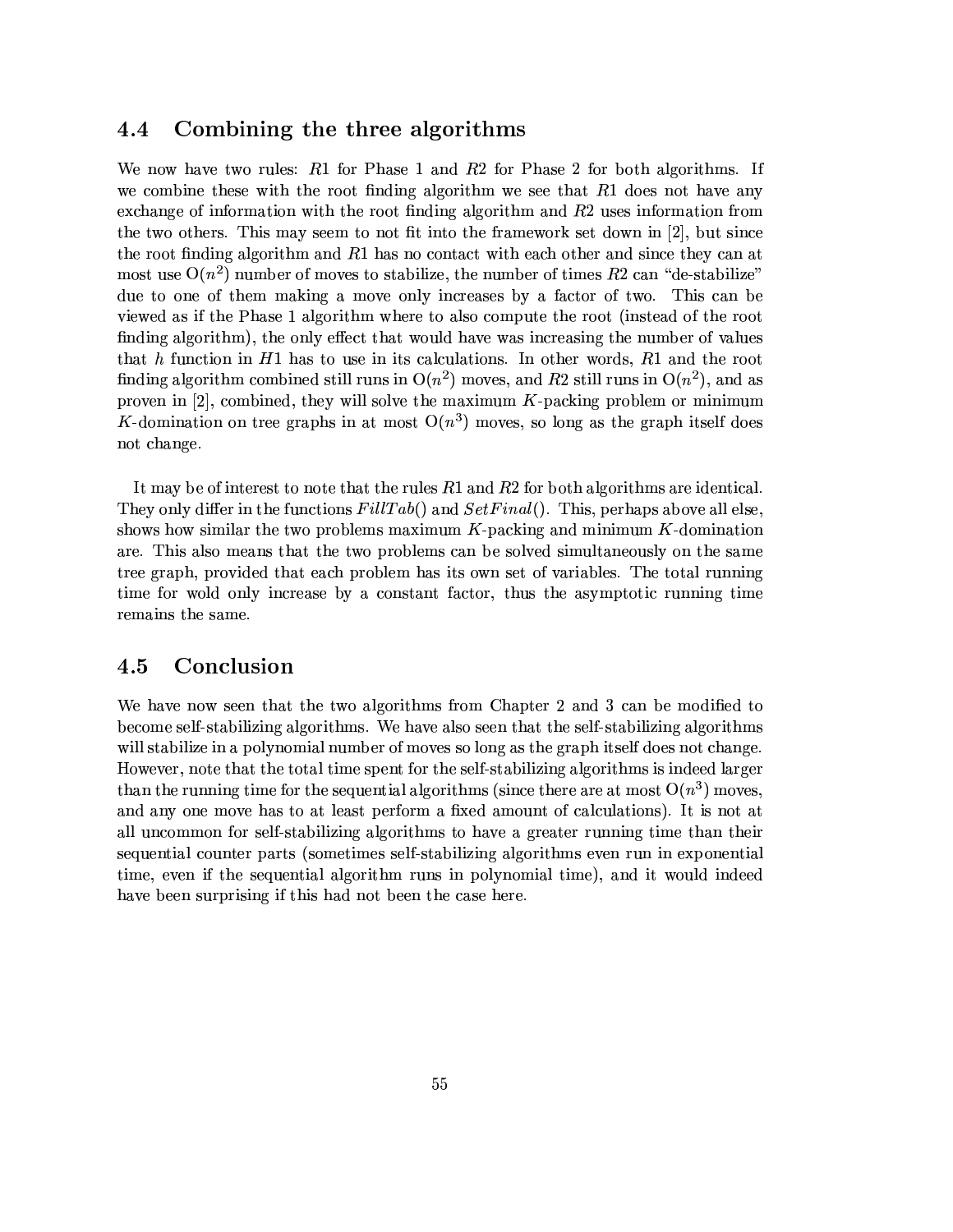### Chapter 5

### **Overall conclusion**

We have now seen how the two problems maximum  $K$ -packing and minimum  $K$ -domination can be solved on tree graphs in time  $O(K \cdot n)$  for sequential algorithms and in  $O(n^3)$ number of moves for the self-stabilizing algorithms. It is far from uncommon for sequential algorithms on tree graphs to have linear running time, and since the two presented in Chapters 2 and 3 are linear for a constant  $K$ , the result found in the two chapters is not unexpected.

It is also worth noting that the algorithms presented here will be able to solve a weighted variant of the two problems. Weighted graphs refers to the cases where every edge and/or node has a weight associated with it. This weight gives the "cost" of selecting the node or edge to be part of a set (meaning that if we select three nodes that weigh  $2, 4$  and 1, respectively, the total cost would be 7). In the algorithms presented here, remaking them to solve the problems on weighted tree graphs is merely adding the weight of the node  $v$  instead of one in the equations 2.4 and 3.3 and the function  $FillTab()$  for both the self-stabilizing algorithms. This would have no effect on the running time of any of the algorithms.

If we compare the two pairs of algorithms from the above chapters to existing algorithms, we see that we have indeed improved upon them. We have seen polynomial time sequential algorithms for solving problems that up to this point only had exponential time algorithms (which means that these problems can now be solved efficiently on trees). We have also modified the two sequential algorithms, remaking them as self-stabilizing algorithms that run in polynomial time. As mentioned in the previous chapters, there already existed self-stabilizing algorithms for solving maximal 2-packing [12] and minimal K-domination [11], both of which ran in exponential time. The algorithms presented in Chapter 4 improves upon these in several ways: First, the number of moves has been reduced from exponential to polynomial (this due to the fact that the algorithms presented here were designed specifically for a tree graph). Next, the algorithm in this thesis solves K-packing for a general K, not just when  $K = 2$ . And finally, the algorithms given here finds a maximum/minimum solution, not a maximal/minimal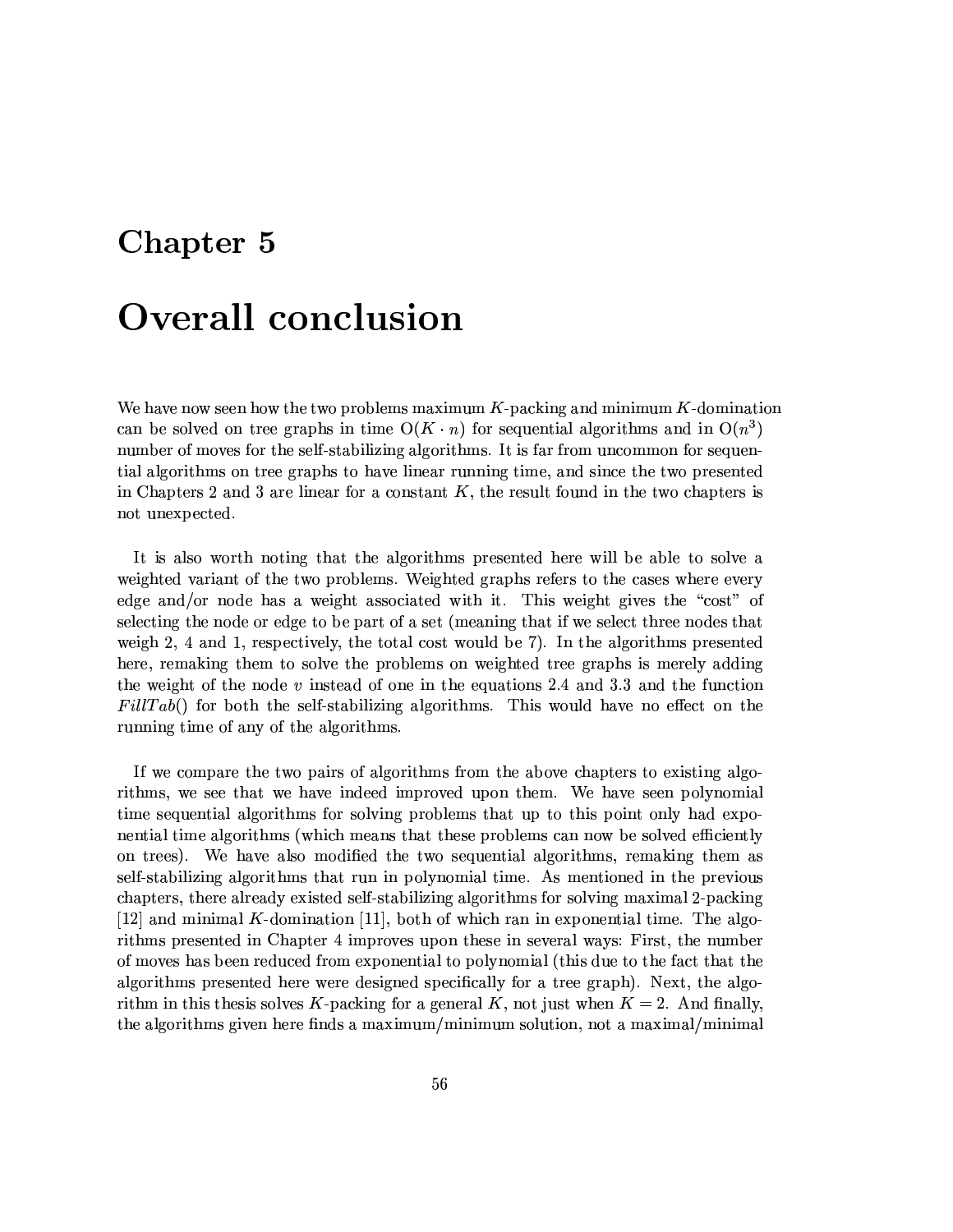solution.

#### $5.1$ **Further development**

Now that we have seen how all four algorithms perform, is there any room for improvement? Starting with the sequential algorithms, we see that they run in linear time for a constant  $K$ . Sub-linear running time would most likely not be possible, since at the very least, the color of every node in the graph has to be set at one point or another. Nor does it seem likely that  $K$  could be removed from the equation, since the minimum or maximum distance between two black nodes has to be taken into account during the computations. Thus it is reasonable to conjecture that a running time less than  $O(K \cdot n)$ is not possible.

The self-stabilizing algorithms on the other hand is another story. Since they are a relatively new concept, there may indeed be methods for reducing the number of moves that will appear in years to come. It would be interesting to revisit these two problems some time in the future to see if new development has revealed ways to reduce the running time.

#### $5.2$ Open problems

#### 5.2.1 Other problems

As has been hinted on several places in the previous chapters, the method used to create the algorithms for maximum  $K$ -packing and minimum  $K$ -domination on trees may very well be applied on other, similar problems. Recall from Chapter 4 that the rules R1 and  $R<sup>2</sup>$  are identical in both the self-stabilizing algorithms. They only differ in the details of the functions  $FillTab()$  and  $SetFinal()$ , and even there they both employ the same tables and variables. So there is evidently the possibility to define a group of problems that would all be solvable using the same method and variables, where only the specifics of the computation of these variables would be different between these problems.

In the two problems dealt with in the previous chapters, a subset of the nodes are selected to form a solution. While it may seem as if every node is therefore selected to have one of two states (black or white), there is more at work here. In fact, there are  $K+1$  states for the K-packing algorithms and  $2 \cdot K + 1$  states for the K-domination algorithms (the states are mutually exclusive). That is, a node is selected to have one of these states depending on the algorithms choice of a final-distance for the node in question. Each choice of a state is associated with a cost (the size of the set S for the subtree), and the state which is chosen for a node  $v$  has repercussions for the other nodes in  $T[v]$ . A large part of identifying the specifics for a given problem that is believed to be solvable using the above method would be to identify every state that a node may have, and also how the different states relates to each other. I have not actively searched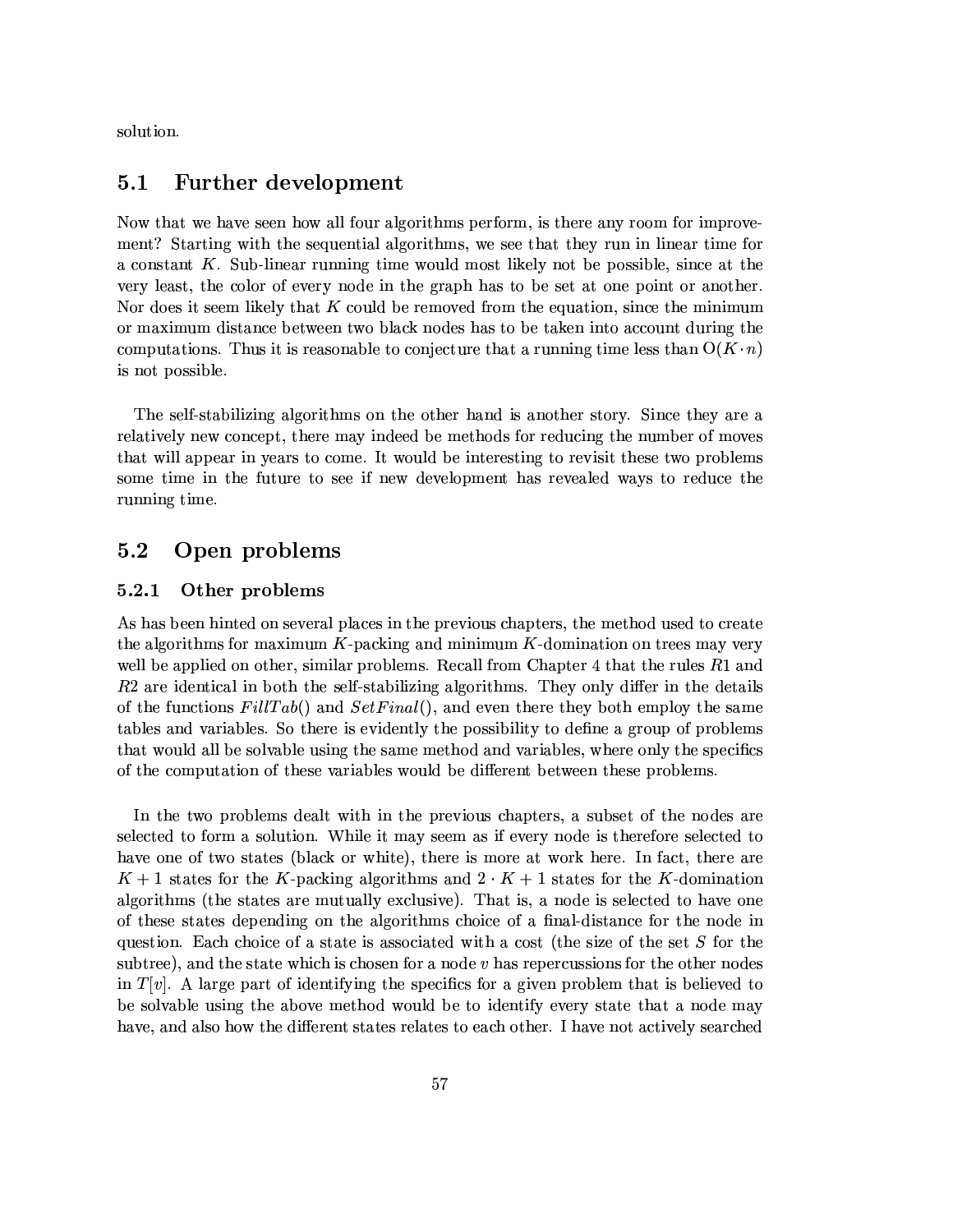for problems that can be solved with this method, but I would conjecture that there are several.

#### 5.2.2 Tree-decomposition

As mentioned above, it is not uncommon for a problem with no known polynomial algorithm for a general graph to be solvable in polynomial (and maybe even linear) time on a tree graph. Because of this, a method to "transform" a graph, called tree-decomposition has received much attention in recent years (a sub-variant of tree-decompositions, pathdecompositions is also a much studied topic). In short, a tree-decomposition means that we place every node in the graph into one or more "super-nodes" such that every node in the original graph is in at least one super-node, for every pair of nodes with an edge between them there exists at least one super-node where they are both a member, and two super-nodes has en edge between them if and only if at least one node is a member of both super-nodes. In addition, for every node  $v$  in the graph, every set of super-nodes that contains v forms a connected component, and the super-nodes themselves form a tree (ie. no cycles). The width of a tree-decomposition is the number of nodes in the largest super-node minus one, and the tree-width of a graph is the smallest width over all tree-decompositions for that graph (for more information about tree-decompositions and related topics, see [18] and [19]). There are many algorithms for otherwise intractable problems that can take advantage of tree-decomposition of a graph to solve the problem in question much faster than conventional algorithms could. In these cases, the running time is usually polynomial for the size of the graph, but increases exponential as the width of the tree-decomposition increases.

It would be an interesting study to see if the algorithms presented in this thesis could be modified to take advantage of a tree-decomposition of a graph to solve the problems maximum  $K$ -packing and minimum  $K$ -domination on a general graph, only with a running time that increases exponentially with the width of the tree-decomposition, not the size of the graph. If this were indeed possible, it would mean that the two problems could be solved relatively efficiently on a great many graphs where that was previously not possible.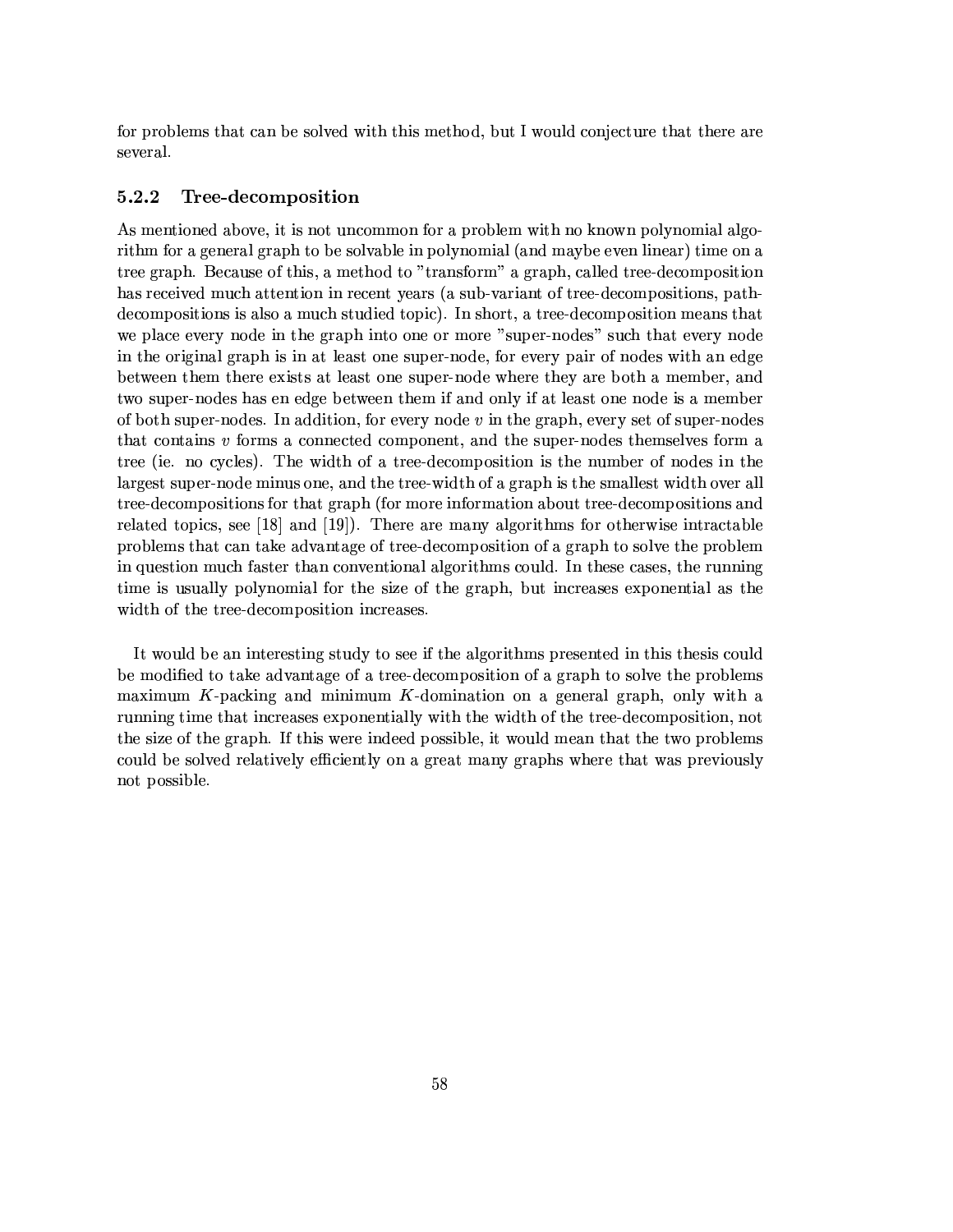# **Bibliography**

- [1] Jean Blair, Pinar Heggernes, Steve Horton, and Fredrik Manne, *Broadcast Domi*nation Algorithms for Interval Graphs, Series-Parallel Graphs, and Trees. Reports in Informatics 249, University of Bergen, 2003
- [2] Jean R. S. Blair and Fredrik Manne. Efficient Multi-Stage Self-stabilizing for Tree Networks.
- [3] Jean R. S. Blair and Fredrik Manne. Efficient Self-stabilizing algorithms for Tree *Networks.*, Presented at ICDCS'03, The 23rd International Conference on Distributed Computing Sustems, 2003
- [4] Dorit S. Hochbaum and David B. Schmoys. A best possible heuristic for the k-center problem. Mathematics of Operations Research,  $10(2):180-184$ , 1985.
- [5] F. Harary. *Graph Theory.* Addison Wesley, Reading, MA, 1969.
- [6] F. Garvil. Algorithms for minimum coloring, maximum clique, minimum covering by cliques and maximum independent set of a chordal graph. SIAM J. Comput. 1 1972, 180-187
- [7] S.L. Mitchell, E.J. Cockayne and S.T. Hedetniemi, Linear algorithms on recursive *representations of trees.* J. Comput. System Sci. 18, 76-85 (1979).
- [8] E.O Hare, W.R. Hare, k-Packing of Pm x Pn, At the 22nd Southeastern International Conference on Combinatorics, Graph Theory and Computing, Feb. 11 - 15, 1991, Baton Rouge, LA
- [9] M.R. Garey, D.S. Johnson, Computers and Intractability, A guide to the Theory of NP-Completeness, W.H. Freeman and company, San Francisco.
- [10] E. W. Dijkstra. Self-stabilizing systems in spite of distibuted control. Communications of the ACM, 17:643-644, 1974.
- [11] Martin Gairing, Stephen T. Hedetniemi, Peter Kristiansen and Alice A. McRae: Self-Stabilizing Algorithms for  $\{k\}$ -domination, Proceedings of the 6th Symposium on Self-Stabilization (SSS 2003), Springer LNCS 2704, pages 49-60, 2003.